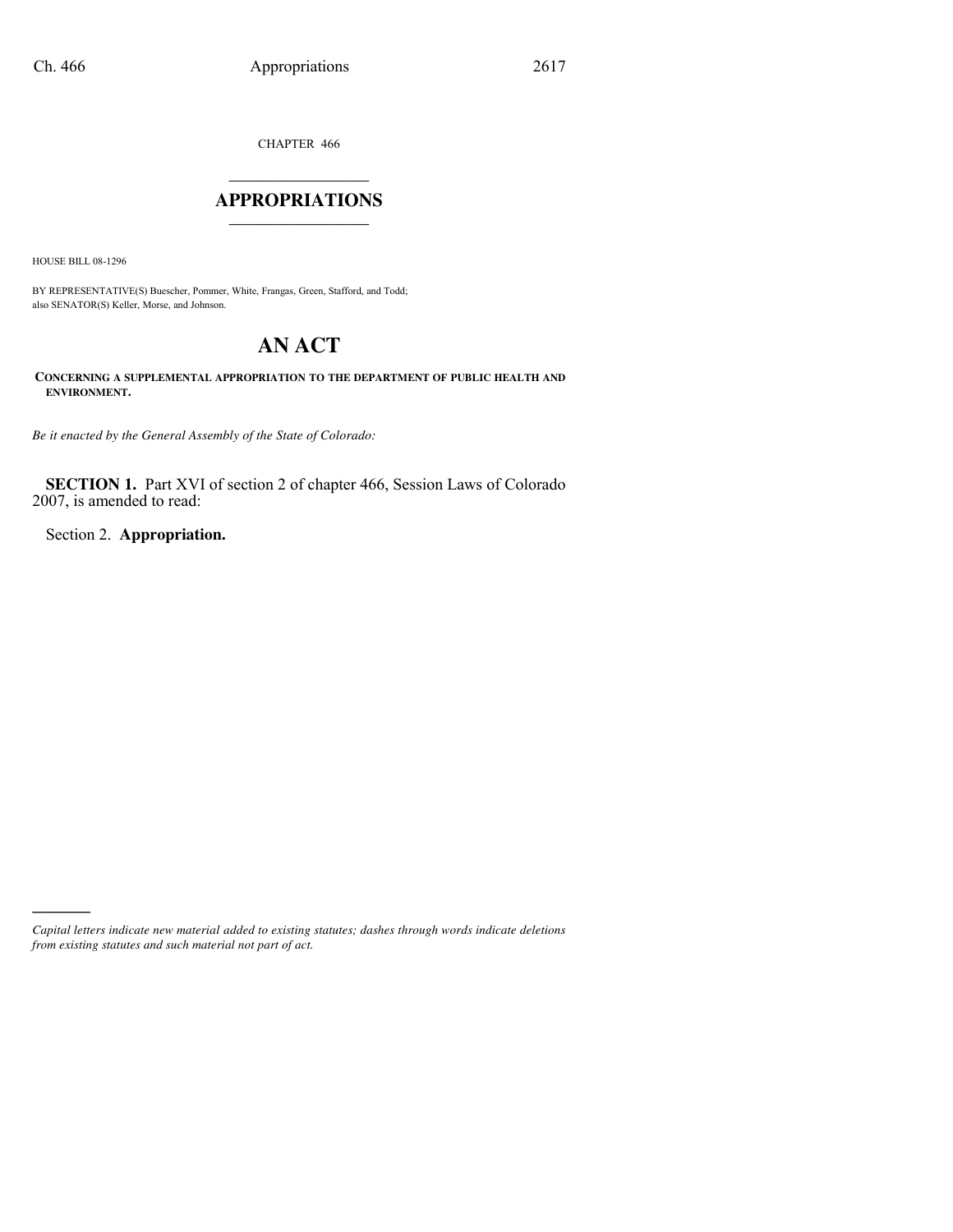| Appropriations |
|----------------|
|----------------|

|                 |       |         |                | <b>APPROPRIATION FROM</b> |               |                |
|-----------------|-------|---------|----------------|---------------------------|---------------|----------------|
| ITEM &          | TOTAL | GENERAL | <b>GENERAL</b> | CASH                      | <b>CASH</b>   | <b>FEDERAL</b> |
| <b>SUBTOTAL</b> |       | FUND    | <b>FUND</b>    | <b>FUNDS</b>              | <b>FUNDS</b>  | <b>FUNDS</b>   |
|                 |       |         | <b>EXEMPT</b>  |                           | <b>EXEMPT</b> |                |
|                 |       |         |                |                           |               |                |

# **PART XVIDEPARTMENT OF PUBLIC HEALTH AND ENVIRONMENT**

### **(1) ADMINISTRATION AND SUPPORT**

| (A) Administration       |              |         |                          |                        |           |
|--------------------------|--------------|---------|--------------------------|------------------------|-----------|
| Personal Services        | 4,334,822    |         | $76,458^{\circ}$         | $4,258,364^b$          |           |
|                          | $(58.9$ FTE) |         |                          |                        |           |
| Retirements              | 481,145      |         |                          | $481,145$ <sup>b</sup> |           |
|                          | 709,386      |         |                          | 709,386 <sup>b</sup>   |           |
| Health, Life, and Dental | 4,748,035    | 359,504 | $1,052,351$ <sup>a</sup> | 941,109°               | 2,395,071 |
| Short-term Disability    | 93,593       | 6,258   | $20,390^a$               | 18,887 <sup>c</sup>    | 48,058    |
| S.B. 04-257              |              |         |                          |                        |           |
| Amortization             |              |         |                          |                        |           |
| Equalization             |              |         |                          |                        |           |
| Disbursement             | 862,329      | 56,161  | $188,218^a$              | $174,340^{\circ}$      | 443,610   |
| S.B. 06-235              |              |         |                          |                        |           |
| Supplemental             |              |         |                          |                        |           |
| Amortization             |              |         |                          |                        |           |
| Equalization             |              |         |                          |                        |           |
| Disbursement             | 177,981      | 10,029  | $39,212^a$               | $36,321$ °             | 92,419    |
|                          |              |         |                          |                        |           |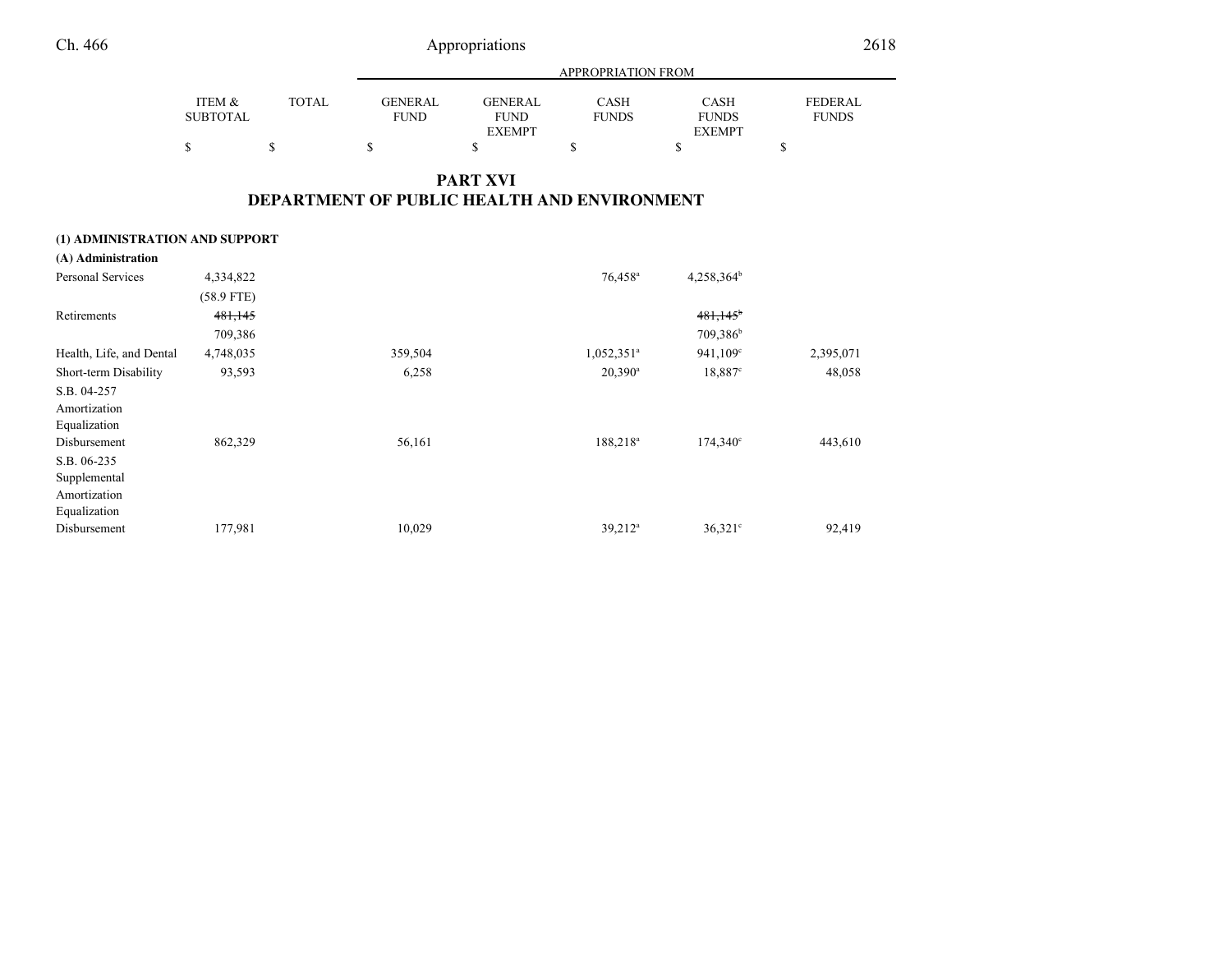| Salary Survey and         |           |         |                        |                          |           |
|---------------------------|-----------|---------|------------------------|--------------------------|-----------|
| Senior Executive          |           |         |                        |                          |           |
| Service                   | 2,737,655 | 192,053 | 586,636 <sup>a</sup>   | 560,521 <sup>c</sup>     | 1,398,445 |
| Performance-based Pay     |           |         |                        |                          |           |
| Awards                    | 1,107,078 | 78,291  | $240,770^{\circ}$      | 229,414°                 | 558,603   |
| Shift Differential        | 11,703    |         |                        |                          | 11,703    |
| Workers' Compensation     | 350,405   |         |                        | $350.405^{\circ}$        |           |
|                           | 214,216   |         |                        | $214,216^b$              |           |
| <b>Operating Expenses</b> | 1,143,392 |         |                        | 1,143,392 <sup>b</sup>   |           |
| Legal Services for        |           |         |                        |                          |           |
| 21,122 21,685 hours       | 1,521,419 |         | $101,479$ <sup>*</sup> | $1,336,638$ <sup>b</sup> | 83,302    |
|                           | 1,561,972 |         | $109,618^a$            | $1,369,052^b$            |           |
| <b>ADMINISTRATIVE LAW</b> |           |         |                        |                          |           |
| <b>JUDGE SERVICES</b>     | 7,951     |         |                        | $7,951^b$                |           |
| Payment to Risk           |           |         |                        |                          |           |
| Management and            |           |         |                        |                          |           |
| Property Funds            | 130,375   |         | $2,761$ <sup>a</sup>   | $127,614$ <sup>b</sup>   |           |
|                           | 108,802   |         | $2,997$ <sup>a</sup>   | $105,805^{\rm b}$        |           |
| Vehicle Lease Payments    | 285,351   |         | $131,126$ <sup>*</sup> | $135,045^{\circ}$        | 19,180    |
|                           | 214,158   | 970     | 97,441 <sup>a</sup>    | 101,352 <sup>b</sup>     | 14,395    |
| <b>Leased Space</b>       | 4,873,368 |         |                        | 4,834,980 <sup>b</sup>   | 38,388    |
|                           | 5,051,559 |         |                        | 5,013,171 <sup>b</sup>   |           |
| Capitol Complex Leased    |           |         |                        |                          |           |
| Space                     | 31,548    |         |                        | $31,548$ <sup>b</sup>    |           |
|                           | 32,233    |         |                        | $32,233^b$               |           |
| Communication             |           |         |                        |                          |           |
| Services Payments         | 6,605     |         |                        | 6,605                    |           |

Ch. 466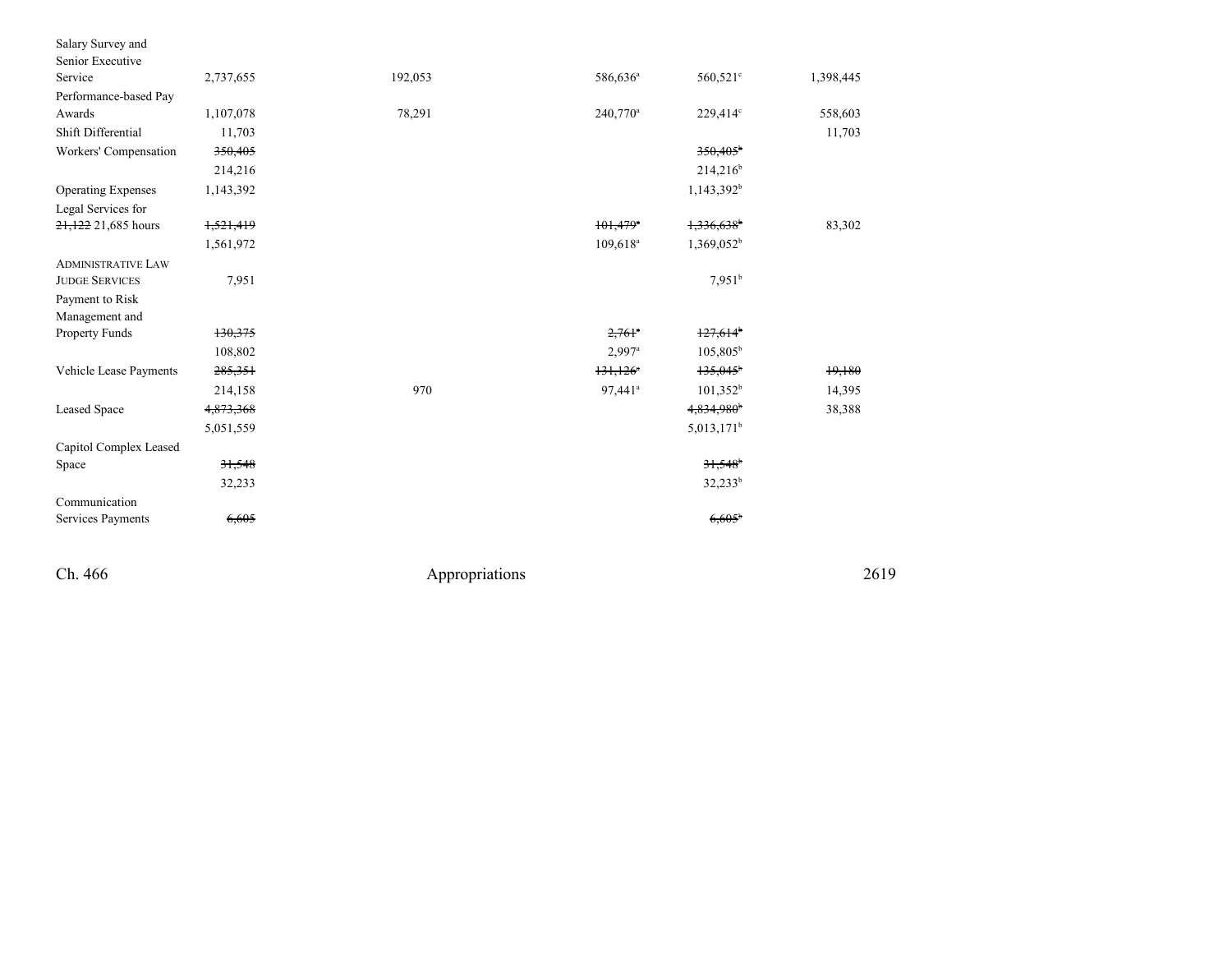| Ch. 466                                   |                           |              |                               | Appropriations                                 |                             |                                              | 2620                           |
|-------------------------------------------|---------------------------|--------------|-------------------------------|------------------------------------------------|-----------------------------|----------------------------------------------|--------------------------------|
|                                           |                           |              |                               |                                                | <b>APPROPRIATION FROM</b>   |                                              |                                |
|                                           | ITEM &<br><b>SUBTOTAL</b> | <b>TOTAL</b> | <b>GENERAL</b><br><b>FUND</b> | <b>GENERAL</b><br><b>FUND</b><br><b>EXEMPT</b> | <b>CASH</b><br><b>FUNDS</b> | <b>CASH</b><br><b>FUNDS</b><br><b>EXEMPT</b> | <b>FEDERAL</b><br><b>FUNDS</b> |
|                                           | \$                        | \$           | \$                            | \$                                             | \$                          | \$                                           | \$                             |
|                                           | 6,509                     |              |                               |                                                |                             | $6,509^b$                                    |                                |
| Utilities                                 | 592,777                   |              |                               |                                                | $13,154^{\circ}$            | 457,447 <sup>b</sup>                         | 122,176                        |
|                                           | 599,257                   |              |                               |                                                | $19,634$ <sup>a</sup>       |                                              |                                |
| <b>Building Maintenance</b><br>and Repair | 271,858                   |              |                               |                                                |                             | 271,858 <sup>b</sup>                         |                                |
| Reimbursement for                         |                           |              |                               |                                                |                             |                                              |                                |
| Members of the State                      |                           |              |                               |                                                |                             |                                              |                                |
| Board of Health                           | 3,840                     |              | 3,840                         |                                                |                             |                                              |                                |
|                                           | 23,765,279                |              |                               |                                                |                             |                                              |                                |
|                                           | 23,998,329                |              |                               |                                                |                             |                                              |                                |

<sup>a</sup> Of these amounts,  $\frac{679,219}{285,935}$  shall be from the Stationary Sources Control Fund created in Section 25-7-114.7 (2) (b) (I), C.R.S., and  $\frac{62,373,336}{22,347,790}$ shall be from various sources of cash funds.

 $b$  Of these amounts,  $\frac{13,057,510(T)}{31,347,591(T)}$  shall be from indirect cost recoveries,  $\frac{245,754}{3245,359}$  shall be from the Department of Public Health and Environment subaccount of the AIR Account of the Highway Users Tax Fund created pursuant to Section 42-3-304 (18) (c), C.R.S., \$28,000(T) shall be from appropriations to tobacco settlement programs pursuant to Section 25-1-108.5 (5), C.R.S., \$15,475(T) shall be from Medicaid funds appropriated in the Departmentof Health Care Policy and Financing, and \$88,302 \$54,311shall be from various sources of cash funds exempt.

 $c$  Of these amounts,  $\frac{645,000(F)}{2768,169(T)}$  \$768,169 (T) shall be from indirect cost recoveries, \$445,236(T) shall be from Medicaid funds appropriated in the Department of Health Care Policy and Financing, \$378,000 \$403,801 shall be from the Department of Public Health and Environment subaccount of the AIR Account of the Highway Users Tax Fund created pursuant to Section 42-3-304 (18) (c), C.R.S., \$50,400(T) \$53,840(T) shall be from the Prevention, Early Detection, and Treatment Fund Expenditures line item in the Prevention Services Division, \$14,220 (T) shall be from the Local Government Severance Tax Fund, created in section 39-29-110(1) (a) (I) C.R.S., transferred from the department of Local Affairs, and  $\frac{427,736}{275,326}$  shall be from various sources of cash funds exempt.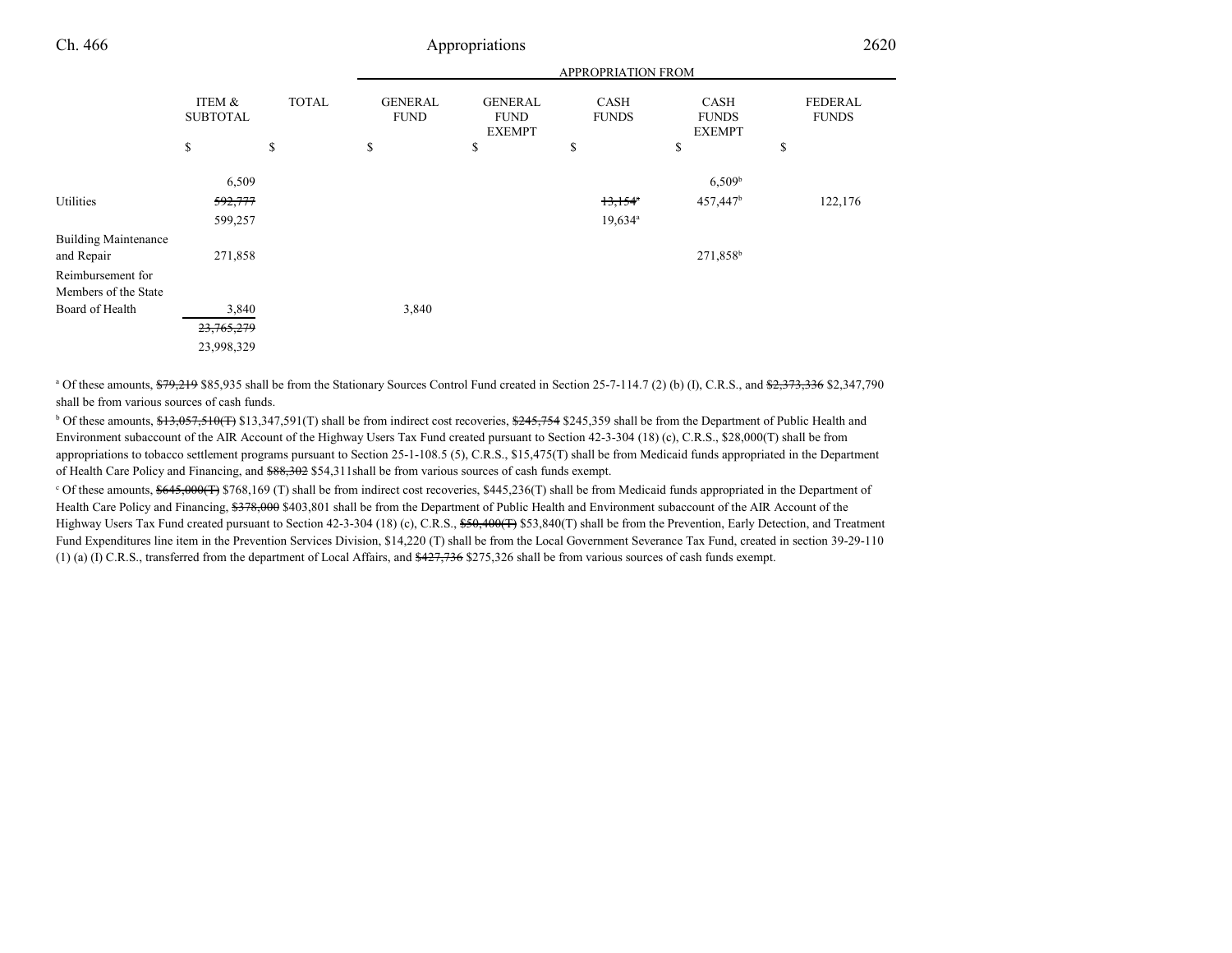| (B) Special Programs                 |                                                                              |             |                  |         |
|--------------------------------------|------------------------------------------------------------------------------|-------------|------------------|---------|
| (1) Environmental                    |                                                                              |             |                  |         |
| Leadership and                       |                                                                              |             |                  |         |
| <b>Pollution Prevention</b>          | 879,035                                                                      | $124,912^a$ | $49,264^b$       | 704,859 |
|                                      | $(7.0$ FTE)                                                                  |             |                  |         |
|                                      | <sup>a</sup> This amount shall be from various sources of cash funds.        |             |                  |         |
|                                      | <sup>b</sup> This amount shall be from various exempt sources of cash funds. |             |                  |         |
| (2) Health Disparities Grant Program |                                                                              |             |                  |         |
| Personal Services                    | 196,390                                                                      |             | $196,390(T)^a$   |         |
|                                      | $(3.3$ FTE)                                                                  |             |                  |         |
| <b>Operating Expenses</b>            | 50,039                                                                       |             | $50,039(T)^a$    |         |
| <b>Health Disparities</b>            |                                                                              |             |                  |         |
| Grants                               | 5,886,980                                                                    |             | $5,886,980(T)^a$ |         |
|                                      | 6,133,409                                                                    |             |                  |         |

<sup>a</sup> These amounts shall be from the Prevention, Early Detection, and Treatment Fund Expenditures line item in the Prevention Services Division.

| (3) Indirect Cost |         |                     |                       |                    |
|-------------------|---------|---------------------|-----------------------|--------------------|
| Assessment        | 263,892 | <del>52.923</del> * | $47.394$ <sup>b</sup> | <del>163,575</del> |
|                   | 239,906 | 51,565 <sup>a</sup> | $41,759$ <sup>b</sup> | 146,582            |

<sup>a</sup> This amount shall be from various sources of cash funds.

<sup>b</sup> Of this amount, \$30,394 shall be from the Department of Public Health and Environment subaccount of the AIR Account of the Highway Users Tax Fund created pursuant to Section 42-3-304 (18) (c), C.R.S., and  $\frac{47,000}{1,365}$  shall be from various exempt sources of cash funds.

Ch. 466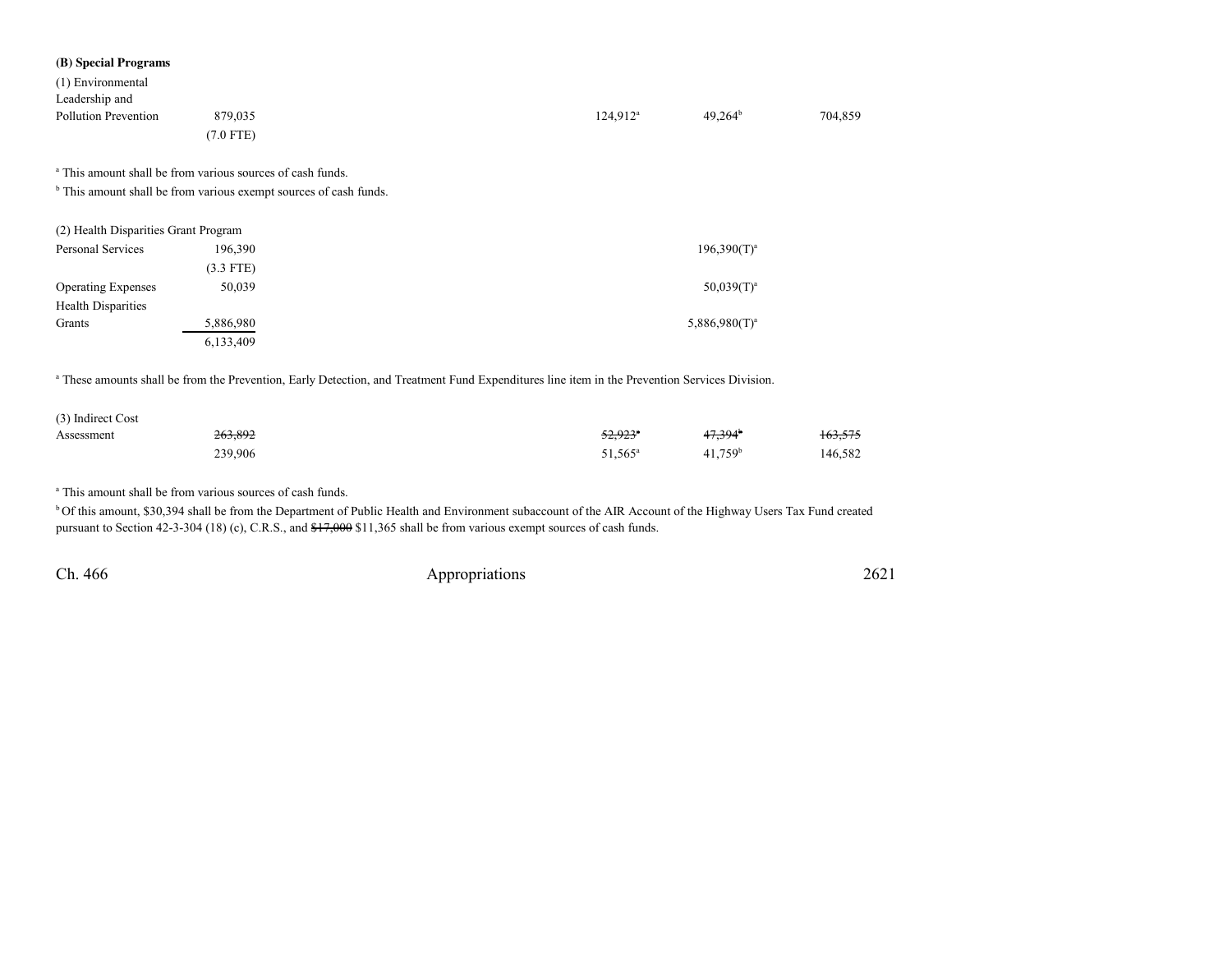| Ch. 466                                             |                           |                          |                               | Appropriations                                 |                          |                                              | 2622                           |
|-----------------------------------------------------|---------------------------|--------------------------|-------------------------------|------------------------------------------------|--------------------------|----------------------------------------------|--------------------------------|
|                                                     |                           |                          |                               |                                                | APPROPRIATION FROM       |                                              |                                |
|                                                     | ITEM &<br><b>SUBTOTAL</b> | <b>TOTAL</b>             | <b>GENERAL</b><br><b>FUND</b> | <b>GENERAL</b><br><b>FUND</b><br><b>EXEMPT</b> | CASH<br><b>FUNDS</b>     | <b>CASH</b><br><b>FUNDS</b><br><b>EXEMPT</b> | <b>FEDERAL</b><br><b>FUNDS</b> |
|                                                     | \$                        | \$                       | \$                            | \$                                             | \$                       | \$                                           | \$                             |
|                                                     |                           | 31,041,615<br>31,250,679 |                               |                                                |                          |                                              |                                |
| (2) CENTER FOR HEALTH AND ENVIRONMENTAL INFORMATION |                           |                          |                               |                                                |                          |                                              |                                |
| (A) Health Statistics and Vital Records             |                           |                          |                               |                                                |                          |                                              |                                |
| Personal Services                                   | 2,440,976                 |                          |                               |                                                |                          |                                              |                                |
|                                                     | $(47.2$ FTE)              |                          |                               |                                                |                          |                                              |                                |
| <b>Operating Expenses</b>                           | 115,875                   |                          |                               |                                                |                          |                                              |                                |
| <b>Indirect Cost</b>                                |                           |                          |                               |                                                |                          |                                              |                                |
| Assessment                                          | 587,168                   |                          |                               |                                                |                          |                                              |                                |
|                                                     | 534,657                   |                          |                               |                                                |                          |                                              |                                |
|                                                     | 3,144,019                 |                          |                               |                                                | $2,009,518$ <sup>a</sup> | $213,361$ <sup>b</sup>                       | 921,140                        |
|                                                     | 3,091,508                 |                          |                               |                                                | 2,022,195 <sup>a</sup>   | 190,878 <sup>b</sup>                         | 878,435                        |

<sup>a</sup> This amount shall be from the Vital Statistics Records Cash Fund created in Section 25-2-121 (2) (b) (I), C.R.S.

b Of this amount, \$58,224 shall be from the Medical Marijuana Program Cash Fund created in Section 25-1.5-106 (2), C.R.S., \$3,550(T) shall be from Medicaidfunds appropriated in the Department of Health Care Policy and Financing, and \$151,587 \$129,104 shall be from various sources of cash funds exempt.

| (B) Information Technology Services |           |                   |               |         |
|-------------------------------------|-----------|-------------------|---------------|---------|
| Personal Services                   | 2.142.004 | $163.834^{\circ}$ | $1.691.788^b$ | 286,382 |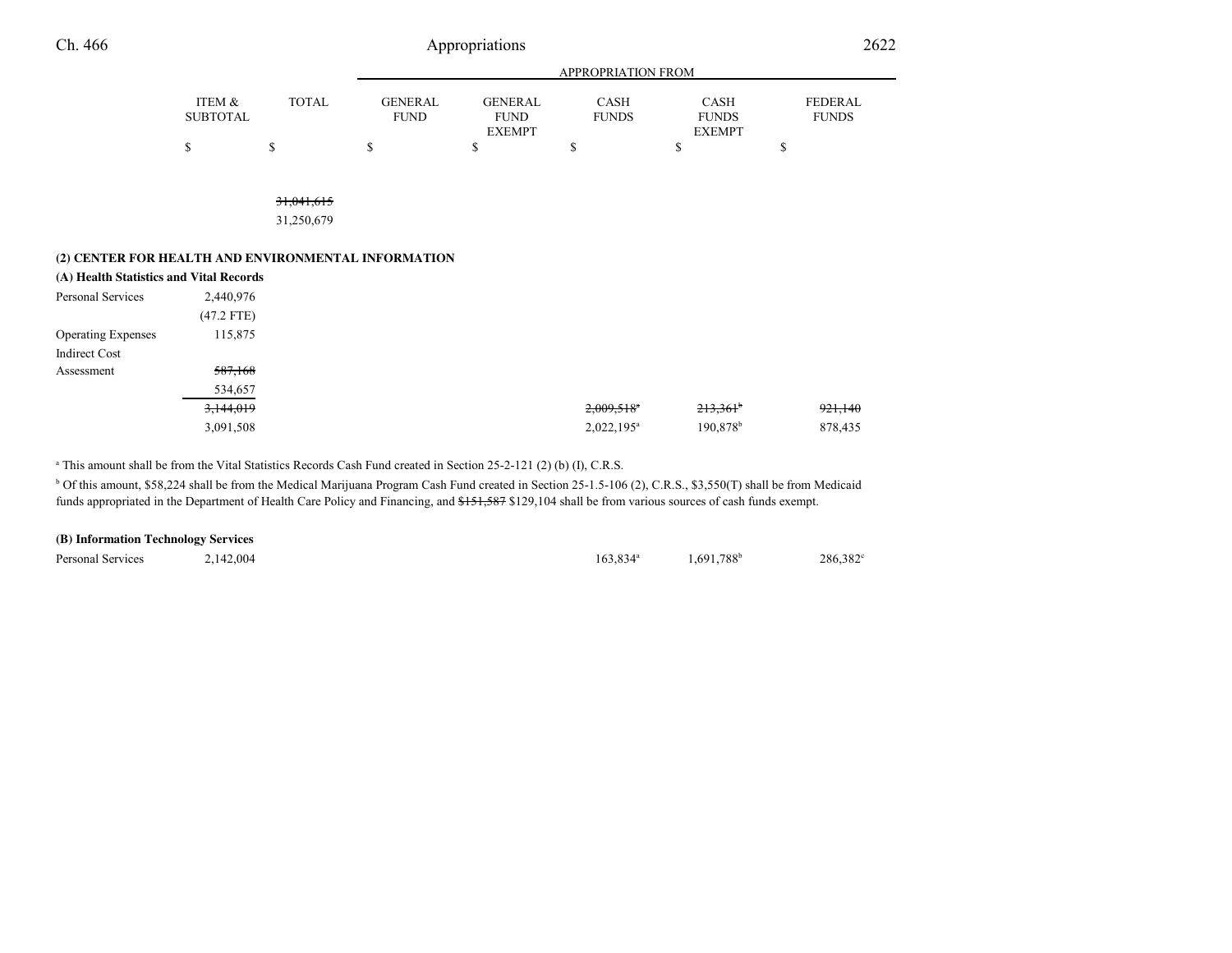|                           |           | $(0.6$ FTE)            | $(20.9$ FTE)           | $(2.7$ FTE)      |
|---------------------------|-----------|------------------------|------------------------|------------------|
| <b>Operating Expenses</b> | 883,875   | $101,677$ <sup>a</sup> | $661,219$ <sup>b</sup> | 120,979°         |
| Purchase of Services      |           |                        |                        |                  |
| from Computer Center      | 441,661   | $71,491$ <sup>a</sup>  | 309,590                | $60,580^{\circ}$ |
|                           | 117,104   | 31,488 <sup>a</sup>    | $69,358^b$             | $16,258^{\circ}$ |
| <b>Multiuse Network</b>   |           |                        |                        |                  |
| Payments                  | 142,088   |                        | 91,543                 | $50,545$ °       |
|                           | 60,135    |                        | $52,135^b$             | $8,000^\circ$    |
| <b>Indirect Cost</b>      |           |                        |                        |                  |
| Assessment                | H1,354    | $43.853$ <sup>a</sup>  | $2,373^b$              | $65,128^{\circ}$ |
|                           | 113,354   | $45,853^{\circ}$       |                        |                  |
|                           | 3,720,982 |                        |                        |                  |
|                           | 3,316,472 |                        |                        |                  |

<sup>a</sup> These amounts shall be from various sources of cash funds.

<sup>b</sup> Of these amounts, \$2,735,055(T) \$2,455,415(T) shall be from indirect cost recoveries, \$15,145(T) shall be from Medicaid cash funds appropriated in the Department of Health Care Policy and Financing, and \$6,313 shall be from various exempt sources of cash funds.

<sup>c</sup> These amounts are funds anticipated to be received from various sources of federal funds and are shown for informational purposes only.

| 6,865,001 |
|-----------|
| 6,407,980 |

**(3) LABORATORY SERVICES**

| (A) Director's Office     |             |                |                       |            |         |
|---------------------------|-------------|----------------|-----------------------|------------|---------|
| Personal Services         | 654,785     |                | 521,074 <sup>a</sup>  | $15,493^b$ | 118,218 |
|                           | $(8.1$ FTE) |                |                       |            |         |
| <b>Operating Expenses</b> | 30,597      |                | $22.421$ <sup>a</sup> |            | 8,176   |
|                           |             |                |                       |            |         |
| Ch. 466                   |             | Appropriations |                       |            | 2623    |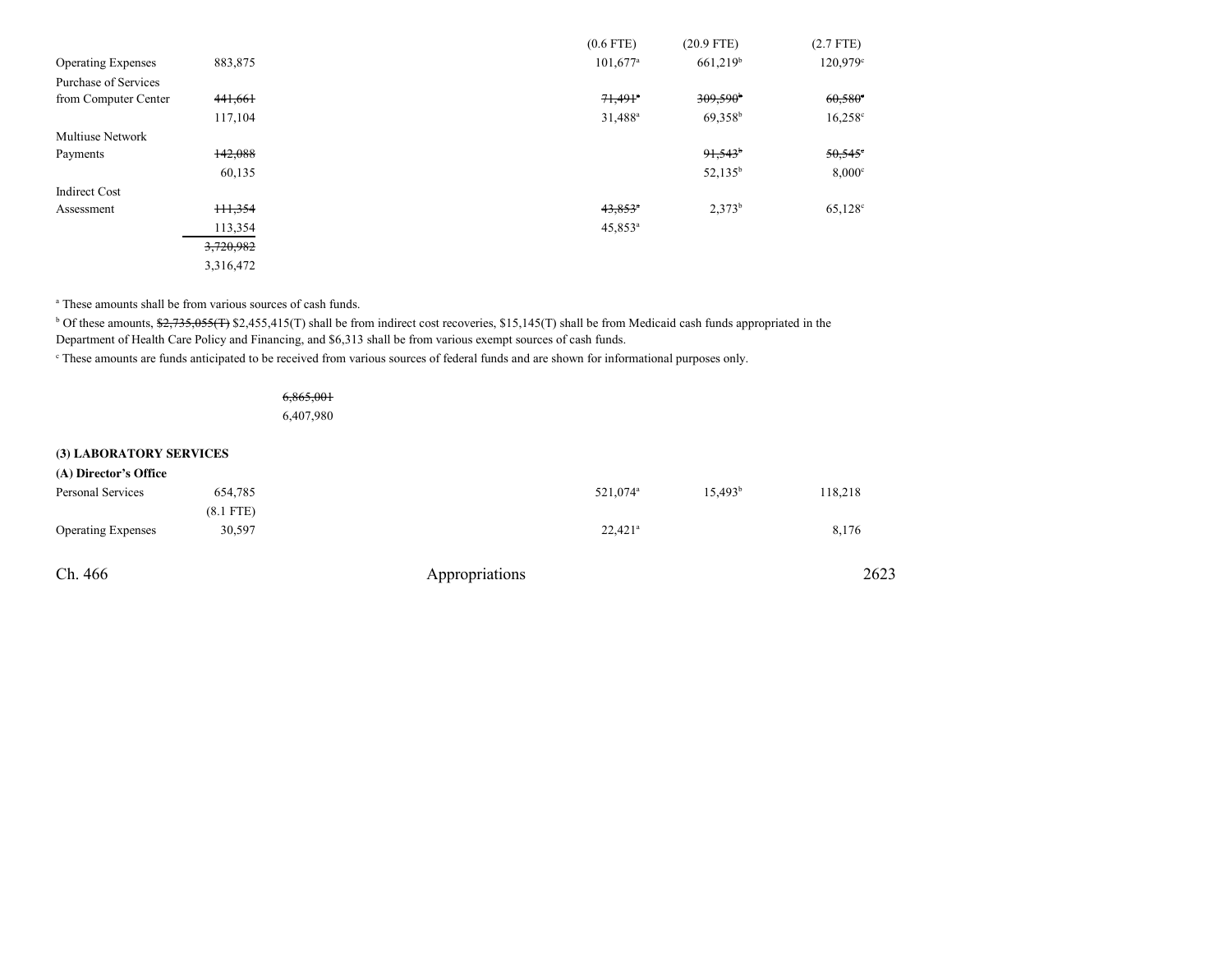| Ch. 466              |                           | Appropriations |                               |                                                |                             |                                              |                                | 2624 |  |
|----------------------|---------------------------|----------------|-------------------------------|------------------------------------------------|-----------------------------|----------------------------------------------|--------------------------------|------|--|
|                      |                           |                |                               | <b>APPROPRIATION FROM</b>                      |                             |                                              |                                |      |  |
|                      | ITEM &<br><b>SUBTOTAL</b> | <b>TOTAL</b>   | <b>GENERAL</b><br><b>FUND</b> | <b>GENERAL</b><br><b>FUND</b><br><b>EXEMPT</b> | <b>CASH</b><br><b>FUNDS</b> | <b>CASH</b><br><b>FUNDS</b><br><b>EXEMPT</b> | <b>FEDERAL</b><br><b>FUNDS</b> |      |  |
|                      | \$                        | S              | \$                            | ¢<br>D                                         | \$                          | ¢<br>D                                       | $\triangle$<br>ъ               |      |  |
| <b>Indirect Cost</b> |                           |                |                               |                                                |                             |                                              |                                |      |  |
| Assessment           | 1,462,581                 |                |                               |                                                | $1,176,870$ <sup>a</sup>    | $63,572$ <sup>b</sup>                        | 222,139                        |      |  |
|                      | 1,313,476                 |                |                               |                                                | $1,042,312^a$               | $33,153^b$                                   | 238,011                        |      |  |
|                      | 2,147,963                 |                |                               |                                                |                             |                                              |                                |      |  |
|                      | 1,998,858                 |                |                               |                                                |                             |                                              |                                |      |  |

<sup>a</sup> Of these amounts, \$200,000 shall be from the Newborn Screening and Genetic Counseling Cash Funds created in Section 25-4-1006 (1), C.R.S., \$50,529 shall be from the Law Enforcement Assistance Fund created in Section 43-4-401, C.R.S., and \$1,469,836 \$1,335,278 shall be from various sources of cash funds.

**b** These amounts shall be from various exempt sources of cash funds.

| (B) Laboratory Services - Chemistry and |              |         |                          |                      |           |
|-----------------------------------------|--------------|---------|--------------------------|----------------------|-----------|
| Microbiology                            |              |         |                          |                      |           |
| Personal Services                       | 4.431.229    | 159.019 | 2,138,125 <sup>a</sup>   | 207,488 <sup>b</sup> | 1,926,597 |
|                                         | $(65.6$ FTE) |         |                          |                      |           |
| <b>Operating Expenses</b>               | 2,582,244    | 12,712  | $2,077,171$ <sup>a</sup> | $280,455^{\rm b}$    | 211,906   |
| Equipment Replacement                   | 117,000      |         | $117.000^a$              |                      |           |
|                                         | 7,130,473    |         |                          |                      |           |

<sup>a</sup> Of these amounts, \$2,629,123 shall be from various sources of cash funds, \$1,666,812 shall be from the Newborn Screening and Genetic Counseling Cash Funds created in Section 25-4-1006 (1), C.R.S., and \$36,361 shall be from the Law Enforcement Assistance Fund created in Section 43-4-401, C.R.S.

<sup>b</sup> Of these amounts, \$274,744(T) shall be from funds transferred from the Water Quality Control Division, and \$213,199 shall be from various exempt sources of cash funds.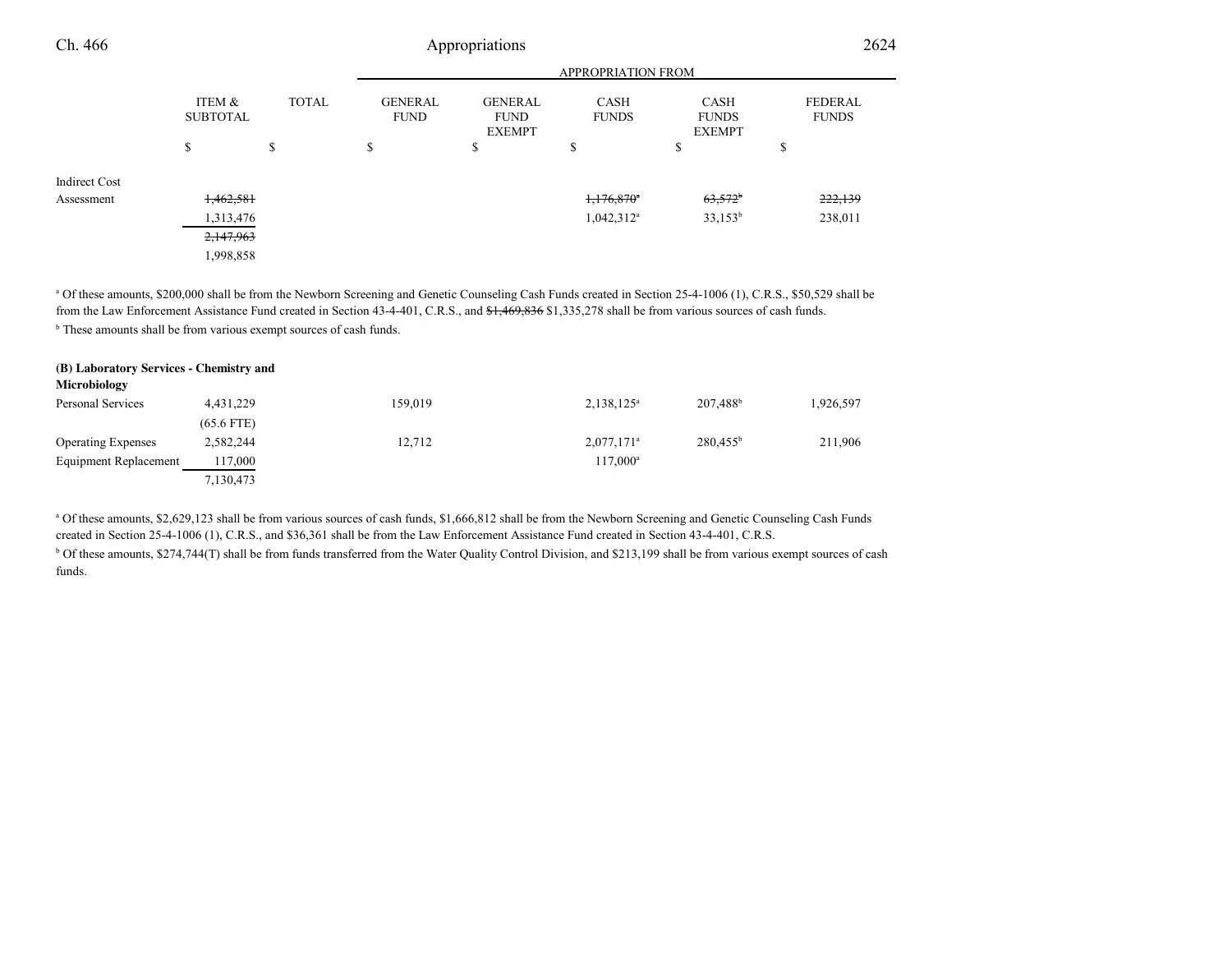| (C) Certification         |              |                       |         |
|---------------------------|--------------|-----------------------|---------|
| Personal Services         | 670,060      | 479,754 <sup>a</sup>  | 190,306 |
|                           | $(10.3$ FTE) |                       |         |
| <b>Operating Expenses</b> | 89,886       | $60,483$ <sup>a</sup> | 29,403  |
|                           | 759,946      |                       |         |

<sup>a</sup>Of these amounts, \$422,893 shall be from the Law Enforcement Assistance Fund created in Section 43-4-401, C.R.S., and \$117,344 shall be from various sources of cash funds.

|                                                                                                                       |           | 10,038,382<br>9,889,277 |      |
|-----------------------------------------------------------------------------------------------------------------------|-----------|-------------------------|------|
| (4) LOCAL HEALTH SERVICES                                                                                             |           |                         |      |
| (A) Local Liaison                                                                                                     |           |                         |      |
| Public Health Nurses in<br>areas not served by local                                                                  |           |                         |      |
| health departments                                                                                                    | 962,731   | 962,731                 |      |
| Environmental Health<br>Specialists in areas not<br>served by local health                                            |           |                         |      |
| departments<br>Local, District and<br>Regional Health<br>Department<br>Distributions pursuant to<br>Section 25-1-516, | 242,358   | 242,358                 |      |
| C.R.S.                                                                                                                | 5,000,000 | 5,000,000               |      |
| Ch. 466                                                                                                               |           | Appropriations          | 2625 |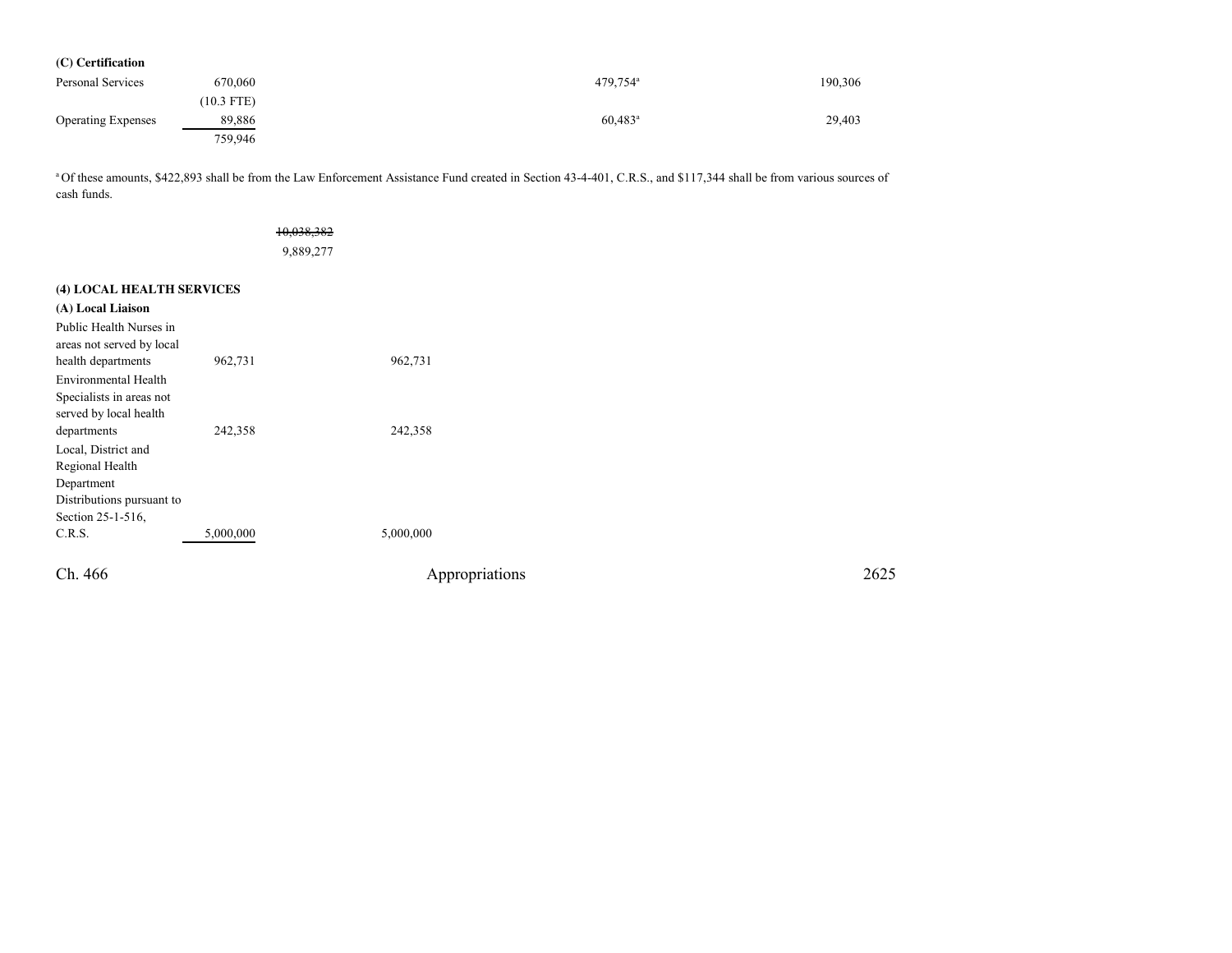| Ch. 466                   | Appropriations            |              |                               |                                                |                      | 2626                                  |                                |  |
|---------------------------|---------------------------|--------------|-------------------------------|------------------------------------------------|----------------------|---------------------------------------|--------------------------------|--|
|                           |                           |              | APPROPRIATION FROM            |                                                |                      |                                       |                                |  |
|                           | ITEM &<br><b>SUBTOTAL</b> | <b>TOTAL</b> | <b>GENERAL</b><br><b>FUND</b> | <b>GENERAL</b><br><b>FUND</b><br><b>EXEMPT</b> | CASH<br><b>FUNDS</b> | CASH<br><b>FUNDS</b><br><b>EXEMPT</b> | <b>FEDERAL</b><br><b>FUNDS</b> |  |
|                           | \$                        | \$           | \$                            | \$                                             | \$                   | \$                                    | \$                             |  |
|                           | 6,205,089                 |              |                               |                                                |                      |                                       |                                |  |
| (B) Community Nursing     |                           |              |                               |                                                |                      |                                       |                                |  |
| Personal Services         | 458,659                   |              | 236,381(M)                    |                                                |                      |                                       | 222,278 <sup>a</sup>           |  |
|                           | $(5.4$ FTE)               |              |                               |                                                |                      |                                       |                                |  |
| <b>Operating Expenses</b> | 16,705                    |              | 16,705                        |                                                |                      |                                       |                                |  |
| <b>Indirect Cost</b>      |                           |              |                               |                                                |                      |                                       |                                |  |
| Assessment                | 41,817                    |              |                               |                                                |                      |                                       | $41,817$ <sup>a</sup>          |  |
|                           | 39,485                    |              |                               |                                                |                      |                                       | 39,485 <sup>a</sup>            |  |
|                           | 517,181                   |              |                               |                                                |                      |                                       |                                |  |
|                           | 514,849                   |              |                               |                                                |                      |                                       |                                |  |

a These amounts shall be from the Maternal and Child Health Block Grant and are shown for informational purposes only.

6,722,2706,719,938

# **(5) AIR QUALITY CONTROL DIVISION<sup>108</sup>**

**(A) Administration**

Personal Services  $346,758$   $346,758$   $346,758$   $346,758$   $346,758$   $346,758$   $346,758$   $346,758$   $346,758$   $346,758$   $346,758$   $346,758$   $346,758$   $346,758$   $346,758$   $346,758$   $346,758$   $346,758$   $346,758$   $346,758$   $34$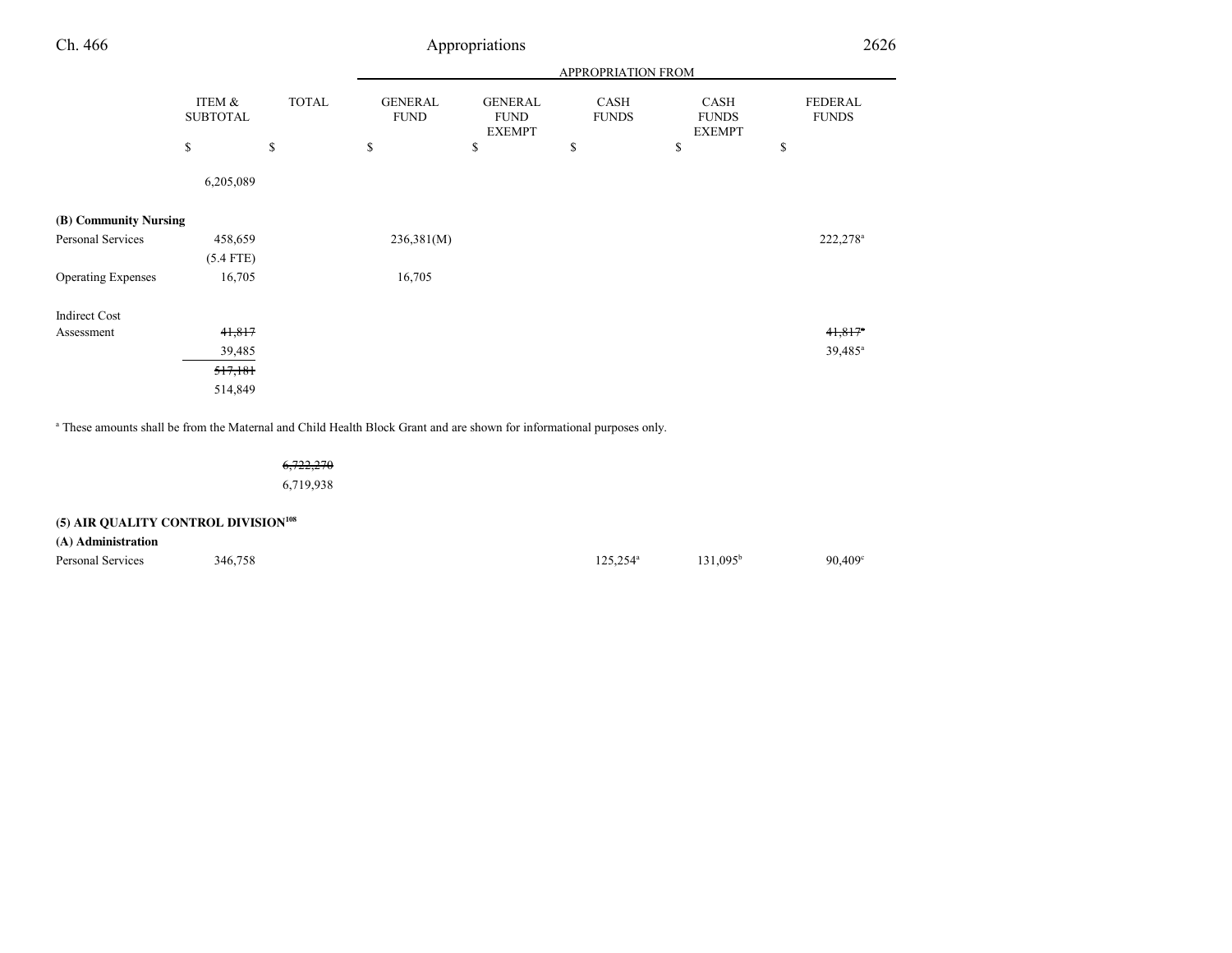|                           |           |  | $(1.6$ FTE)              | (1.5 FTE)            | (1.4 FTE)              |
|---------------------------|-----------|--|--------------------------|----------------------|------------------------|
| <b>Operating Expenses</b> | 9,187     |  |                          |                      | $9,187$ <sup>c</sup>   |
| Capital Outlay            | 173,875   |  | $173,875^{\circ}$        |                      |                        |
| <b>Indirect Cost</b>      |           |  |                          |                      |                        |
| Assessment                | 2,527,041 |  | $1,248,488$ <sup>d</sup> | $858,732^{\circ}$    | $419,821$ <sup>e</sup> |
|                           | 2,624,743 |  | $1,434,732$ <sup>d</sup> | 878,732 <sup>b</sup> | $311,279$ °            |
|                           | 3,056,861 |  |                          |                      |                        |
|                           | 3,154,563 |  |                          |                      |                        |

<sup>a</sup> These amounts shall be from the Stationary Sources Control Fund created in Section 25-7-114.7 (2) (b) (I), C.R.S.

<sup>b</sup> These amounts shall be from the Department of Public Health and Environment subaccount of the AIR Account of the Highway Users Tax Fund created pursuant to Section 42-3-304 (18) (c), C.R.S.

c These amounts are funds anticipated to be received from the U.S. Environmental Protection Agency and are shown for informational purposes only.

<sup>d</sup> This amount shall be from various sources of cash funds.

#### **(B) Technical Services**

| (1) Air Quality Monitoring      |           |                  |                             |                   |
|---------------------------------|-----------|------------------|-----------------------------|-------------------|
| Personal Services               | .379,876  | $60.075^{\circ}$ | $1,012,047(H)$ <sup>b</sup> | $307,754^{\circ}$ |
|                                 |           | $(1.7$ FTE)      | $(12.5$ FTE)                | $(4.4$ FTE)       |
| <b>Operating Expenses</b>       | 112,815   |                  | $96,458(H)$ <sup>b</sup>    | $16,357^{\circ}$  |
| Local Contracts <sup>108a</sup> | 634,674   | $84.270^{\circ}$ | $472.034$ <sup>d</sup>      | $78.370^{\circ}$  |
|                                 | 2,127,365 |                  |                             |                   |

 $^{a}$  Of these amounts, \$126,334 shall be from the Stationary Sources Control Fund created in Section 25-7-114.7 (2) (b) (I), C.R.S., and \$18,011 shall be from the Ozone Protection Fund, created in Section 25-7-135 (1), C.R.S.

<sup>b</sup> These amounts shall be from the Automobile Inspection and Readjustment Account of the Highway Users Tax Fund created pursuant to Section 42-3-304 (18) (c), C.R.S.

Ch. 466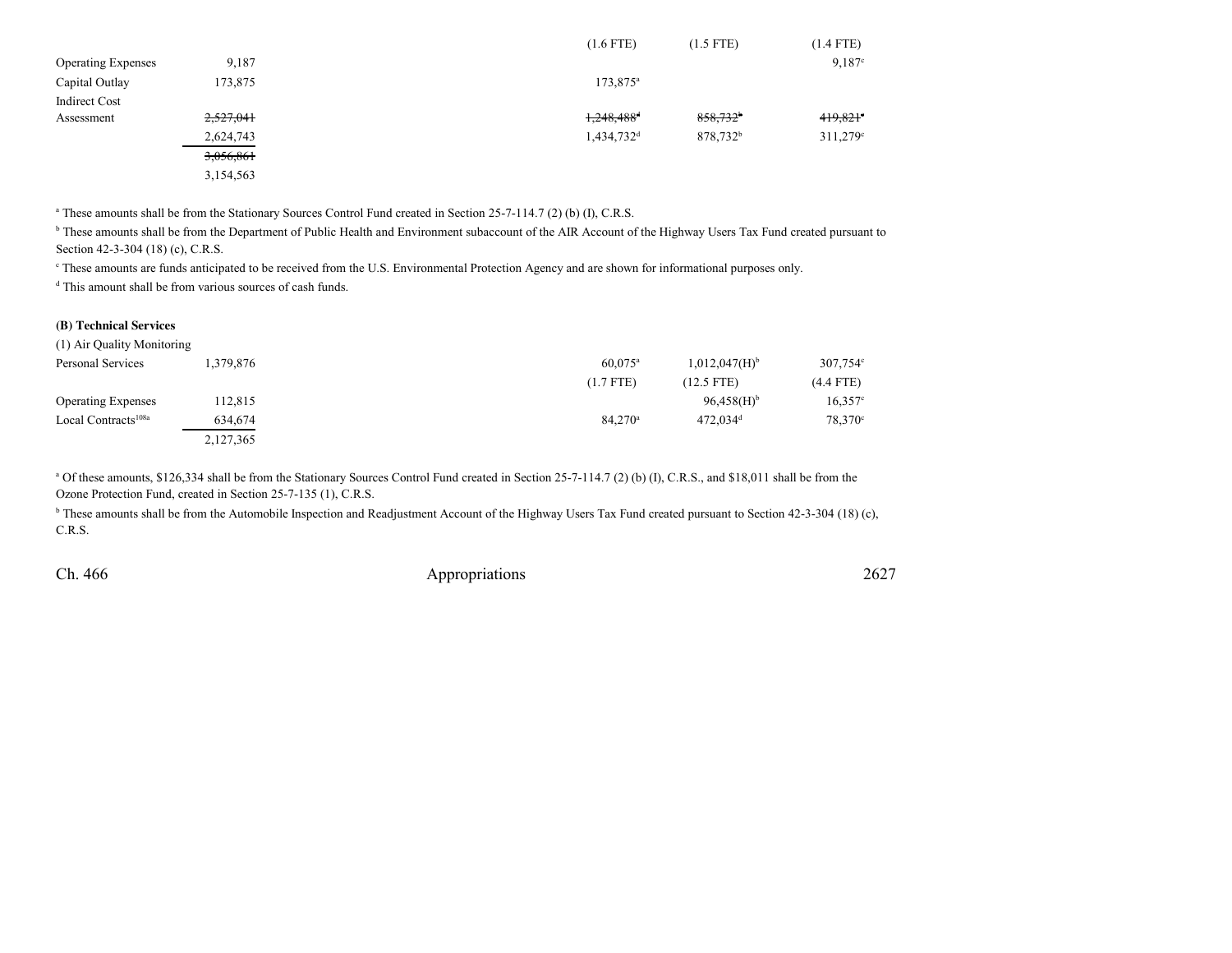# 6 Appropriations 2628

|          |       |                | <b>APPROPRIATION FROM</b> |              |               |                |  |  |
|----------|-------|----------------|---------------------------|--------------|---------------|----------------|--|--|
| ITEM &   | TOTAL | <b>GENERAL</b> | <b>GENERAL</b>            | CASH         | <b>CASH</b>   | <b>FEDERAL</b> |  |  |
| SUBTOTAL |       | FUND           | <b>FUND</b>               | <b>FUNDS</b> | <b>FUNDS</b>  | <b>FUNDS</b>   |  |  |
|          |       |                | <b>EXEMPT</b>             |              | <b>EXEMPT</b> |                |  |  |
|          |       |                |                           |              |               |                |  |  |
|          |       |                |                           |              |               |                |  |  |

<sup>e</sup> These amounts are funds anticipated to be received from the U.S. Environmental Protection Agency and the U.S. Department of Homeland Security, and are shown for informational purposes only.

<sup>d</sup> Of this amount, \$380,000 shall be from reserves in the Stationary Sources Control Fund created in Section 25-7-114.7 (2) (b) (I), C.R.S., and \$92,034(H) shall be from the Automobile Inspection and Readjustment Account of the Highway Users Tax Fund created pursuant to Section 42-3-304 (18) (c), C.R.S.

| (2) Modeling and Analysis |           |                     |                     |             |
|---------------------------|-----------|---------------------|---------------------|-------------|
| Personal Services         | 845,095   | 83,786 <sup>a</sup> | $190,608^{\rm b}$   | 570,701°    |
|                           |           | $(1.4$ FTE)         | $(2.4$ FTE)         | $(7.3$ FTE) |
| <b>Operating Expenses</b> | 248,370   | $15,005^a$          | $124.295^{\rm b}$   | 109,070     |
| <b>OZONE MODELING</b>     |           |                     |                     |             |
| <b>CONTRACTS</b>          | 220,184   |                     | 99,837 <sup>b</sup> | 120,347     |
|                           | 1,093,465 |                     |                     |             |
|                           | 1,313,649 |                     |                     |             |

<sup>a</sup> These amounts shall be from the Stationary Sources Control Fund created in Section 25-7-114.7 (2) (b) (I), C.R.S.

<sup>b</sup> These amounts shall be from the Department of Public Health and Environment subaccount of the AIR Account of the Highway Users Tax Fund created pursuant to Section 42-3-304 (18) (c), C.R.S.

<sup>e</sup> These amounts are funds anticipated to be received from the U.S. Environmental Protection Agency and the U.S. Department of Homeland Security, and are shown for informational purposes only.

| (3) Visibility and Risk Assessment |         |                        |                  |         |
|------------------------------------|---------|------------------------|------------------|---------|
| Personal Services                  | 446.159 | $260.884$ <sup>a</sup> | $79.076^{\rm b}$ | 106,199 |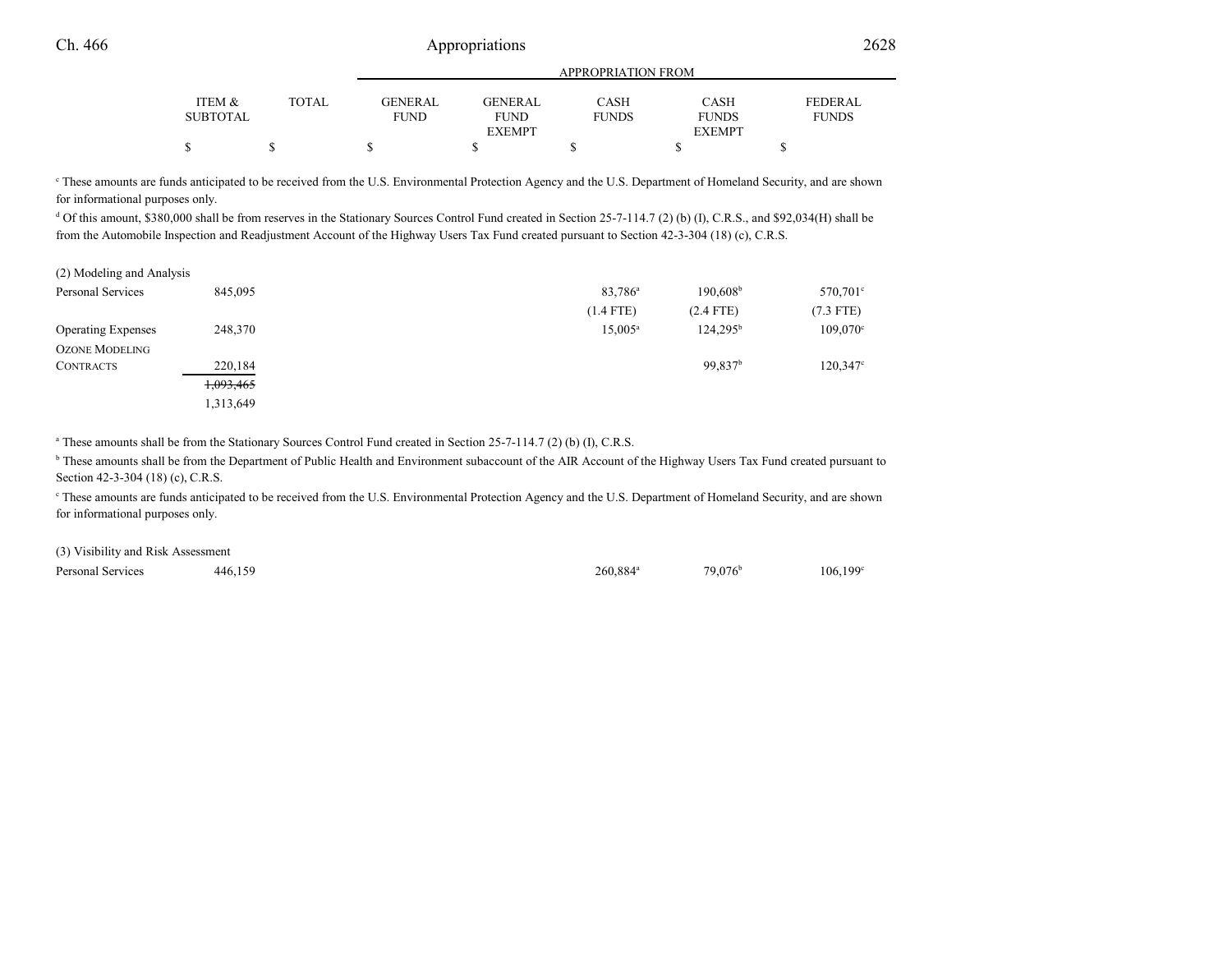|                           |         | $(2.8$ FTE) | $(1.0$ FTE) | $(1.6$ FTE) |
|---------------------------|---------|-------------|-------------|-------------|
| <b>Operating Expenses</b> | 39,142  |             |             | 39,142      |
|                           | 485,301 |             |             |             |

<sup>a</sup> This amount shall be from the Stationary Sources Control Fund created in Section 25-7-114.7 (2) (b) (I), C.R.S.

<sup>b</sup> This amount shall be from the Department of Public Health and Environment subaccount of the AIR Account of the Highway Users Tax Fund created pursuant to Section 42-3-304 (18) (c), C.R.S.

<sup>c</sup> These amounts are funds anticipated to be received from the U.S. Environmental Protection Agency and the U.S. Department of Homeland Security, and are shown for informational purposes only.

## **(C) Mobile Sources**

| (1) Research and Support  |          |                  |                     |
|---------------------------|----------|------------------|---------------------|
| Personal Services         | .555.067 | $1,356,103(H)^a$ | $198.964^t$         |
|                           |          | $(17.1$ FTE)     | $(2.9$ FTE)         |
| <b>Operating Expenses</b> | 306,377  | $288,127(H)^a$   | 18,250 <sup>t</sup> |
|                           | ,861,444 |                  |                     |

<sup>a</sup> These amounts shall be from the Department of Public Health and Environment subaccount of the AIR Account of the Highway Users Tax Fund created pursuant to Section 42-3-304 (18) (c), C.R.S.

<sup>b</sup> These amounts are funds anticipated to be received from the U.S. Environmental Protection Agency and are reflected for informational purposes only.

| (2) Inspection and Maintenance |         |                      |                        |
|--------------------------------|---------|----------------------|------------------------|
| Personal Services              | 694.239 |                      | 694.239 <sup>a</sup>   |
|                                |         |                      | $(9.2$ FTE)            |
| <b>Operating Expenses</b>      | 28.450  |                      | $28,450^a$             |
| Diesel Inspection/             |         |                      |                        |
| Maintenance Program            | 638,318 | 174.277 <sup>b</sup> | $464.041$ <sup>a</sup> |

| Ch. 466 | Appropriations | 2629 |
|---------|----------------|------|
|---------|----------------|------|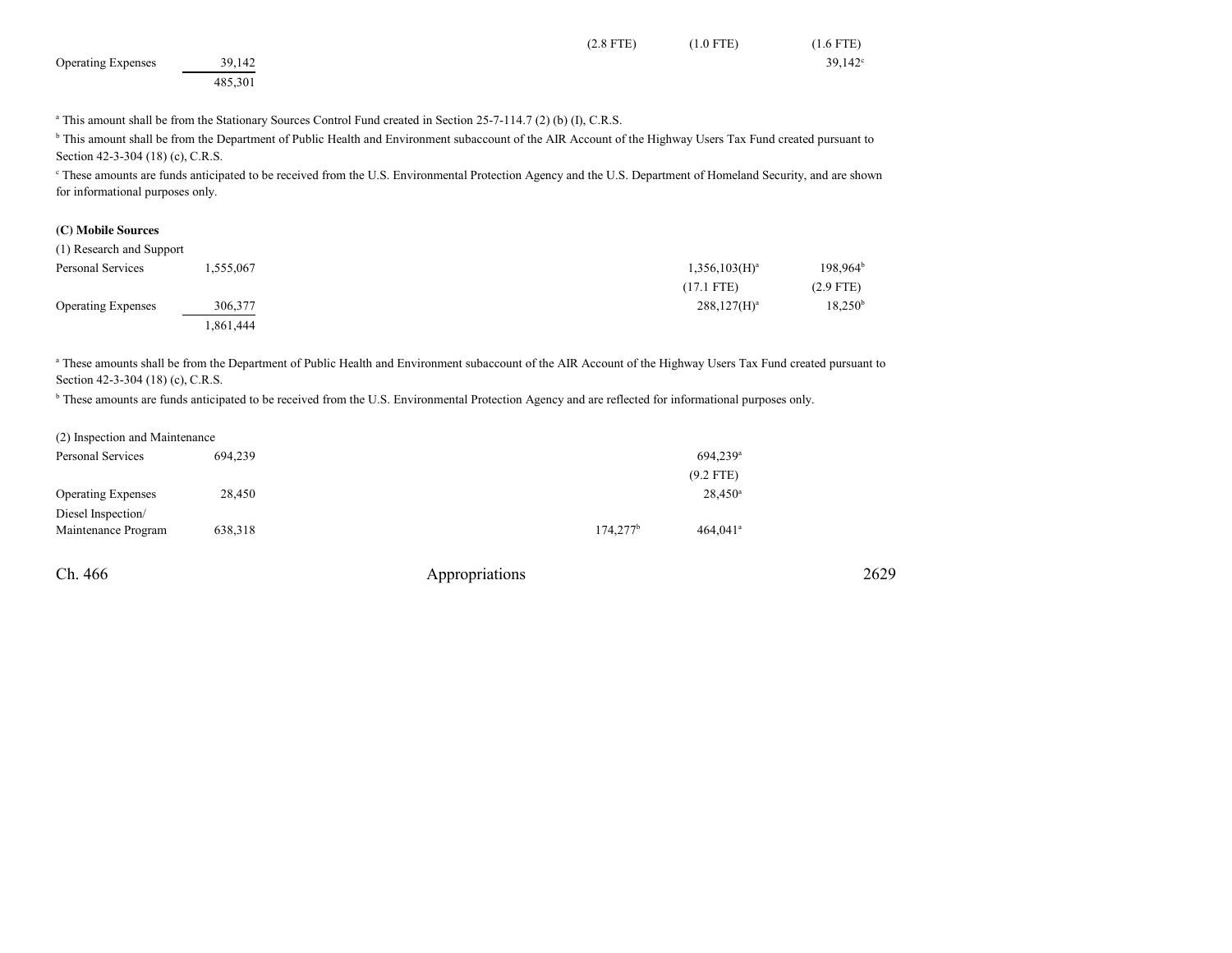| Ch. 466                 |                           |              |                               | Appropriations                                 |                             |                                              | 2630                           |
|-------------------------|---------------------------|--------------|-------------------------------|------------------------------------------------|-----------------------------|----------------------------------------------|--------------------------------|
|                         |                           |              |                               |                                                | <b>APPROPRIATION FROM</b>   |                                              |                                |
|                         | ITEM &<br><b>SUBTOTAL</b> | <b>TOTAL</b> | <b>GENERAL</b><br><b>FUND</b> | <b>GENERAL</b><br><b>FUND</b><br><b>EXEMPT</b> | <b>CASH</b><br><b>FUNDS</b> | <b>CASH</b><br><b>FUNDS</b><br><b>EXEMPT</b> | <b>FEDERAL</b><br><b>FUNDS</b> |
|                         | \$                        | \$           | \$                            | \$                                             | \$                          | \$                                           | S                              |
|                         |                           |              |                               |                                                | $(1.8$ FTE)                 | $(4.8$ FTE)                                  |                                |
| Clean Screen and High   |                           |              |                               |                                                |                             |                                              |                                |
| <b>Emitter Programs</b> | 190,000                   |              |                               |                                                |                             | $190,000^{\circ}$                            |                                |
|                         |                           |              |                               |                                                |                             | $(1.5$ FTE)                                  |                                |
| Mechanic Certification  |                           |              |                               |                                                |                             |                                              |                                |
| Program                 | 7,000                     |              |                               |                                                | 7,000 <sup>b</sup>          |                                              |                                |
|                         |                           |              |                               |                                                | $(0.1$ FTE)                 |                                              |                                |
| <b>Local Grants</b>     | 45,299                    |              |                               |                                                |                             | $45,299$ <sup>a</sup>                        |                                |
|                         | 1,603,306                 |              |                               |                                                |                             |                                              |                                |

<sup>a</sup> These amounts shall be from the Department of Public Health and Environment subaccount of the AIR Account of the Highway Users Tax Fund created pursuant to Section 42-3-304 (18) (c), C.R.S.

<sup>b</sup> These amounts shall be from diesel inspection and mechanic certification fees.

<sup>c</sup> This amount shall be from the Clean Screen Authority from moneys in the Clean Screen Fund created in Section 42-3-304 (19) (a) (II), C.R.S.

#### **(D) Stationary Sources**

| (1) Inventory and Support Services |           |                          |                      |
|------------------------------------|-----------|--------------------------|----------------------|
| Personal Services                  | 1,680,854 | $1,098,933$ <sup>a</sup> | 581,921 <sup>t</sup> |
|                                    |           | $(14.2$ FTE)             | $(8.9$ FTE)          |
| <b>Operating Expenses</b>          | 258,661   | $258.661$ <sup>a</sup>   |                      |
|                                    | 1,939,515 |                          |                      |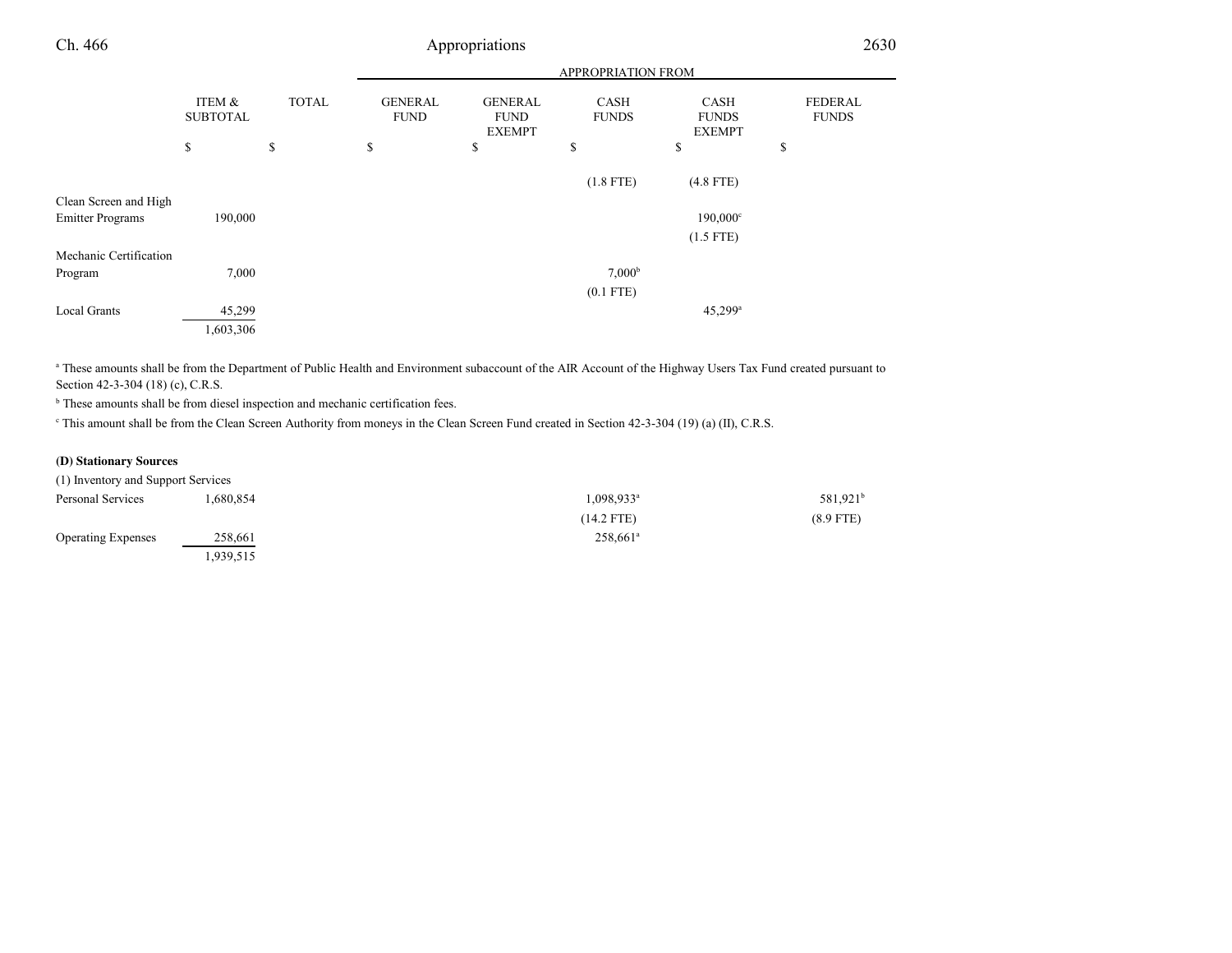## <sup>a</sup> These amounts shall be from the Stationary Sources Control Fund created in Section 25-7-114.7 (2) (b) (I), C.R.S.

<sup>b</sup> This amount is anticipated to be received from the U.S. Environmental Protection Agency and is reflected for informational purposes only.

| (2) Permits and Compliance Assurance |           |                          |                     |             |
|--------------------------------------|-----------|--------------------------|---------------------|-------------|
| Personal Services                    | 3.451.888 | $2,746,932$ <sup>a</sup> | 99.045 <sup>b</sup> | 605.911     |
|                                      |           | $(37.5$ FTE)             |                     | $(8.6$ FTE) |
| <b>Operating Expenses</b>            | 52,892    | $46.562$ <sup>a</sup>    |                     | 6,330       |
| Local Contracts                      | 814,555   | 570,177 <sup>a</sup>     |                     | 244,378     |
|                                      | 4,319,335 |                          |                     |             |

<sup>a</sup> These amounts shall be from the Stationary Sources Control Fund created in Section 25-7-114.7 (2) (b) (I), C.R.S.

<sup>b</sup> This amount shall be from reserves in the Stationary Sources Control Fund created in Section 25-7-114.7 (2) (b) (I), C.R.S.

<sup>c</sup> These amounts are funds anticipated to be received from the U.S. Environmental Protection Agency and are shown for informational purposes only.

| (3) Hazardous and Toxic Control |           |                                            |                      |
|---------------------------------|-----------|--------------------------------------------|----------------------|
| Personal Services               | 870.774   | 684,147 <sup>a</sup>                       | 186,627 <sup>b</sup> |
|                                 |           | $(9.8$ FTE)                                | $(2.2$ FTE)          |
| <b>Operating Expenses</b>       | 63,763    | $63,763^{\rm a}$                           |                      |
| Preservation of the             |           |                                            |                      |
| Ozone Layer                     | 210,661   | $61,432$ <sup>d</sup><br>$149.229^{\circ}$ |                      |
|                                 |           | $(2.0$ FTE)                                |                      |
|                                 | 1,145,198 |                                            |                      |

<sup>a</sup> Of these amounts, \$701,641 shall be from the Stationary Sources Control Fund created in Section 25-7-114.7 (2) (b) (I), C.R.S., and \$46,269 shall be from the Lead Hazard Reduction Cash Fund created in Section 25-5-1106 (2), C.R.S.

<sup>b</sup> This amount is anticipated to be received from the U.S. Environmental Protection Agency and is shown for informational purposes only.

Ch. 466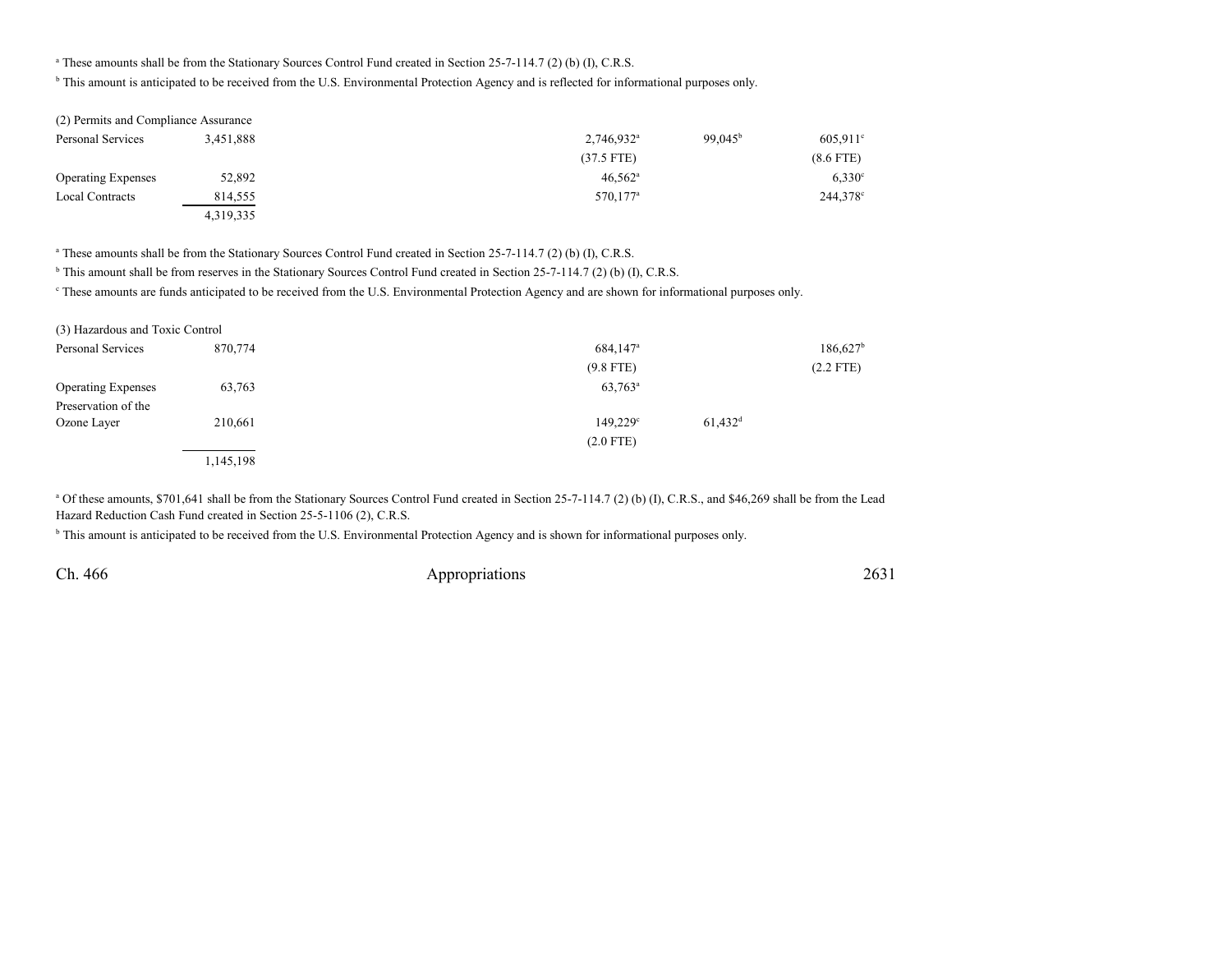|          |       |                | APPROPRIATION FROM |              |               |                |  |
|----------|-------|----------------|--------------------|--------------|---------------|----------------|--|
| ITEM &   | TOTAL | <b>GENERAL</b> | <b>GENERAL</b>     | CASH         | <b>CASH</b>   | <b>FEDERAL</b> |  |
| SUBTOTAL |       | <b>FUND</b>    | <b>FUND</b>        | <b>FUNDS</b> | <b>FUNDS</b>  | <b>FUNDS</b>   |  |
|          |       |                | <b>EXEMPT</b>      |              | <b>EXEMPT</b> |                |  |
|          |       |                |                    |              |               |                |  |

<sup>c</sup> This amount shall be from the Ozone Protection Fund created in Section 25-7-135 (1), C.R.S.

<sup>d</sup> Of this amount, \$33,277 shall be from reserves in the Stationary Sources Control Fund created in Section 25-7-114.7 (2) (b) (I), C.R.S., and \$28,155 shall be from reserves in the Department of Public Health and Environment subaccount of the AIR Account of the Highway Users Tax Fund created pursuant to Section 42-3-304(18) (c), C.R.S.

(4) Housed Commercial Swine Feeding Operation (HCSFO) Program

| Program Costs | <del>46,302</del> | $46,302^{\circ}$ |
|---------------|-------------------|------------------|
|               | 58.316            | $58,316^a$       |
|               |                   | $(0.5$ FTE)      |

a This amount shall come from the Housed Commercial Swine Feeding Operation Fund created in Section 25-7-138, C.R.S.

| 17,678,092 |
|------------|
| 18,007,992 |

#### **(6) WATER QUALITY CONTROL DIVISION<sup>109</sup>**

#### **(A) Administration**

| Personal Services         | 853,678 | 467,328     | $173.844^a$          |                  | $212,506^b$         |
|---------------------------|---------|-------------|----------------------|------------------|---------------------|
|                           |         | $(7.8$ FTE) | $(2.7$ FTE)          |                  | $(3.3$ FTE)         |
| <b>Operating Expenses</b> | 52,356  | 18,834      | $3.459$ <sup>a</sup> |                  | 30.063 <sup>b</sup> |
| Capital Outlay            | 29,710  |             | $18.265^{\circ}$     | $11.445^{\circ}$ |                     |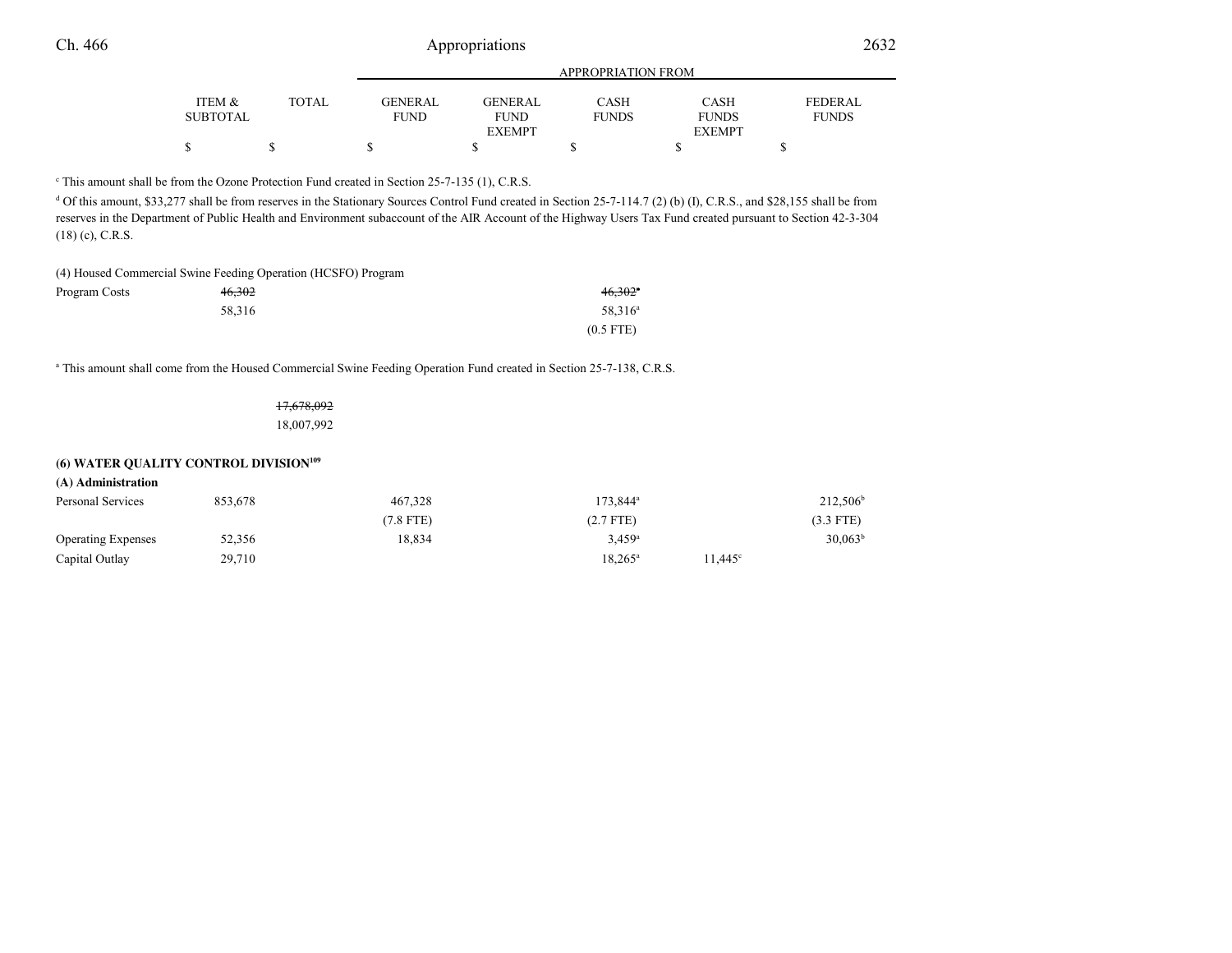| Indirect Cost |           |                      |                  |                      |
|---------------|-----------|----------------------|------------------|----------------------|
| Assessment    | 1,774,043 | 847,857 <sup>d</sup> | $41,189^{\circ}$ | 884,997 <sup>b</sup> |
|               | 1,874,340 | 952,991 <sup>d</sup> |                  | $880,160^{\rm b}$    |
|               | 2,709,787 |                      |                  |                      |
|               | 2,810,084 |                      |                  |                      |

<sup>a</sup> These amounts shall be from the Water Quality Control Fund created in Section 25-8-502 (1) (c), C.R.S.

<sup>b</sup> Of these amounts, These amounts are funds anticipated to be received from the U.S. Environmental Protection Agency and are shown for informational purposes only.

c This amount shall be from various sources of cash funds exempt.

<sup>d</sup> This amount shall be from various sources of cash funds.

#### **(B) Watershed Assessment, Outreach, and**

| Assistance                |           |             |                        |                  |                      |
|---------------------------|-----------|-------------|------------------------|------------------|----------------------|
| Personal Services         | 2,863,202 | 293,047     | 298,087 <sup>a</sup>   | $164,003(T)^{b}$ | $2,108,065^{\circ}$  |
|                           |           | $(5.4$ FTE) | $(3.3$ FTE)            | $(2.6$ FTE)      | $(28.3$ FTE)         |
| <b>Operating Expenses</b> | 525,768   | 376,207     |                        | $2,675(T)^{b}$   | 146,886 <sup>c</sup> |
| Local Grants and          |           |             |                        |                  |                      |
| Contracts                 | 2,136,456 |             |                        |                  | $2,136,456^{\circ}$  |
| Water Quality             |           |             |                        |                  |                      |
| Improvement               | 117,196   |             | $117,196$ <sup>d</sup> |                  |                      |
|                           | 5,642,622 |             |                        |                  |                      |

<sup>a</sup> This amount shall be from the Water Quality Control Fund created in Section 25-8-502 (1) (c), C.R.S.

<sup>b</sup> Of these amounts, <del>These amounts</del> \$125,652 shall be from reserves in the Water Quality Control Fund created in Section 25-8-502 (1) (c), C.R.S.,

AND \$41,026 shall be from the Groundwater Protection Fund, created in Section 25-8-205.5 (8), C.R.S., transferred from the Department of Agriculture.

c These amounts are funds anticipated to be received from the U.S. Environmental Protection Agency and are shown for informational purposes only.

Ch. 466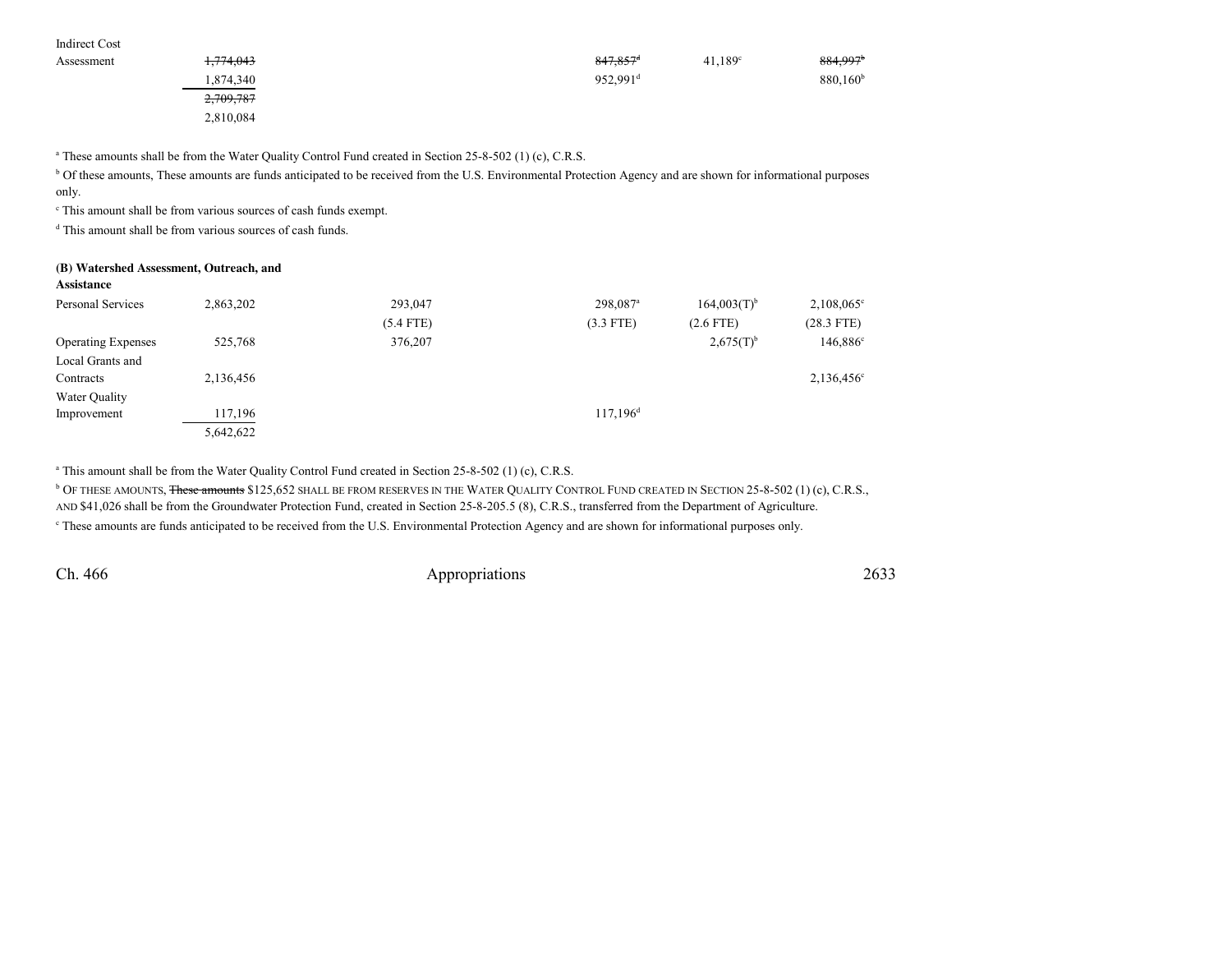| n | <br>.                    | $\sim$ $\sim$<br>$ -$ |
|---|--------------------------|-----------------------|
|   | TION FROM<br>)PRIA<br>'K |                       |
|   |                          |                       |

|                                                                                                                                                            | <b>ITEM &amp;</b><br>SUBTOTAL | <b>TOTAL</b> | <b>GENERAL</b><br><b>FUND</b> | <b>GENERAL</b><br><b>FUND</b><br><b>EXEMPT</b> | <b>CASH</b><br><b>FUNDS</b> | <b>CASH</b><br><b>FUNDS</b><br><b>EXEMPT</b> | <b>FEDERAL</b><br><b>FUNDS</b> |  |
|------------------------------------------------------------------------------------------------------------------------------------------------------------|-------------------------------|--------------|-------------------------------|------------------------------------------------|-----------------------------|----------------------------------------------|--------------------------------|--|
|                                                                                                                                                            | \$                            | S            | S                             | \$                                             | ¢<br>ъ                      | S                                            | \$                             |  |
| $\alpha$ This amount shall be from the Water Quality Improvement Fund created in Section 25-8-608 (1.5), C.R.S.<br>(C) Permitting and Compliance Assurance |                               |              |                               |                                                |                             |                                              |                                |  |
| Personal Services                                                                                                                                          | 3,401,228                     |              | 193,177                       |                                                | 2,538,014 <sup>a</sup>      | $232,687$ <sup>b</sup>                       | $437.350^{\circ}$              |  |
|                                                                                                                                                            |                               |              | $(3.0$ FTE)                   |                                                | (34.1 FTE)                  | $(3.2$ FTE)                                  | $(3.7$ FTE)                    |  |
| <b>Operating Expenses</b>                                                                                                                                  | 383,616                       |              | 227,706                       |                                                | $113,519^a$                 | $11,227^b$                                   | $31,164^{\circ}$               |  |
|                                                                                                                                                            | 3,784,844                     |              |                               |                                                |                             |                                              |                                |  |

<sup>a</sup> Of these amounts, \$2,316,790 shall be from the Water Quality Control Fund created in Section 25-8-502 (1) (c), C.R.S., \$180,758 shall be from the Sludge Management Program Fund created in Section 30-20-110.5 (3), C.R.S., and \$153,985 shall be fees collected by the Industrial Pretreatment Program pursuant toSection 25-8-508, C.R.S.

<sup>b</sup> Of these amounts \$170,684 shall be from cash funds exempt revenues that result from Amendment 14, concerning the regulation of commercial hog facilities, which was approved by voters statewide at the 1998 general election, and \$73,230 shall be from reserves in the Water Quality Control Fund created in Section  $25 - 8 - 502$  (1) (c), C.R.S.

c These amounts shall be from the U.S. Environmental Protection Agency and are shown for informational purposes only.

### **(D) Drinking Water Program**

| Personal Services         | 2,940,370 | 838,531      | $2,101,839$ <sup>a</sup> |
|---------------------------|-----------|--------------|--------------------------|
|                           |           | $(15.1$ FTE) | $(26.3$ FTE)             |
| <b>Operating Expenses</b> | 211,833   | 94.887       | 116,946 <sup>a</sup>     |
|                           | 3,152,203 |              |                          |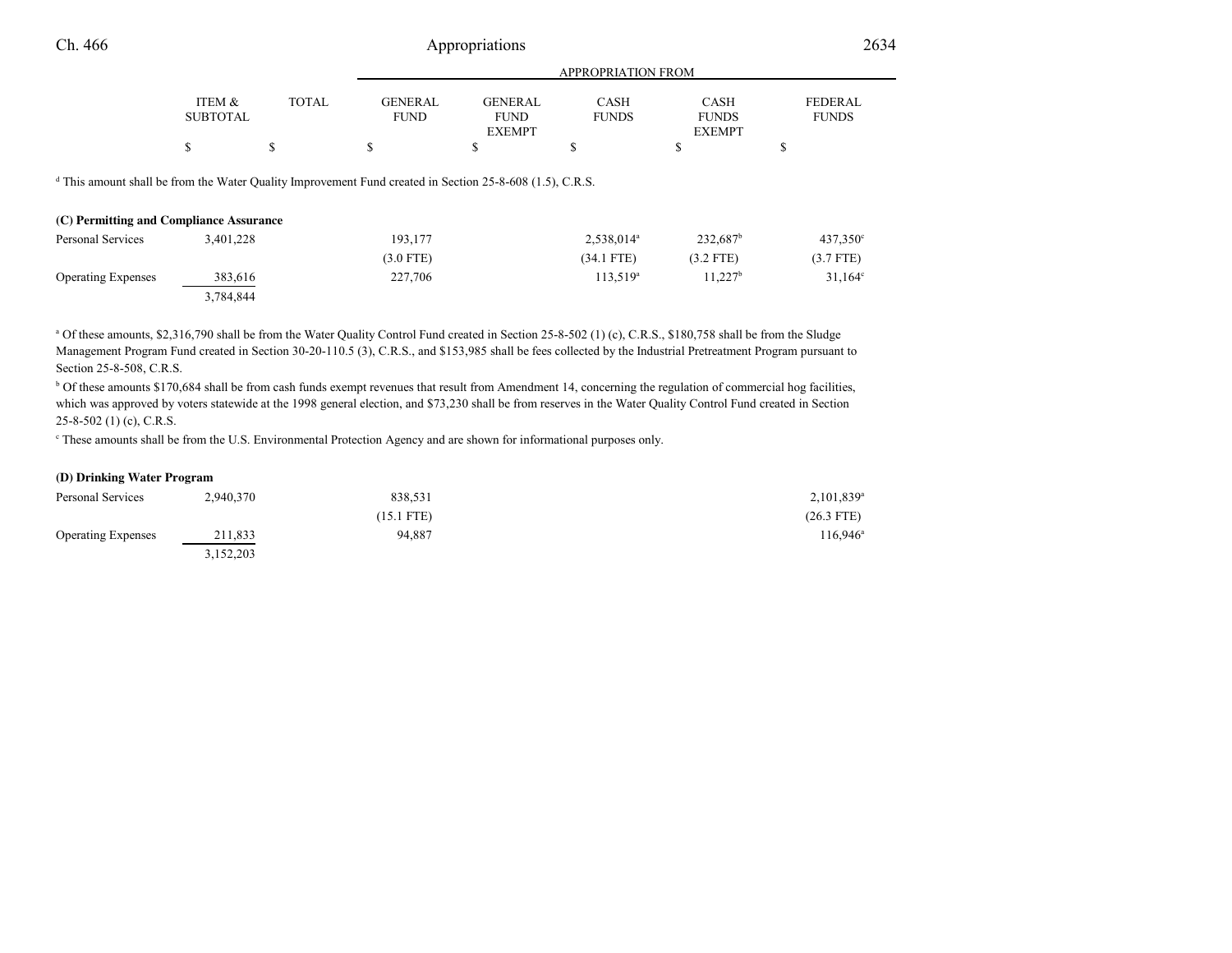<sup>a</sup> These amounts shall be from the U.S. Environmental Protection Agency and are shown for informational purposes only.

# 15,289,45615,389,753

# **(7) HAZARDOUS MATERIALS AND WASTE MANAGEMENT**

**DIVISION**

| (A) Administration       |           |                          |                       |                  |
|--------------------------|-----------|--------------------------|-----------------------|------------------|
| Program Costs            | 294,195   | $197,502^{\text{a}}$     | $74,227$ <sup>b</sup> | $22,466^{\circ}$ |
|                          |           | $(3.1$ FTE)              |                       | $(0.3$ FTE)      |
| Legal Services for 6,145 |           |                          |                       |                  |
| hours                    | 442,624   | 256,991 <sup>a</sup>     | $4,882$ <sup>d</sup>  | $180,751$ °      |
| Capital Outlay           | 3,205     | $3,205^{\circ}$          |                       |                  |
| <b>Indirect Cost</b>     |           |                          |                       |                  |
| Assessment               | 1,955,488 | $1,041,072$ <sup>*</sup> | $53,416$ <sup>d</sup> | 861,000          |
|                          | 2,050,621 | 1,157,576 <sup>a</sup>   | $43,045$ <sup>d</sup> | 850,000°         |
|                          | 2,695,512 |                          |                       |                  |
|                          | 2,790,645 |                          |                       |                  |

<sup>a</sup> Of these amounts, \$893,752 \$1,010,256 shall be from various sources of cash funds, \$260,934 shall be from the Radiation Control Fund created in Section 25-11-104 (6) (c), C.R.S., \$159,945 shall be from the Solid Waste Management Fund created in Section 30-20-118 (1), C.R.S., \$97,320 shall be from the HazardousWaste Commission Fund created in Section 25-15-315, C.R.S., \$51,971 shall be from the Hazardous Substance Response Fund created in Section 25-16-104.6 (1)(a), C.R.S., and \$34,848 shall be from the Hazardous Waste Service Fund created in Section 25-15-304, C.R.S.

<sup>b</sup> This amount shall be from reserves in the Hazardous Waste Commission Fund created in Section 25-15-315, C.R.S.

c These amounts shall be from the various sources of federal funds and are shown for informational purposes only.

 $d$  Of these amounts, \$38,526(T) shall be from the Local Government Severance Tax Fund created in Section 39-29-110 (1) (a) (I), C.R.S., transferred from the Department of Local Affairs, and  $\frac{19,772}{9,401}$  shall be from various exempt sources of cash funds.

Ch. 466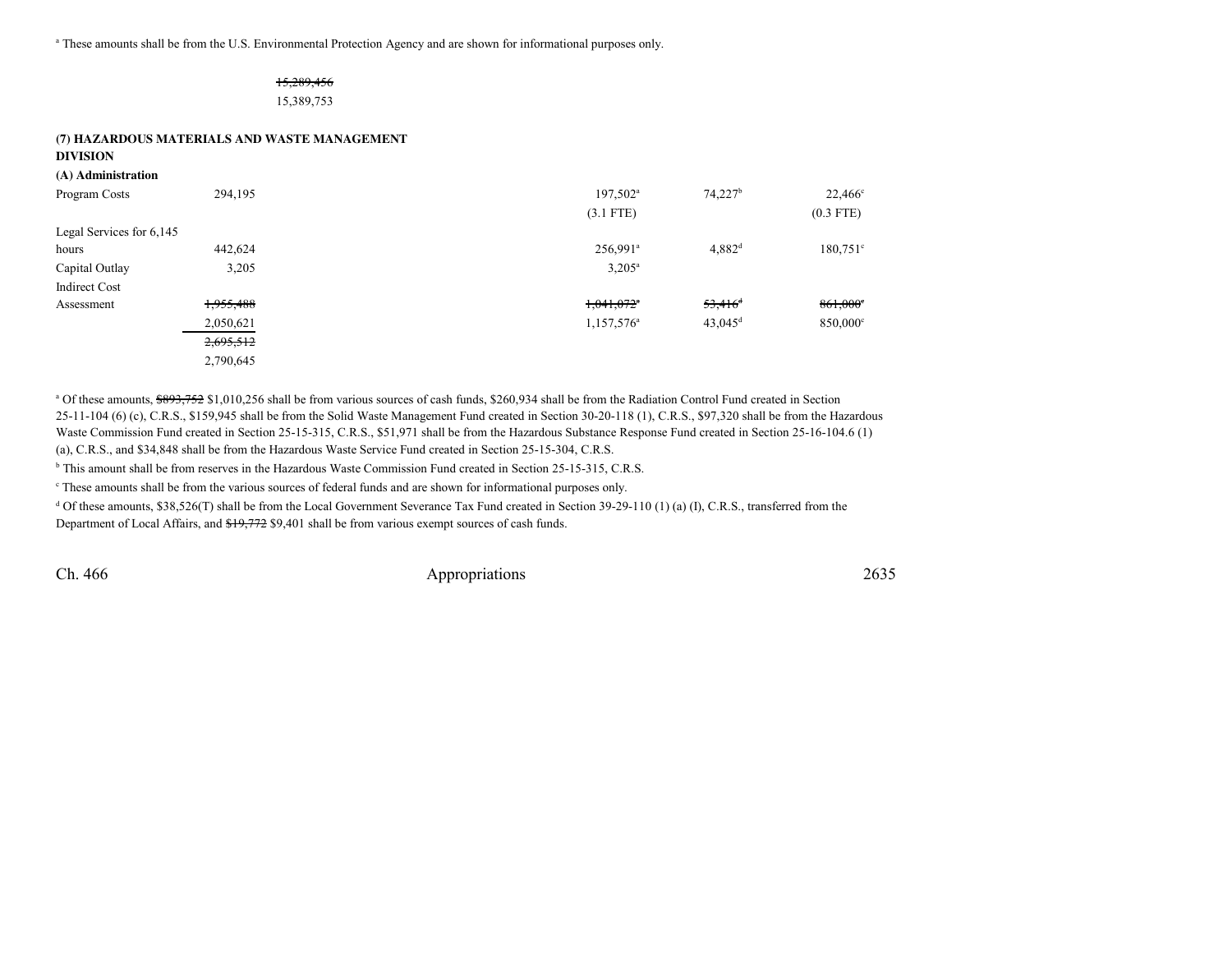| Ch. 466                             | Appropriations            |              |                               |                                                |                             | 2636                                         |                                |
|-------------------------------------|---------------------------|--------------|-------------------------------|------------------------------------------------|-----------------------------|----------------------------------------------|--------------------------------|
|                                     |                           |              |                               |                                                | <b>APPROPRIATION FROM</b>   |                                              |                                |
|                                     | ITEM &<br><b>SUBTOTAL</b> | <b>TOTAL</b> | <b>GENERAL</b><br><b>FUND</b> | <b>GENERAL</b><br><b>FUND</b><br><b>EXEMPT</b> | <b>CASH</b><br><b>FUNDS</b> | <b>CASH</b><br><b>FUNDS</b><br><b>EXEMPT</b> | <b>FEDERAL</b><br><b>FUNDS</b> |
|                                     | \$                        | \$           | \$                            | \$                                             | \$                          | \$                                           | \$                             |
| (B) Hazardous Waste Control Program |                           |              |                               |                                                |                             |                                              |                                |
| <b>Personal Services</b>            | 2,945,726                 |              |                               |                                                | 1,284,302 <sup>a</sup>      |                                              | $1,661,424$ <sup>b</sup>       |
|                                     |                           |              |                               |                                                | $(17.6$ FTE)                |                                              | $(20.6$ FTE)                   |
| <b>Operating Expenses</b>           | 213,571                   |              |                               |                                                | $45,663$ <sup>a</sup>       |                                              | 167,908 <sup>b</sup>           |
|                                     | 3,159,297                 |              |                               |                                                |                             |                                              |                                |

<sup>a</sup> These amounts shall be from the Hazardous Waste Service Fund created in Section 25-15-304, C.R.S.

<sup>b</sup> These amounts are anticipated to be received from the U.S. Environmental Protection Agency, the U.S. Department of Defense, and the Agency for Toxic Substances and Disease Registry. The appropriated amounts are shown for informational purposes only.

| (C) Solid Waste Control Program |           |                        |  |  |  |
|---------------------------------|-----------|------------------------|--|--|--|
| Program Costs                   | 1.396.302 | 1.396.302 <sup>a</sup> |  |  |  |
|                                 |           | $(12.5$ FTE)           |  |  |  |

<sup>a</sup> Of this amount, \$1,254,298 shall be from the Solid Waste Management Fund created in Section 30-20-118 (1), C.R.S., \$127,004 shall be from the Hazardous Substance Response Fund created in Section 25-16-104.6 (1) (a), C.R.S., and \$15,000 shall be from the Waste Tire Recycling Fund created in Section 25-17-202, C.R.S.

| (D) Uranium Mill Tailings Remedial Action<br>Program |         |                  |                  |
|------------------------------------------------------|---------|------------------|------------------|
| Program Costs                                        | 230,779 | $185.508(T)^{a}$ | $45.271^{\rm b}$ |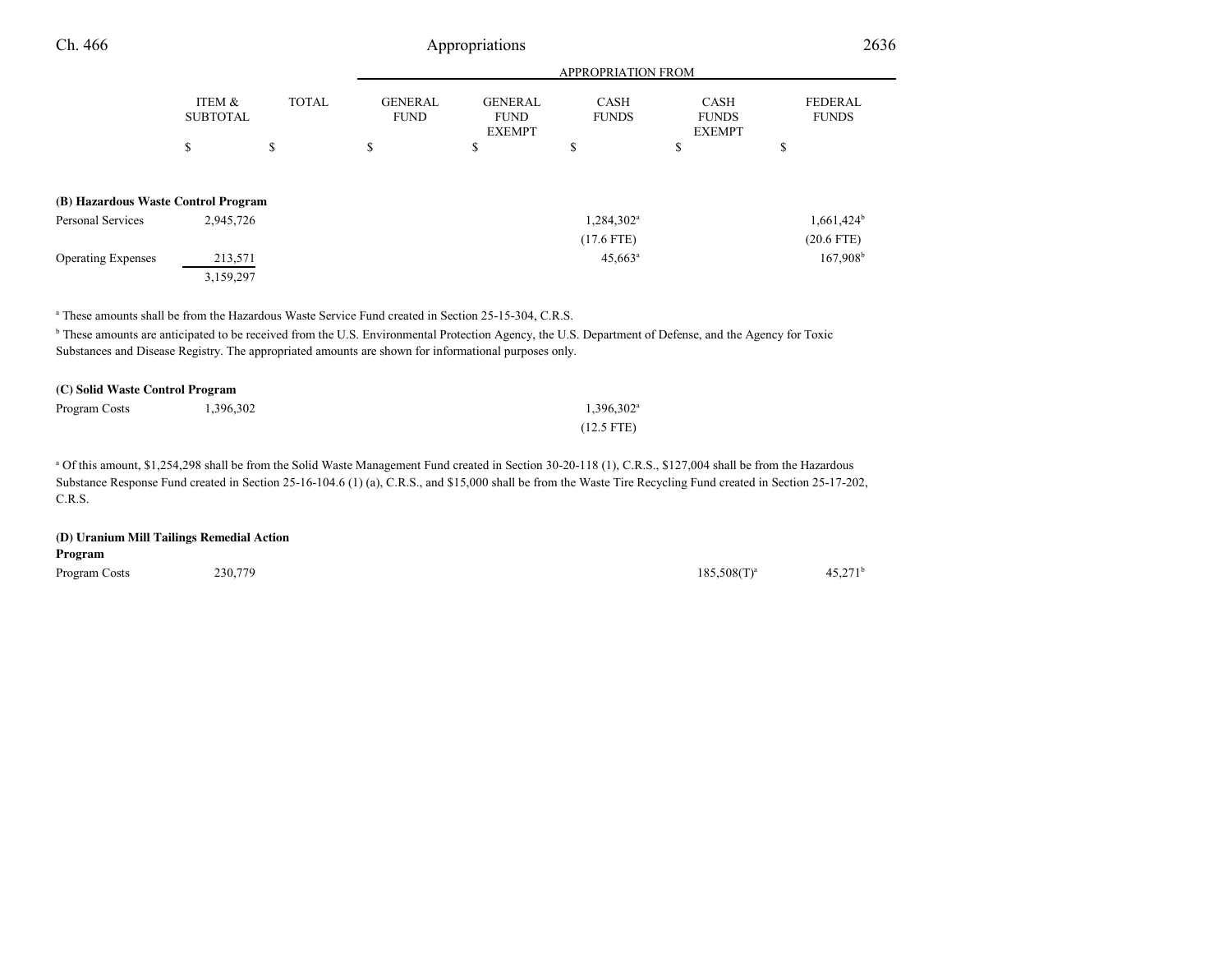(2.6 FTE) (0.5 FTE)

<sup>a</sup> This amount shall be from the Local Government Severance Tax Fund, created in Section 39-29-110 (1) (a) (I), C.R.S., transferred from the Department of Local Affairs.

<sup>b</sup> This amount shall be from the U.S. Department of Energy, and is shown for information purposes only.

## **(E) Contaminated Site Cleanups<sup>110</sup>**

| Personal Services         | 5,039,512 | $1,070,657$ <sup>a</sup> | $35,711^b$         | 3,933,144 <sup>c</sup> |
|---------------------------|-----------|--------------------------|--------------------|------------------------|
|                           |           | $(13.0$ FTE)             |                    | $(30.4$ FTE)           |
| <b>Operating Expenses</b> | 241,270   | $48,082^a$               | 1,129 <sup>b</sup> | 192,059 <sup>c</sup>   |
| <b>Contaminated Sites</b> |           |                          |                    |                        |
| Operation and             |           |                          |                    |                        |
| Maintenance               | 2,088,864 | $260,186(H)^a$           |                    | 1,828,678 <sup>c</sup> |
| Transfer to the           |           |                          |                    |                        |
| Department of Law for     |           |                          |                    |                        |
| <b>CERCLA Contract</b>    |           |                          |                    |                        |
| Oversight-Related Costs   | 425,000   | $425,000^a$              |                    |                        |
|                           | 7,794,646 |                          |                    |                        |

<sup>a</sup> Of these amount, \$1,797,925 shall be from the Hazardous Substance Response Fund created in Section 25-16-104.6 (1) (a), C.R.S., and \$6,000 shall be from fees collected under the Colorado Open Records Act.

<sup>b</sup> These amounts shall be transferred from the Department of Law for services related Rocky Mountain Arsenal litigation.

c These amounts shall be from the U.S. Environmental Protection Agency and the U.S. Department of Defense, and are shown for information purposes only.

#### **(F) Rocky Flats Agreement**

| Program Costs | 244,781 | $244.781$ <sup>a</sup> |
|---------------|---------|------------------------|
|               |         | $(2.3$ FTE)            |

Ch. 466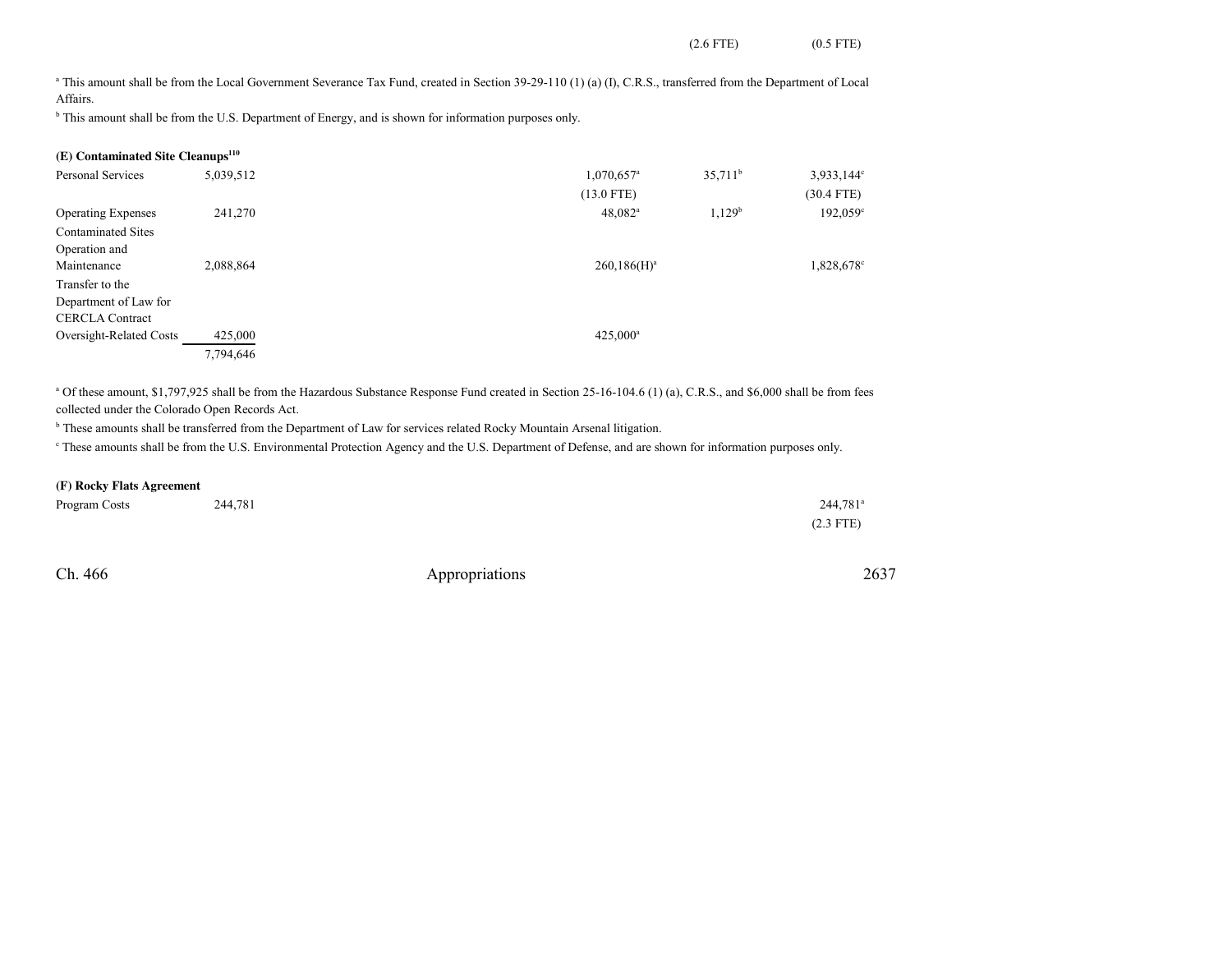| Ch. 466                                                                                                             |                           |              | Appropriations                |                                                |                             |                                       |                                |
|---------------------------------------------------------------------------------------------------------------------|---------------------------|--------------|-------------------------------|------------------------------------------------|-----------------------------|---------------------------------------|--------------------------------|
|                                                                                                                     |                           |              |                               |                                                | <b>APPROPRIATION FROM</b>   |                                       |                                |
|                                                                                                                     | ITEM &<br><b>SUBTOTAL</b> | <b>TOTAL</b> | <b>GENERAL</b><br><b>FUND</b> | <b>GENERAL</b><br><b>FUND</b><br><b>EXEMPT</b> | <b>CASH</b><br><b>FUNDS</b> | CASH<br><b>FUNDS</b><br><b>EXEMPT</b> | <b>FEDERAL</b><br><b>FUNDS</b> |
|                                                                                                                     | \$                        | $\mathbb{S}$ | \$                            | \$                                             | \$                          | \$                                    | \$                             |
| Legal Services for 139<br>hours                                                                                     | 10,012<br>254,793         |              |                               |                                                |                             |                                       | $10,012^a$                     |
| <sup>a</sup> These amounts shall be from the U.S. Department of Energy and are shown for information purposes only. |                           |              |                               |                                                |                             |                                       |                                |
| (G) Radiation Management                                                                                            |                           |              |                               |                                                |                             |                                       |                                |
| Personal Services                                                                                                   | 1,762,863                 |              |                               |                                                | $1,556,311^a$               | $23,651^b$                            | $182,901^{\circ}$              |
|                                                                                                                     |                           |              |                               |                                                | $(19.2$ FTE)                |                                       | $(2.3$ FTE)                    |
| <b>Operating Expenses</b>                                                                                           | 229,625<br>1,992,488      |              |                               |                                                | $72,139^a$                  |                                       | $157,486^{\circ}$              |

a These amounts shall be from the Radiation Control Fund created in Section 25-11-104 (6) (c), C.R.S.

<sup>b</sup> This amount shall be from reserves in the Radiation Control Fund created in Section 25-11-104 (6) (c), C.R.S.

<sup>c</sup> These amounts shall be from various sources of federal funds and are shown for informational purposes only.

17,523,817

1,914,192

17,618,950

**(8) CONSUMER PROTECTION**

Personal Services **1,914,192** 1,079,213 1,079,213 485,806<sup>a</sup> 71,188<sup>b</sup> 277,985<sup>c</sup>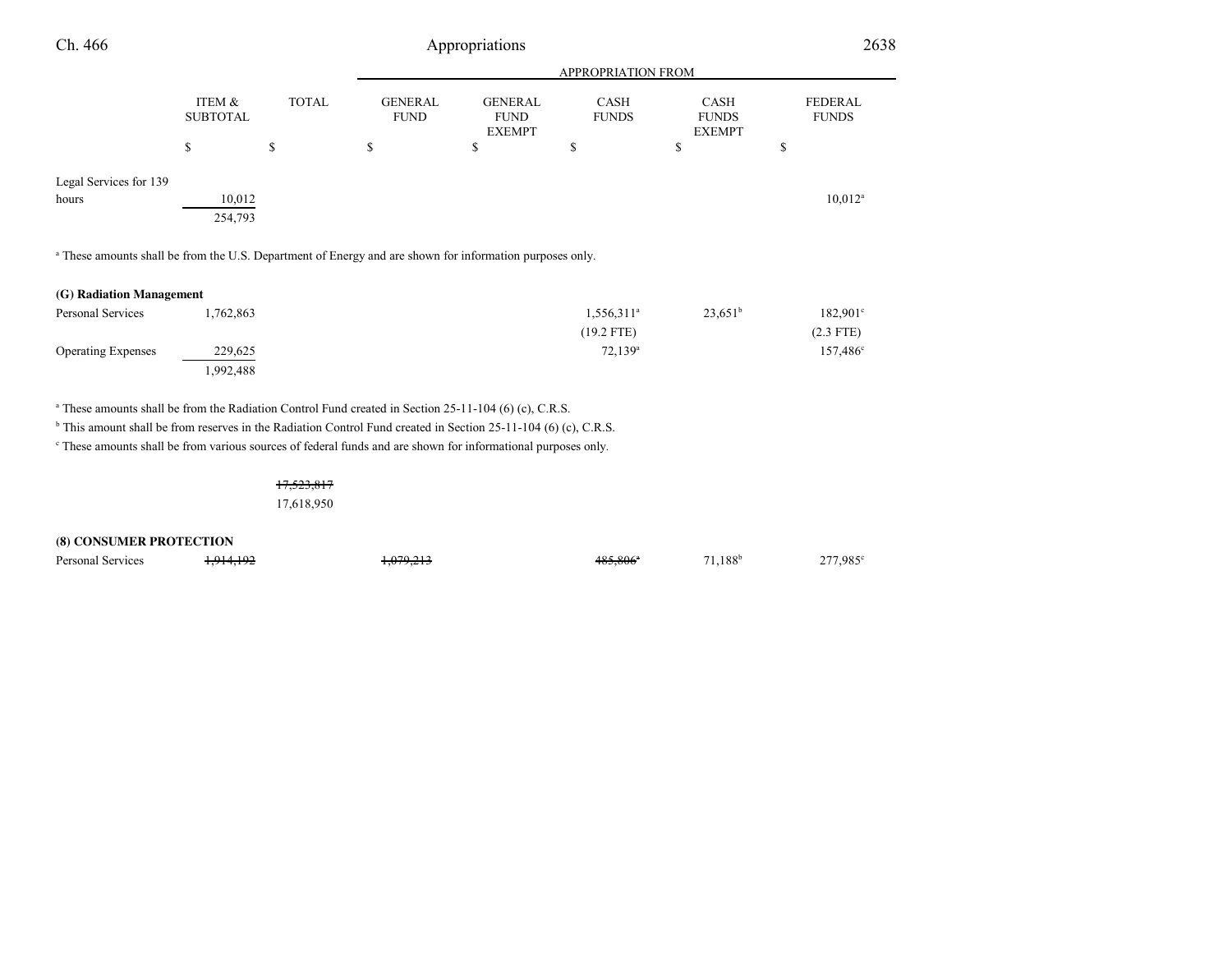|                           | 1,925,137 |           | 1,087,301       | $488,663^{\circ}$      |                    |                       |
|---------------------------|-----------|-----------|-----------------|------------------------|--------------------|-----------------------|
|                           |           |           | $(15.9$ FTE $)$ | $(6.0$ FTE)            | $(2.0$ FTE)        | $(2.4$ FTE)           |
|                           |           |           | $(16.2$ FTE)    |                        |                    |                       |
| <b>Operating Expenses</b> | 109,271   |           | 20,508          | $51,311^a$             | 8,900 <sup>b</sup> | $28,552^{\circ}$      |
|                           | 118,400   |           | 29,637          |                        |                    |                       |
| Capital Outlay            | 64,872    |           | 64,872          |                        |                    |                       |
| <b>Indirect Cost</b>      |           |           |                 |                        |                    |                       |
| Assessment                | 218,600   |           |                 | $130,333$ <sup>*</sup> | $H,457^{\circ}$    | $76,810$ <sup>c</sup> |
|                           | 222,281   |           |                 | $164,458^{\circ}$      | 7,000 <sup>b</sup> | $50,823$ °            |
|                           |           | 2,306,935 |                 |                        |                    |                       |
|                           |           | 2,330,690 |                 |                        |                    |                       |

<sup>a</sup> Of these amounts, \$579,953 \$582,810 shall be from the Food Protection Cash Fund created in Section 25-4-1608 (1), C.R.S., \$63,850 shall be from the Artificial Tanning Device Education Fund created in Section 25-5-1004 (3), C.R.S., and \$23,647 \$57,772 shall be from various sources of cash funds.

<sup>b</sup> Of these amounts, \$81,555 \$77,098 shall be from various exempt sources of cash funds and \$9,990(T) shall be from the Department of Human Services.

c These amounts shall be from various sources of federal funds and are shown for informational purposes only.

#### **(9) DISEASE CONTROL AND ENVIRONMENTAL EPIDEMIOLOGY DIVISION**

|                           | (A) Administration, General Disease Control and Surveillance |              |                 |             |
|---------------------------|--------------------------------------------------------------|--------------|-----------------|-------------|
| Personal Services         | 890,601                                                      | 576,071      |                 | 314,530     |
|                           |                                                              | $(10.6$ FTE) |                 | $(3.9$ FTE) |
| <b>Operating Expenses</b> | 375,995                                                      | 255,616      | $6,538^{\circ}$ | 113,841     |
| <b>Indirect Cost</b>      |                                                              |              |                 |             |
| Assessment                | 3,436,993                                                    |              | $2,000^a$       | 3,434,993   |
|                           | 3,102,329                                                    |              |                 | 3,100,329   |
|                           | 4,703,589                                                    |              |                 |             |
|                           | 4,368,925                                                    |              |                 |             |
|                           |                                                              |              |                 |             |

Ch. 466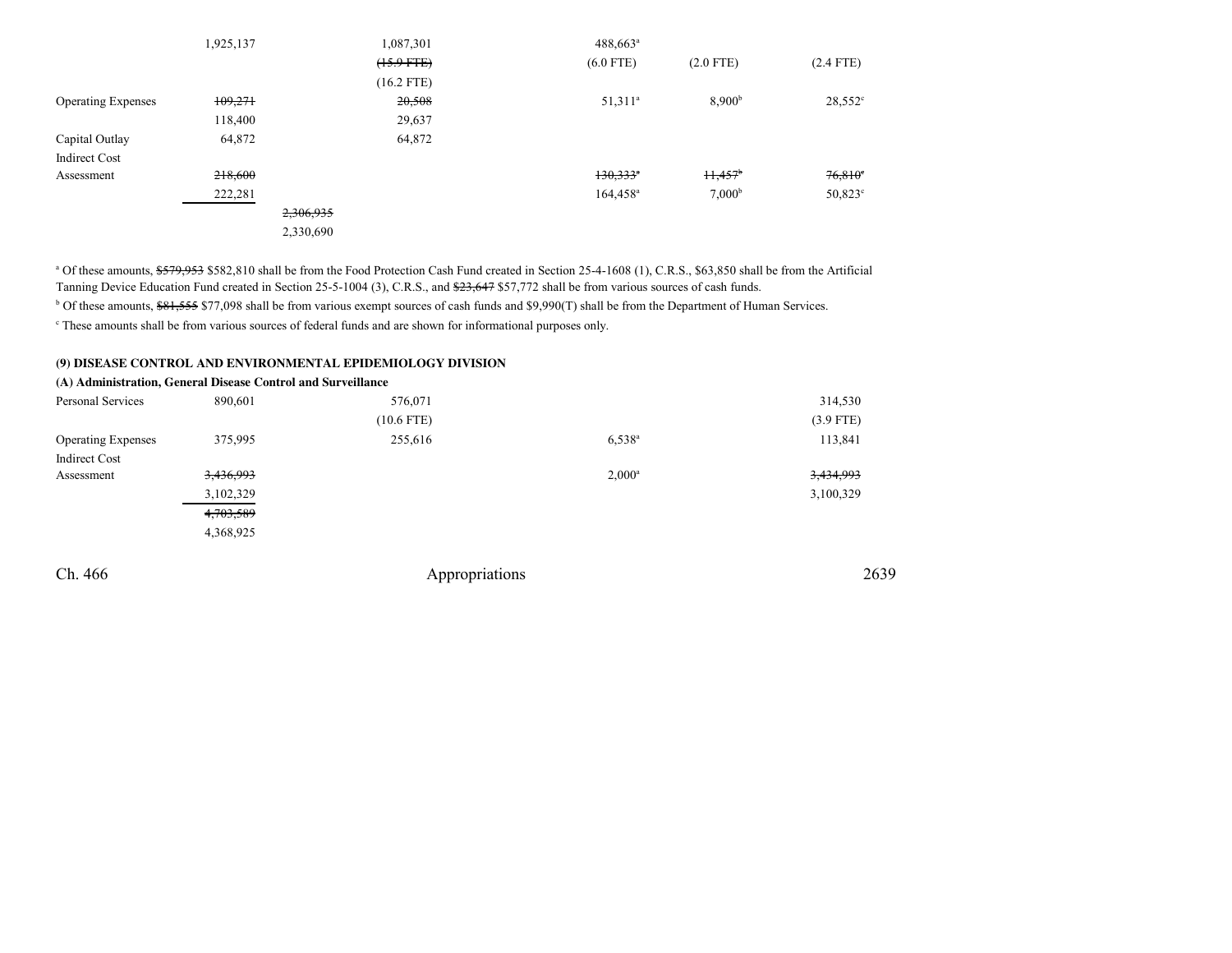| Ch. 466                                                             |                           | Appropriations |                               |                                                |                             |                                              |                                |
|---------------------------------------------------------------------|---------------------------|----------------|-------------------------------|------------------------------------------------|-----------------------------|----------------------------------------------|--------------------------------|
|                                                                     |                           |                |                               |                                                | APPROPRIATION FROM          |                                              |                                |
|                                                                     | ITEM &<br><b>SUBTOTAL</b> | <b>TOTAL</b>   | <b>GENERAL</b><br><b>FUND</b> | <b>GENERAL</b><br><b>FUND</b><br><b>EXEMPT</b> | <b>CASH</b><br><b>FUNDS</b> | <b>CASH</b><br><b>FUNDS</b><br><b>EXEMPT</b> | <b>FEDERAL</b><br><b>FUNDS</b> |
|                                                                     | \$                        | \$             | \$                            | \$                                             | \$                          | \$                                           | \$                             |
| <sup>a</sup> This amount shall be from the sale of rabies vaccines. |                           |                |                               |                                                |                             |                                              |                                |
| (B) Special Purpose Disease Control Programs                        |                           |                |                               |                                                |                             |                                              |                                |
| $(1)$ Immunization <sup>111</sup>                                   |                           |                |                               |                                                |                             |                                              |                                |
| Personal Services                                                   | 1,222,295                 |                | 85,702                        |                                                |                             |                                              | 1,136,593                      |
|                                                                     |                           |                | $(1.0$ FTE)                   |                                                |                             |                                              | $(19.0$ FTE)                   |
| <b>Operating Expenses</b>                                           | 21,929,834                |                | 808,659                       |                                                |                             |                                              | 21, 121, 175                   |
| Appropriation from the<br>Tobacco Tax Cash Fund                     |                           |                |                               |                                                |                             |                                              |                                |
| to the General Fund                                                 | 513,000                   |                |                               |                                                |                             | $513,000^a$                                  |                                |
| Immunizations                                                       |                           |                |                               |                                                |                             |                                              |                                |
| Performed by County                                                 |                           |                |                               |                                                |                             |                                              |                                |
| Public Health Nursing                                               |                           |                |                               |                                                |                             |                                              |                                |
| Services                                                            | 513,000                   |                |                               | 513,000 <sup>b</sup>                           |                             |                                              |                                |
|                                                                     | 24,178,129                |                |                               |                                                |                             |                                              |                                |

a This amount shall be from revenues from the Tobacco Tax Cash Fund created in Section 24-22-117 (1) (a), C.R.S., and is not subject to the limitation on state fiscal year spending imposed by Section 20 of article X of the State Constitution.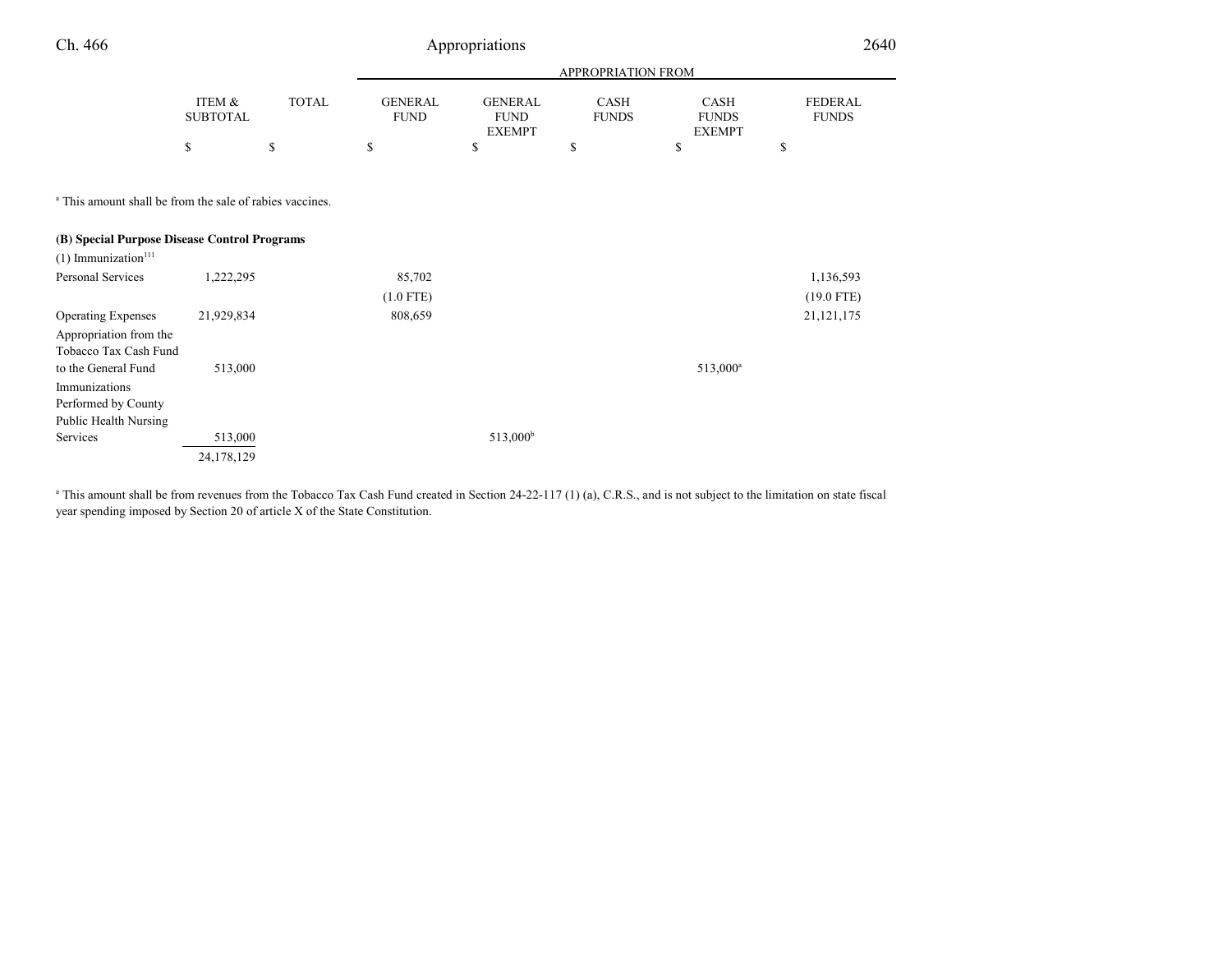<sup>b</sup> This amount shall be from revenues from the imposition of additional state cigarette and tobacco taxes which are appropriated to the General Fund pursuant to Article X, Section 21 (5) (e) of the State Constitution. This amount is not subject to the limitation on state fiscal year spending imposed by Article X, Section 20 of the State Constitution. This amount is also not subject to the statutory limitation on General Fund appropriations growth or any other spending limitation existing inlaw pursuant to Article X, Section 21 (8) of the State Constitution.

|                           | (2) Sexually Transmitted Disease, HIV and AIDS |                          |              |
|---------------------------|------------------------------------------------|--------------------------|--------------|
| Personal Services         | 3.401.920                                      | $78.826^{\circ}$         | 3,323,094    |
|                           |                                                | $(1.2$ FTE)              | $(54.6$ FTE) |
| <b>Operating Expenses</b> | 7,770,197                                      | $2,957,197$ <sup>a</sup> | 4,813,000    |
|                           | 11,172,117                                     |                          |              |

<sup>a</sup> This amount shall be from the AIDS and HIV Prevention Fund created in Section 25-4-1415 (1), C.R.S.

| Personal Services         | 317,686    | 26,303      |                          | 291,383     |
|---------------------------|------------|-------------|--------------------------|-------------|
|                           |            | $(0.4$ FTE) |                          | $(3.6$ FTE) |
| <b>Operating Expenses</b> | 12,207,165 | .357,404    | $2,877,761$ <sup>a</sup> | 7,972,000   |
|                           | 12,524,851 |             |                          |             |

<sup>a</sup> This amount shall be from the Tobacco Litigation Settlement Cash Fund created in Section 24-22-115 (1), C.R.S.

| (4) Tuberculosis Control and Treatment |         |  |  |  |
|----------------------------------------|---------|--|--|--|
| Personal Services                      | 584,283 |  |  |  |

| Personal Services         | 584,283   | 64.487      | $94,788(T)^a$    | 425,008     |
|---------------------------|-----------|-------------|------------------|-------------|
|                           |           | $(1.2$ FTE) | (1.7 FTE)        | $(3.9$ FTE) |
| <b>Operating Expenses</b> | 1,631,067 | 950.047     | $210,020(T)^{a}$ | 471,000     |
|                           | 2,215,350 |             |                  |             |

Ch. 466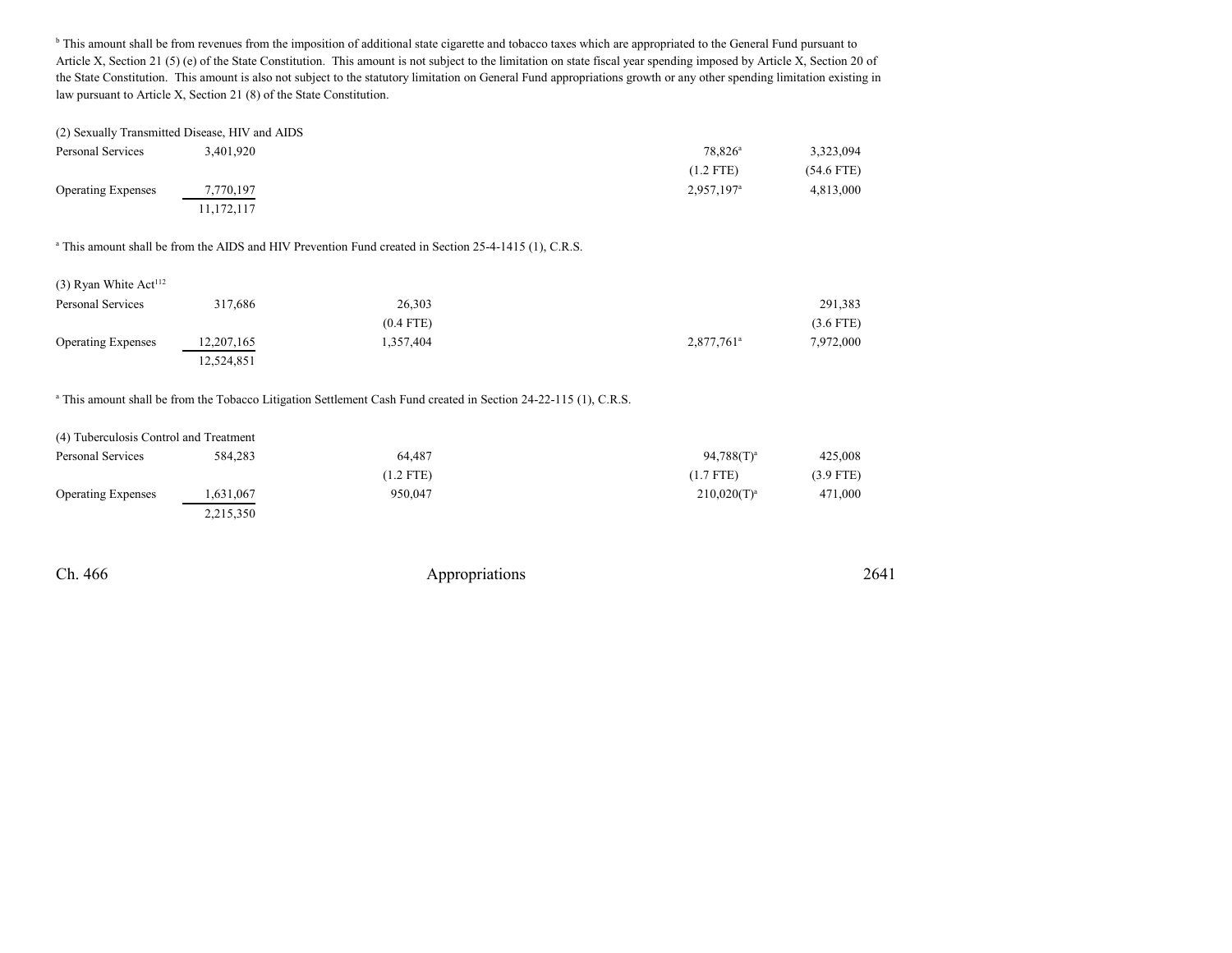| Ch. 466                                                                                                  |                                             | Appropriations |                                |                                                |                           |                                       |                                             |  |  |
|----------------------------------------------------------------------------------------------------------|---------------------------------------------|----------------|--------------------------------|------------------------------------------------|---------------------------|---------------------------------------|---------------------------------------------|--|--|
|                                                                                                          |                                             |                |                                |                                                | <b>APPROPRIATION FROM</b> |                                       |                                             |  |  |
|                                                                                                          | ITEM &<br><b>SUBTOTAL</b>                   | <b>TOTAL</b>   | <b>GENERAL</b><br>${\rm FUND}$ | <b>GENERAL</b><br><b>FUND</b><br><b>EXEMPT</b> | CASH<br><b>FUNDS</b>      | CASH<br><b>FUNDS</b><br><b>EXEMPT</b> | <b>FEDERAL</b><br><b>FUNDS</b>              |  |  |
|                                                                                                          | $\mathbb{S}% _{n}^{X\rightarrow\mathbb{R}}$ | \$             | $\mathbb{S}$                   | $\mathbb{S}$                                   | \$                        | \$                                    | $\mathbb{S}% _{n}^{X\rightarrow\mathbb{R}}$ |  |  |
| <sup>a</sup> These amounts shall be from federal funds appropriated in the Department of Human Services. |                                             |                |                                |                                                |                           |                                       |                                             |  |  |
| (C) Environmental Epidemiology                                                                           |                                             |                |                                |                                                |                           |                                       |                                             |  |  |
| (1) Birth Defects Monitoring and Prevention                                                              |                                             |                |                                |                                                |                           |                                       |                                             |  |  |
| Personal Services                                                                                        | 299,343                                     |                | 117,297                        |                                                |                           |                                       | 182,046                                     |  |  |
|                                                                                                          |                                             |                | $(1.7$ FTE)                    |                                                |                           |                                       | $(2.6$ FTE)                                 |  |  |
| <b>Operating Expenses</b>                                                                                | 34,242                                      |                |                                |                                                |                           |                                       | 34,242                                      |  |  |
|                                                                                                          | 333,585                                     |                |                                |                                                |                           |                                       |                                             |  |  |
| (2) Federal Grants                                                                                       | 2,375,000                                   |                |                                |                                                |                           |                                       | 2,375,000                                   |  |  |
|                                                                                                          |                                             |                |                                |                                                |                           |                                       | $(15.5$ FTE)                                |  |  |
| (D) Emergency Management                                                                                 |                                             |                |                                |                                                |                           |                                       |                                             |  |  |
| Personal Services                                                                                        | 118,168                                     |                |                                |                                                |                           |                                       | 118,168                                     |  |  |
|                                                                                                          |                                             |                |                                |                                                |                           |                                       | $(1.8$ FTE)                                 |  |  |
| <b>Operating Expenses</b>                                                                                | 64,533                                      |                |                                |                                                |                           |                                       | 64,533                                      |  |  |
|                                                                                                          | 182,701                                     |                |                                |                                                |                           |                                       |                                             |  |  |
|                                                                                                          |                                             |                |                                |                                                |                           |                                       |                                             |  |  |
| (E) Federal Grants                                                                                       | 9,639,290                                   |                |                                |                                                |                           |                                       | 9,639,290                                   |  |  |
|                                                                                                          |                                             |                |                                |                                                |                           |                                       | $(50.3$ FTE)                                |  |  |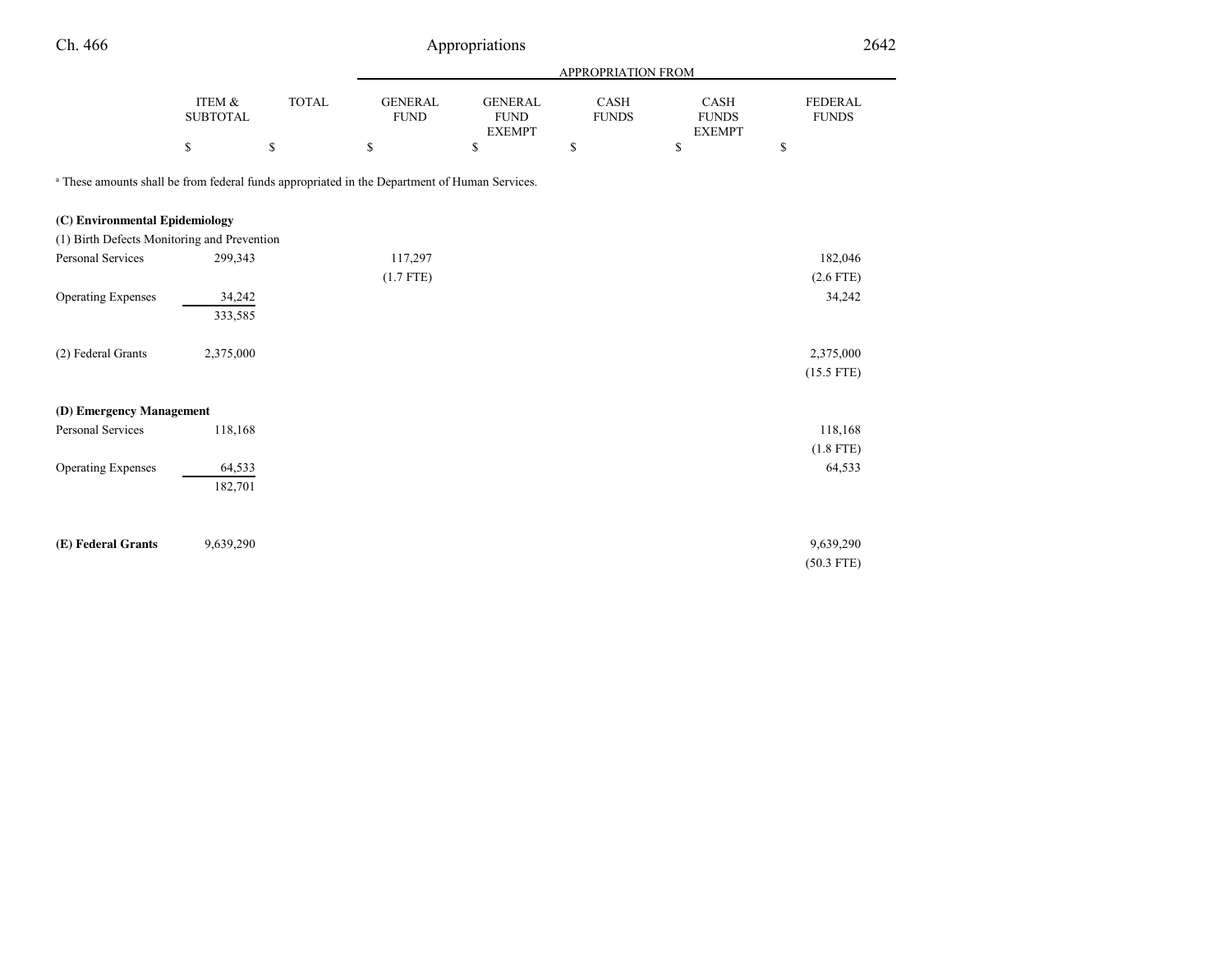#### 67,324,612

66,989,948

### **(10) PREVENTION SERVICES DIVISION**

## **(A) Prevention Programs**

| (1) Programs and Administration |           |
|---------------------------------|-----------|
| Personal Services               | 1.595.303 |

| Personal Services         | 1,595,303  | 116,614     | $655,776(T)^a$             | 822,913      |
|---------------------------|------------|-------------|----------------------------|--------------|
|                           |            | $(2.0$ FTE) | $(10.0$ FTE)               | $(11.7$ FTE) |
| <b>Operating Expenses</b> | 792,908    |             | $128,055(T)^{a}$           | 664,853      |
| Prevention, Early         |            |             |                            |              |
| Detection, and            |            |             |                            |              |
| <b>Treatment Fund</b>     |            |             |                            |              |
| Expenditures              | 41,671,200 |             | $41,671,200^b$             |              |
| Prevention, Early         |            |             |                            |              |
| Detection, and            |            |             |                            |              |
| <b>Treatment Grants</b>   | 35,982,588 |             | 35,982,588(T) <sup>a</sup> |              |
| <b>Indirect Cost</b>      |            |             |                            |              |
| Assessment                | 1,007,459  |             | $18,460^{\circ}$           | 988,999      |
|                           | 1,524,295  |             | 555,296 <sup>c</sup>       | 968,999      |
|                           | 81,049,458 |             |                            |              |
|                           | 81,566,294 |             |                            |              |

a These amounts shall be from the Prevention, Early Detection, and Treatment Fund Expenditures line item in the Prevention Services Division.

<sup>b</sup> This amount shall be from the Prevention, Early Detection, and Treatment Fund created in Section 24-22-117 (2) (d) (I), C.R.S.

c This amount shall be from various exempt sources of cash funds.

Ch. 466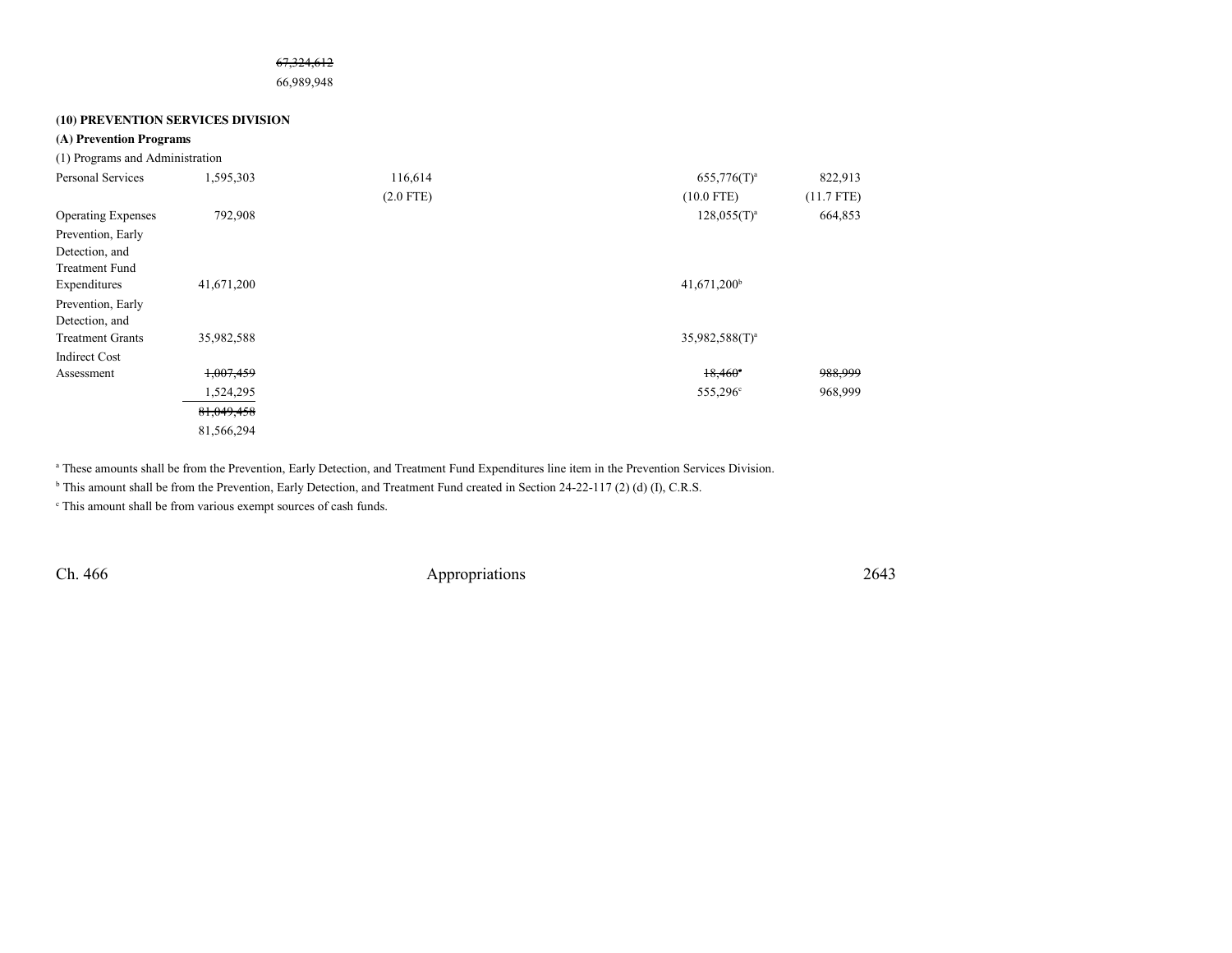| Ch. 466                                                            |                           |                                   | Appropriations                |                                                |                           |                                       | 2644                           |  |
|--------------------------------------------------------------------|---------------------------|-----------------------------------|-------------------------------|------------------------------------------------|---------------------------|---------------------------------------|--------------------------------|--|
|                                                                    |                           |                                   |                               |                                                | <b>APPROPRIATION FROM</b> |                                       |                                |  |
|                                                                    | ITEM &<br><b>SUBTOTAL</b> | <b>TOTAL</b>                      | <b>GENERAL</b><br><b>FUND</b> | <b>GENERAL</b><br><b>FUND</b><br><b>EXEMPT</b> | CASH<br><b>FUNDS</b>      | CASH<br><b>FUNDS</b><br><b>EXEMPT</b> | <b>FEDERAL</b><br><b>FUNDS</b> |  |
|                                                                    | \$                        | $\mathbb{S}% _{t}\left( t\right)$ | $\mathbb S$                   | \$                                             | \$                        | \$                                    | \$                             |  |
| (2) Cancer Registry<br>Personal Services                           | 663,242                   |                                   | 181,632                       |                                                |                           |                                       | 481,610                        |  |
| <b>Operating Expenses</b>                                          | 365,552<br>1,028,794      |                                   | $(2.0$ FTE)<br>30,552         |                                                |                           |                                       | $(8.0$ FTE)<br>335,000         |  |
| (3) Chronic Disease and<br><b>Cancer Prevention</b>                |                           |                                   |                               |                                                |                           |                                       |                                |  |
| Grants <sup>113</sup>                                              | 5,643,152                 |                                   |                               |                                                |                           |                                       | 5,643,152<br>$(23.8$ FTE)      |  |
| (4) Suicide Prevention                                             | 278,762                   |                                   | 278,762<br>$(2.0$ FTE)        |                                                |                           |                                       |                                |  |
| (5) Tobacco Education, Prevention, and Cessation                   |                           |                                   |                               |                                                |                           |                                       |                                |  |
| Personal Services                                                  | 729,639                   |                                   |                               |                                                |                           | 729,639 <sup>a</sup><br>$(10.0$ FTE)  |                                |  |
| <b>Operating Expenses</b><br>Tobacco Education,<br>Prevention, and | 175,000                   |                                   |                               |                                                |                           | $175,000^a$                           |                                |  |
| <b>Cessation Grants</b>                                            | 34,437,403<br>35,342,042  |                                   |                               |                                                |                           | 34,437,403 <sup>a</sup>               |                                |  |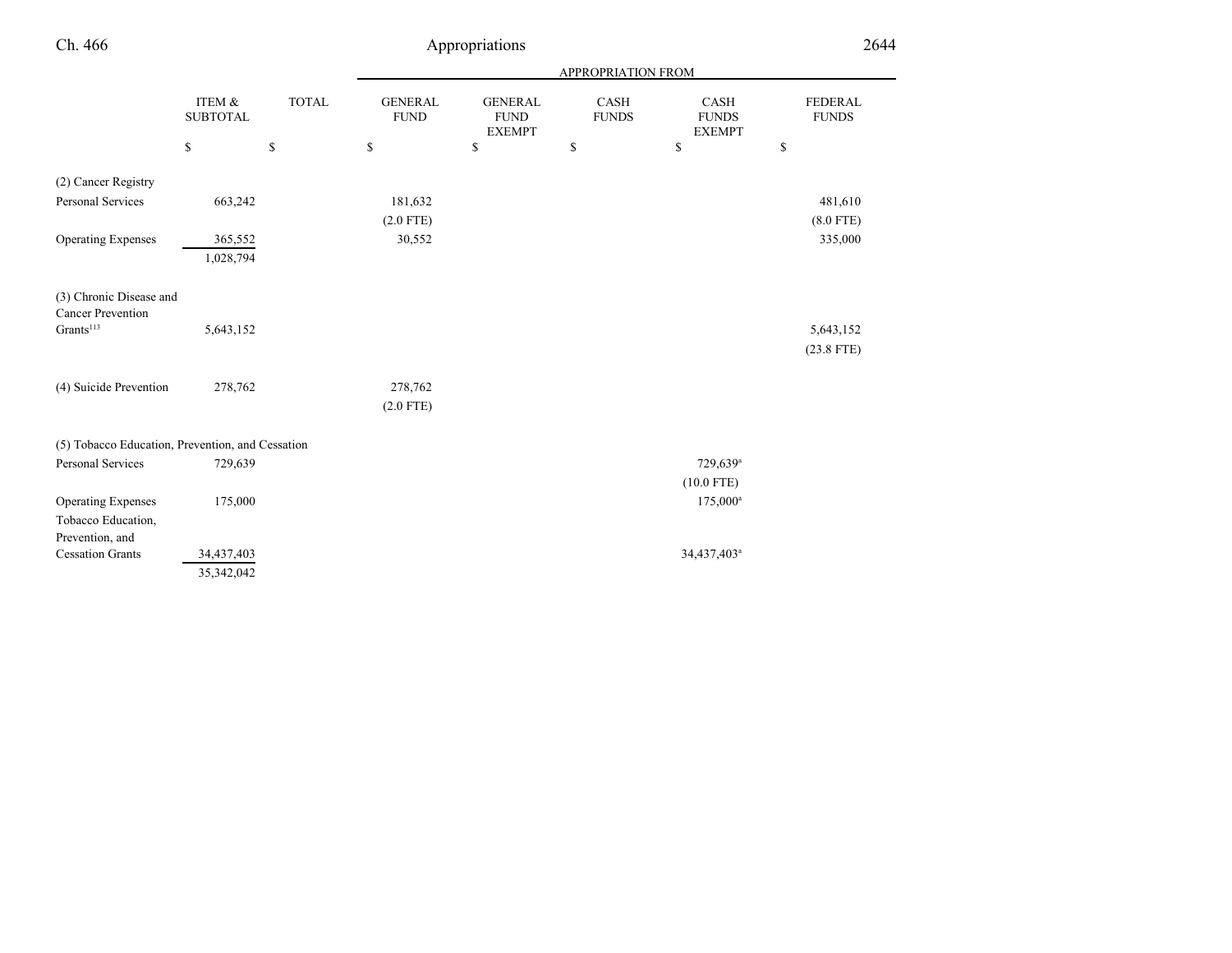<sup>a</sup> These amounts shall be from the Tobacco Education Programs Fund created in Section 24-22-117 (2) (c) (I), C.R.S., which consists of revenues from additional state cigarette and tobacco taxes imposed pursuant to Article X, Section 21 of the State Constitution. These amounts are not subject to the limitation on state fiscalyear spending imposed by Article X, Section 20 of the State Constitution pursuant to Article X, Section 21 (4) of the State Constitution.

## **(B) Women's Health - Family Planning<sup>114</sup>**

| Personal Services          | 1,274,727  | 424,655     | $179,442(T)^a$           | 670,630      |
|----------------------------|------------|-------------|--------------------------|--------------|
|                            |            | $(6.4$ FTE) | $(2.9$ FTE)              | $(10.0$ FTE) |
| <b>Operating Expenses</b>  | 3,355      | 3,355       |                          |              |
| Purchase of Services       | 3,434,214  | 1,229,003   | $25,505(T)$ <sup>b</sup> | 2,179,706    |
| Transfer to the            |            |             |                          |              |
| Department of Health       |            |             |                          |              |
| Care Policy and            |            |             |                          |              |
| Financing for Breast and   |            |             |                          |              |
| Cervical Cancer            |            |             |                          |              |
| Treatment                  | 1,215,340  |             | 1,215,340 <sup>c</sup>   |              |
| <b>Breast and Cervical</b> |            |             |                          |              |
| Cancer Screening           | 7,286,960  |             | 3,660,960 <sup>c</sup>   | 3,626,000    |
| <b>Federal Grants</b>      | 350,000    |             |                          | 350,000      |
|                            |            |             |                          | $(3.0$ FTE)  |
|                            | 13,564,596 |             |                          |              |

a Of this amount, \$122,798 shall be from the Prevention, Early Detection, and Treatment Fund Expenditures line item in the Prevention Services Division and \$56,644 shall be from Medicaid funds appropriated in the Department of Health Care Policy and Financing.

<sup>b</sup> This amount shall be from Medicaid funds appropriated in the Department of Health Care Policy and Financing.

c These amounts shall be from the Prevention, Early Detection, and Treatment Fund Expenditures line item in the Prevention Services Division.

Ch. 466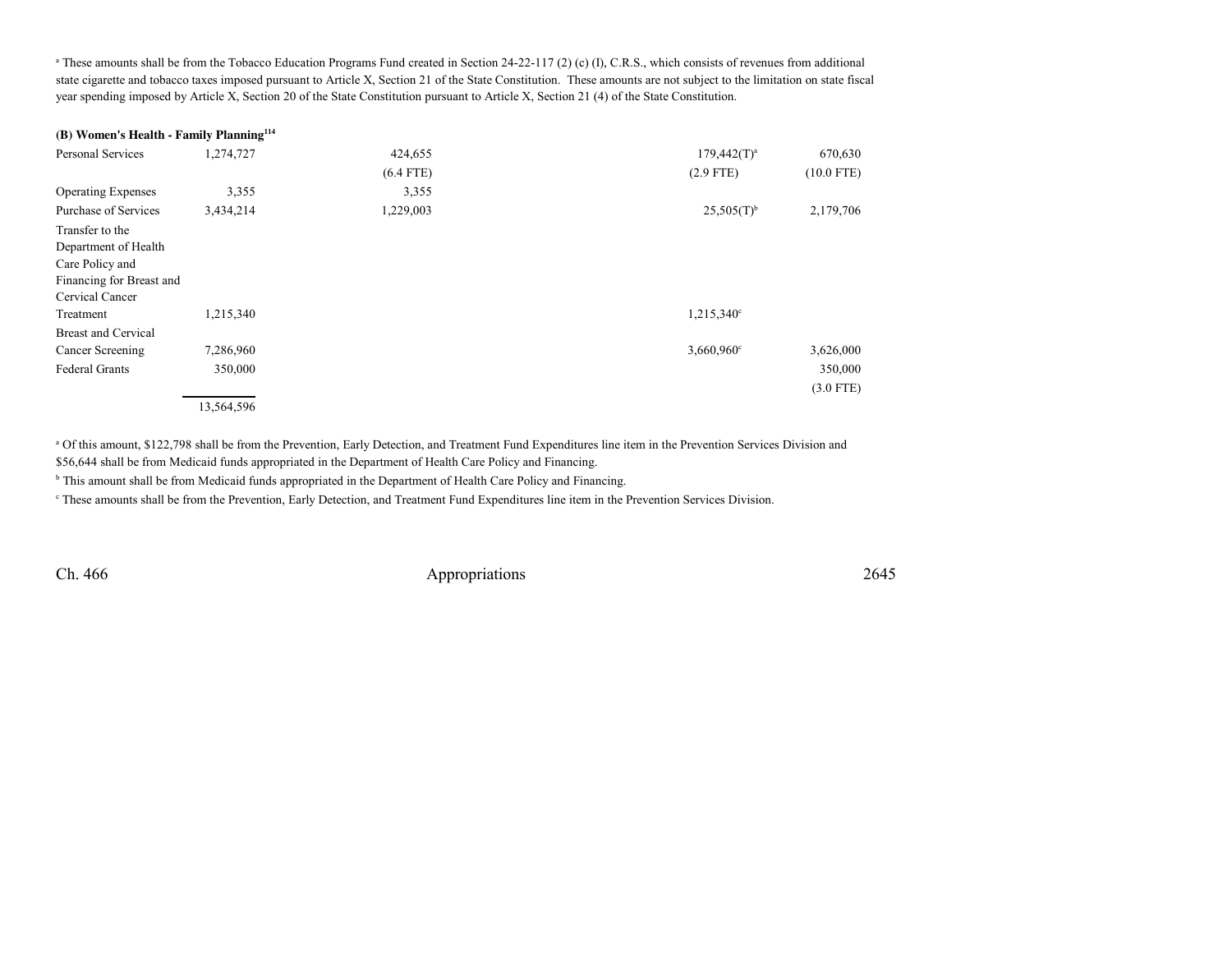| Ch. 466                                                                                                              |                                      |              |                               | Appropriations                                 |                             |                                              | 2646                           |
|----------------------------------------------------------------------------------------------------------------------|--------------------------------------|--------------|-------------------------------|------------------------------------------------|-----------------------------|----------------------------------------------|--------------------------------|
|                                                                                                                      |                                      |              |                               |                                                |                             |                                              |                                |
|                                                                                                                      | <b>ITEM &amp;</b><br><b>SUBTOTAL</b> | <b>TOTAL</b> | <b>GENERAL</b><br><b>FUND</b> | <b>GENERAL</b><br><b>FUND</b><br><b>EXEMPT</b> | <b>CASH</b><br><b>FUNDS</b> | <b>CASH</b><br><b>FUNDS</b><br><b>EXEMPT</b> | <b>FEDERAL</b><br><b>FUNDS</b> |
|                                                                                                                      | \$                                   | \$           | \$                            | S                                              | \$                          | \$                                           | \$                             |
| (C) Rural - Primary Care                                                                                             |                                      |              |                               |                                                |                             |                                              |                                |
| Dental Programs                                                                                                      | 1,108,918                            |              | 570,935<br>$(0.8$ FTE)        |                                                |                             | $200,000$ <sup>a</sup><br>$(0.2$ FTE)        | 337,983<br>$(2.0$ FTE)         |
| <b>Federal Grants</b>                                                                                                | 118,000                              |              |                               |                                                |                             |                                              | 118,000<br>$(1.5$ FTE)         |
|                                                                                                                      | 1,226,918                            |              |                               |                                                |                             |                                              |                                |
| <sup>a</sup> This amount shall be from the State Dental Loan Repayment Fund created in Section 25-23-104 (1), C.R.S. |                                      |              |                               |                                                |                             |                                              |                                |

# **(D) Prevention Partnerships**

|                           | (1) Interagency Prevention Programs Coordination |             |                       |                      |        |
|---------------------------|--------------------------------------------------|-------------|-----------------------|----------------------|--------|
| Personal Services         | 221,741                                          | 221,741     |                       |                      |        |
|                           |                                                  | $(3.2$ FTE) |                       |                      |        |
| <b>Operating Expenses</b> | 16,769                                           | 16,769      |                       |                      |        |
| <b>Indirect Cost</b>      |                                                  |             |                       |                      |        |
| Assessment                | 46,658                                           |             | $17,636$ <sup>a</sup> | $1,332$ <sup>b</sup> | 27,690 |
|                           | 22,813                                           |             | $10,313^a$            |                      | 12,500 |
|                           | 285,168                                          |             |                       |                      |        |
|                           | 261,323                                          |             |                       |                      |        |

<sup>a</sup> This amount shall be from various sources of cash funds.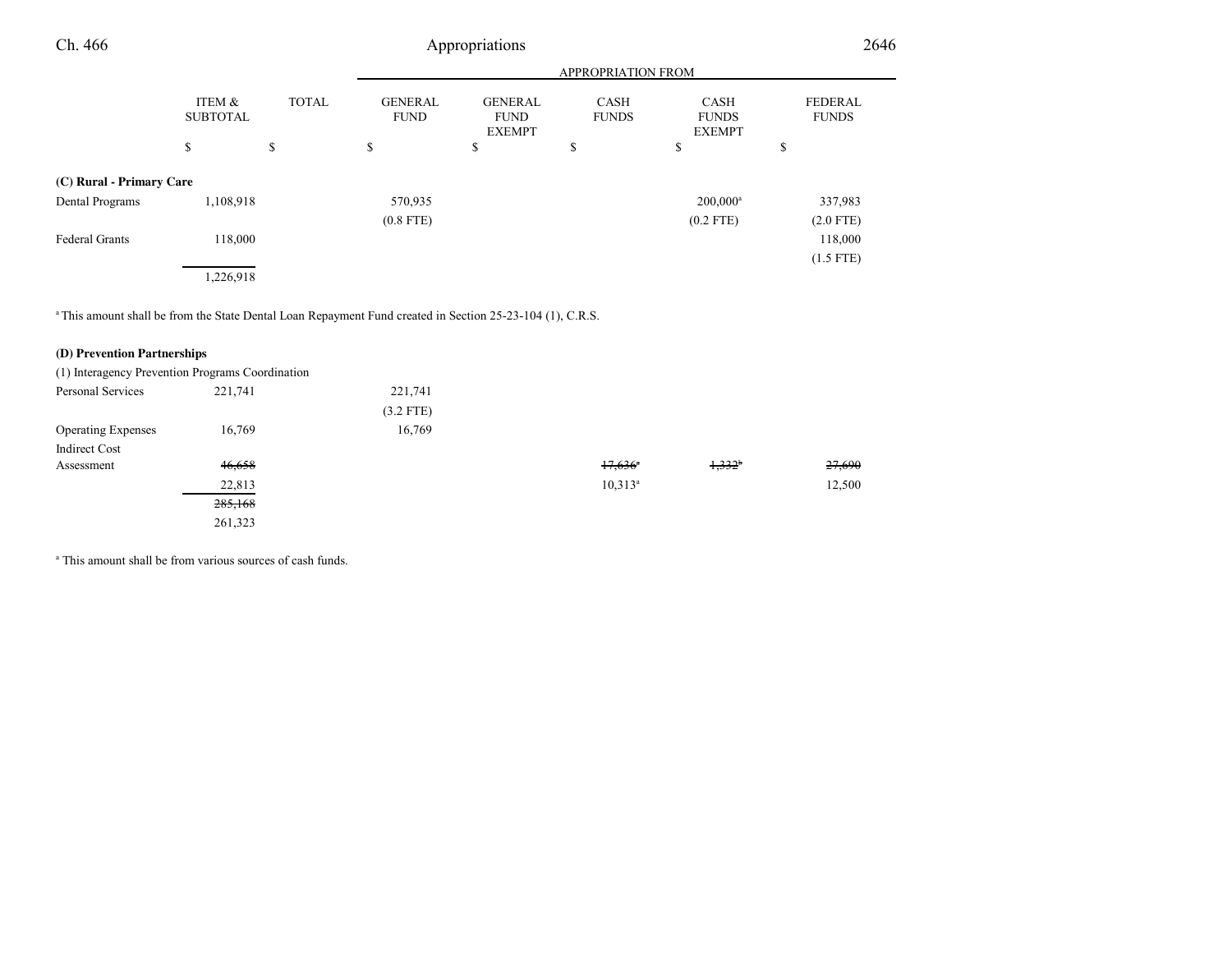#### <sup>b</sup> This amount shall be from various exempt sources of eash funds.

|                            | (2) Tony Grampsas Youth Services Program |               |
|----------------------------|------------------------------------------|---------------|
| <b>Prevention Services</b> |                                          |               |
| Programs <sup>115</sup>    | 3.288.870                                | $3,288,870^a$ |
|                            |                                          | $(2.0$ FTE)   |

## <sup>a</sup> This amount shall be from the Tobacco Litigation Settlement Cash Fund created in Section 24-22-115 (1), C.R.S.

| (3) Colorado Children's Trust Fund |         |                       |                      |         |
|------------------------------------|---------|-----------------------|----------------------|---------|
| Personal Services                  | 73,157  | $73.157$ <sup>a</sup> |                      |         |
|                                    |         | $(1.5$ FTE)           |                      |         |
| <b>Operating Expenses</b>          | 495,137 | $157.137^a$           | 238.000 <sup>b</sup> | 100,000 |
|                                    | 568,294 |                       |                      |         |

<sup>a</sup> These amounts shall be from the Colorado Children's Trust Fund created in Section 19-3.5-106 (1), C.R.S.

<sup>b</sup> This amount shall be from the reserves in the Colorado Children's Trust Fund created in Section 19-3.5-106 (1), C.R.S.

## **(E) Family and Community Health**

| (1) Maternal and Child |           |                |                       |                 |              |
|------------------------|-----------|----------------|-----------------------|-----------------|--------------|
| Health                 | 3,893,000 |                |                       |                 | 3,893,000    |
|                        |           |                |                       |                 | $(13.0$ FTE) |
| <b>Indirect Cost</b>   |           |                |                       |                 |              |
| Assessment             | 1,468,595 |                | $38,408$ <sup>a</sup> | $H,500^{\circ}$ | 1,418,687    |
|                        | 1,214,472 |                | $19,100^a$            | $8,052^b$       | 1,187,320    |
|                        | 5,361,595 |                |                       |                 |              |
|                        | 5,107,472 |                |                       |                 |              |
|                        |           |                |                       |                 |              |
| Ch. 466                |           | Appropriations |                       |                 | 2647         |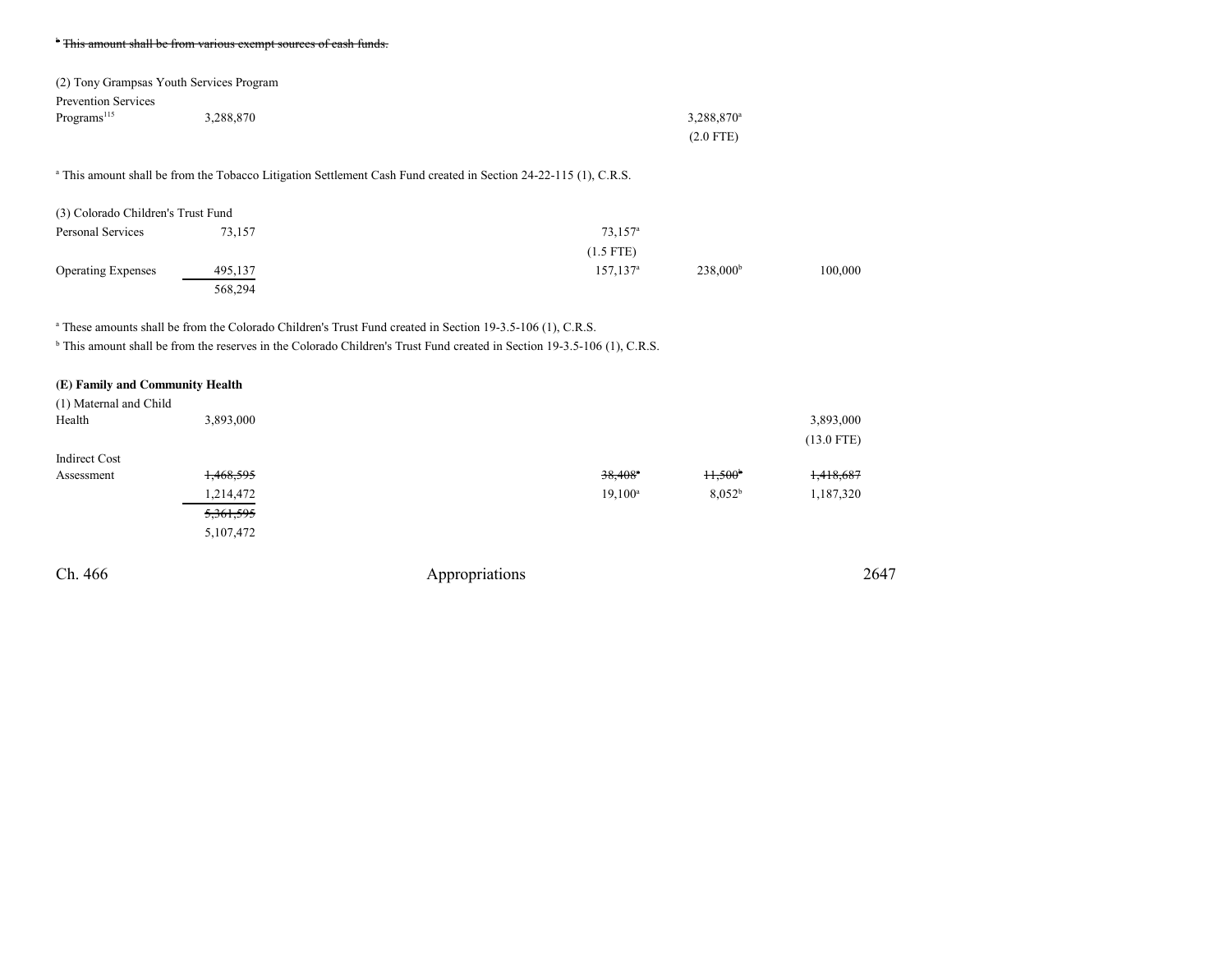| Ch. 466                                                                                                                                                                                                                 |                           | Appropriations |                               |                                                |                             |                                       | 2648                           |  |
|-------------------------------------------------------------------------------------------------------------------------------------------------------------------------------------------------------------------------|---------------------------|----------------|-------------------------------|------------------------------------------------|-----------------------------|---------------------------------------|--------------------------------|--|
|                                                                                                                                                                                                                         |                           |                |                               |                                                | APPROPRIATION FROM          |                                       |                                |  |
|                                                                                                                                                                                                                         | ITEM &<br><b>SUBTOTAL</b> | <b>TOTAL</b>   | <b>GENERAL</b><br><b>FUND</b> | <b>GENERAL</b><br><b>FUND</b><br><b>EXEMPT</b> | <b>CASH</b><br><b>FUNDS</b> | CASH<br><b>FUNDS</b><br><b>EXEMPT</b> | <b>FEDERAL</b><br><b>FUNDS</b> |  |
|                                                                                                                                                                                                                         | \$                        | \$             | \$                            | \$                                             | \$                          | \$                                    | \$                             |  |
| <sup>a</sup> This amount shall be from the Newborn Screening and Genetic Counseling Cash Funds created in Section 25-4-1006 (1), C.R.S.<br><sup>b</sup> This amount shall be from various exempt sources of cash funds. |                           |                |                               |                                                |                             |                                       |                                |  |
| (2) Child, Adolescent, and School Health                                                                                                                                                                                |                           |                |                               |                                                |                             |                                       |                                |  |
| Nurse Home Visitor<br>Program <sup>116</sup>                                                                                                                                                                            | 9,866,610                 |                |                               |                                                |                             | $9,866,610^a$<br>$(4.0$ FTE)          |                                |  |
| School-based Health                                                                                                                                                                                                     |                           |                |                               |                                                |                             |                                       |                                |  |
| Centers                                                                                                                                                                                                                 | 499,810                   |                | 499,810<br>$(0.7$ FTE)        |                                                |                             |                                       |                                |  |
| Federal Grants                                                                                                                                                                                                          | 533,000                   |                |                               |                                                |                             |                                       | 533,000<br>$(2.2$ FTE)         |  |
|                                                                                                                                                                                                                         | 10,899,420                |                |                               |                                                |                             |                                       |                                |  |
| $    -$<br>$\cdots$                                                                                                                                                                                                     | $\sim$                    |                |                               |                                                |                             |                                       |                                |  |

<sup>a</sup> This amount shall be from the Nurse Home Visitor Program Fund created in Section 25-31-107 (2) (b), C.R.S.

| (3) Children With Special Needs                   |          |            |                      |
|---------------------------------------------------|----------|------------|----------------------|
| (a) Health Care Program for Children with Special |          |            |                      |
| Needs                                             |          |            |                      |
| Personal Services                                 | .282,630 | 645,624(M) | 637,006 <sup>a</sup> |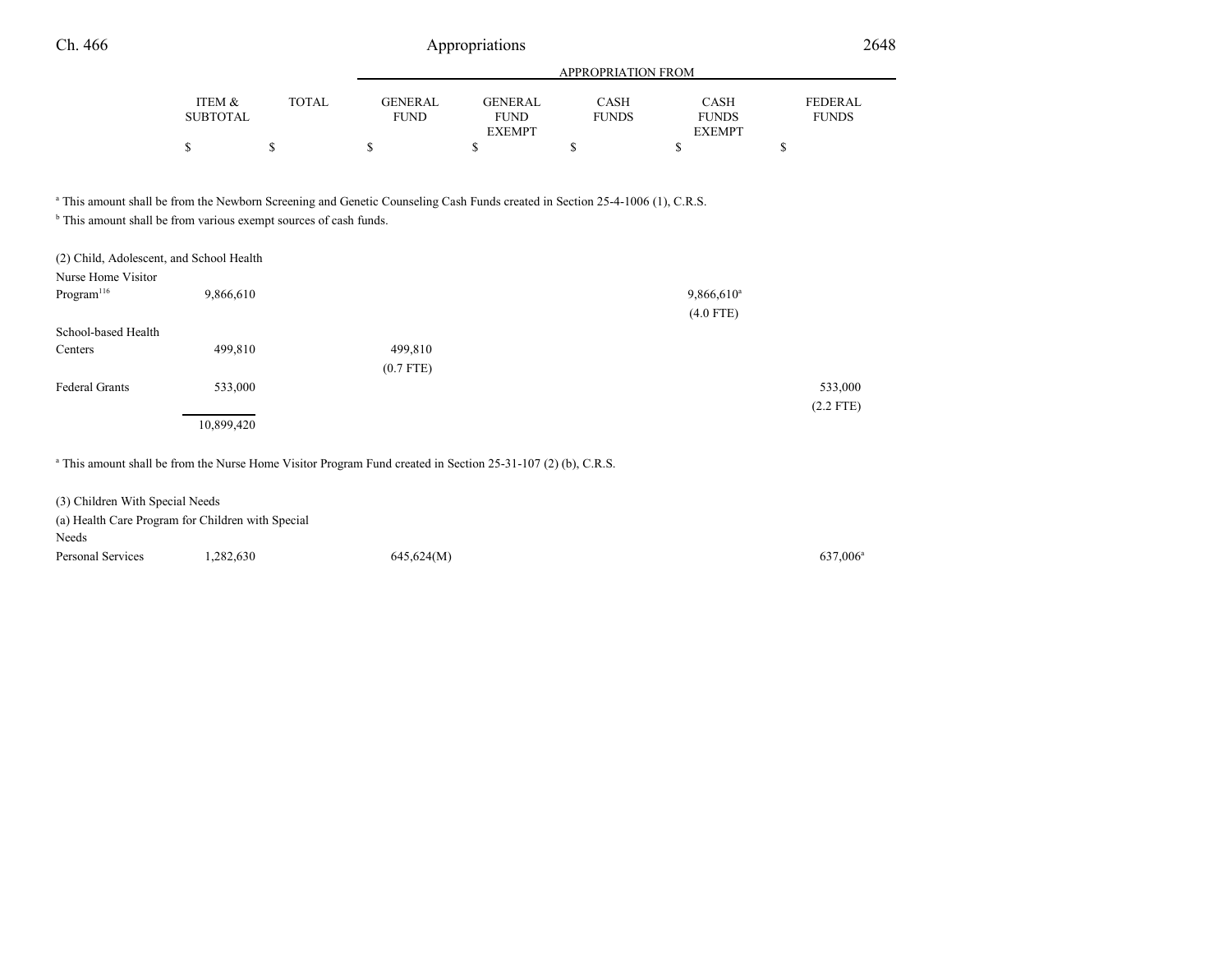|                           |           | $(10.1$ FTE) |                           | $(7.4$ FTE)            |
|---------------------------|-----------|--------------|---------------------------|------------------------|
| <b>Operating Expenses</b> | 100,577   | 87,577(M)    |                           | $13,000^a$             |
| Community-based Case      |           |              |                           |                        |
| Management                | 204,529   |              |                           | 204,529 <sup>a</sup>   |
| Traumatic Brain Injury    |           |              |                           |                        |
| Services                  | 188,416   |              | $188,416(T)$ <sup>b</sup> |                        |
|                           |           |              | $(1.0$ FTE)               |                        |
| Purchase of Services      | 3,400,221 | 1,856,473(M) | $40,874^{\circ}$          | 1,502,874 <sup>a</sup> |
|                           | 5,176,373 |              |                           |                        |

a These amounts shall be from the Maternal and Child Health Block Grant and are shown for informational purposes only.

<sup>b</sup> This amount shall be from funds appropriated in of the Department of <del>Education.</del> HUMAN SERVICES.

c This amount shall be from client fees.

| (b) Genetics Counseling   |           |                          |
|---------------------------|-----------|--------------------------|
| Personal Services         | 53,731    | $53,731^{\circ}$         |
|                           |           | $(1.0$ FTE)              |
| <b>Operating Expenses</b> | 1,239,669 | $1,239,669$ <sup>a</sup> |
|                           | 1,293,400 |                          |

a These amounts shall be from the Newborn Screening and Genetic Counseling Cash Funds created in Section 25-4-1006 (1), C.R.S.

| (4) Department of    |        |               |
|----------------------|--------|---------------|
| Human Services Grant | 29,790 | $29,790(T)^a$ |
|                      |        | $(0.2$ FTE)   |

<sup>a</sup> This amount shall be from federal funds appropriated in the Department of Human Services.

| Ch. 466 | Appropriations | 2649 |
|---------|----------------|------|
|---------|----------------|------|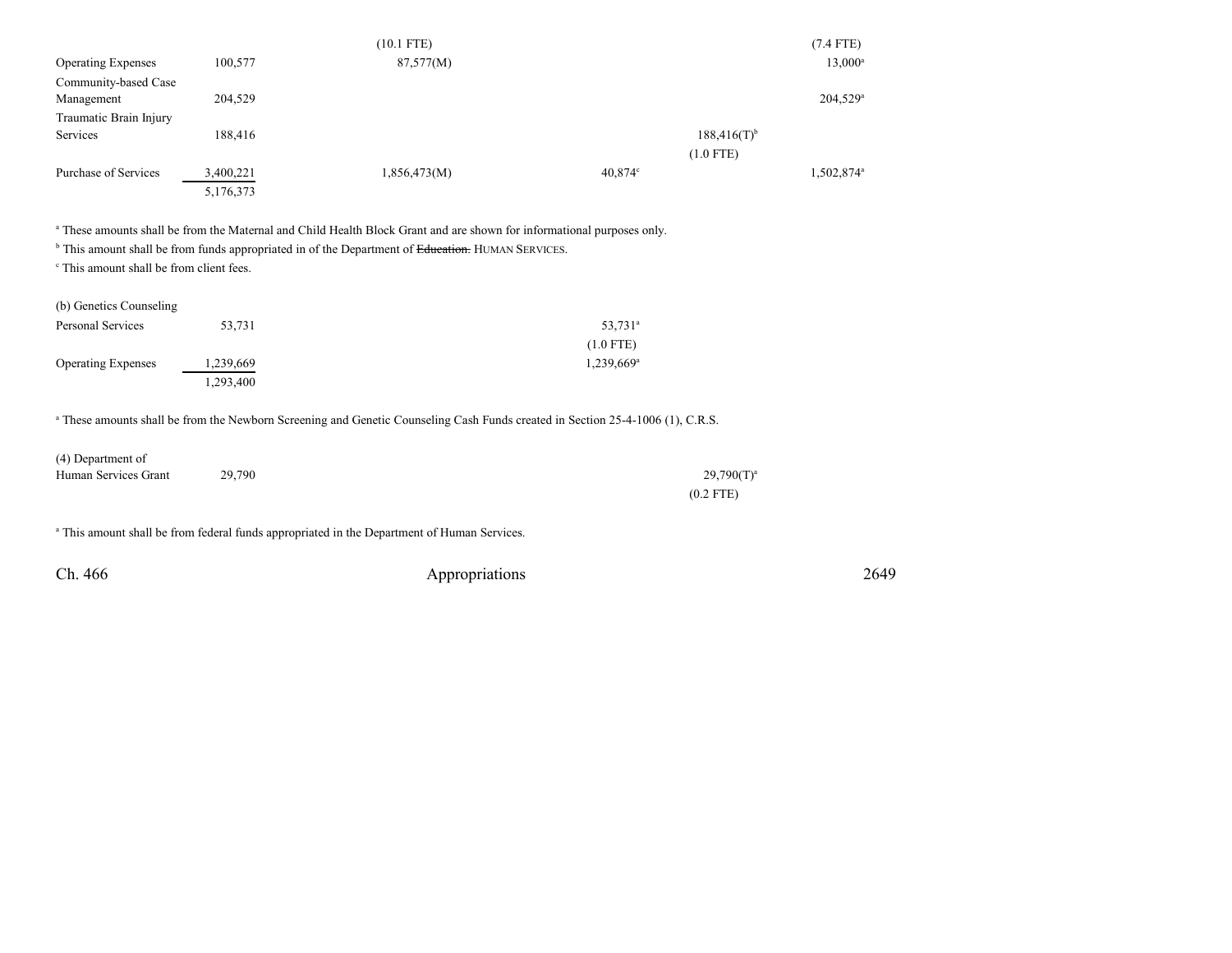| Ch. 466                                                                              |                            |              |                               | Appropriations                                 |                           |                                       | 2650                                       |
|--------------------------------------------------------------------------------------|----------------------------|--------------|-------------------------------|------------------------------------------------|---------------------------|---------------------------------------|--------------------------------------------|
|                                                                                      |                            |              |                               |                                                | <b>APPROPRIATION FROM</b> |                                       |                                            |
|                                                                                      | ITEM &<br>${\tt SUBTOTAL}$ | <b>TOTAL</b> | <b>GENERAL</b><br><b>FUND</b> | <b>GENERAL</b><br><b>FUND</b><br><b>EXEMPT</b> | CASH<br><b>FUNDS</b>      | CASH<br><b>FUNDS</b><br><b>EXEMPT</b> | FEDERAL<br><b>FUNDS</b>                    |
|                                                                                      | \$                         | $\mathbb{S}$ | \$                            | \$                                             | \$                        | \$                                    | $\mathbb{S}$                               |
| (5) Federal Grants                                                                   | 508,000                    |              |                               |                                                |                           |                                       | 508,000<br>$(4.6$ FTE)                     |
| (F) Nutrition Services<br>Women, Infants, and<br>Children Supplemental<br>Food Grant | 69,448,035                 |              |                               |                                                |                           |                                       | 69,448,035                                 |
| Child and Adult Care<br>Food Program                                                 | 24,069,644                 |              |                               |                                                |                           |                                       | $(22.3$ FTE)<br>24,069,644<br>$(12.8$ FTE) |
|                                                                                      | 93,517,679                 |              |                               |                                                |                           |                                       |                                            |
| (G) Federal Grants                                                                   | 650,000                    |              |                               |                                                |                           |                                       | 650,000<br>$(5.3$ FTE)                     |
|                                                                                      |                            | 259,712,311  |                               |                                                |                           |                                       |                                            |

259,951,179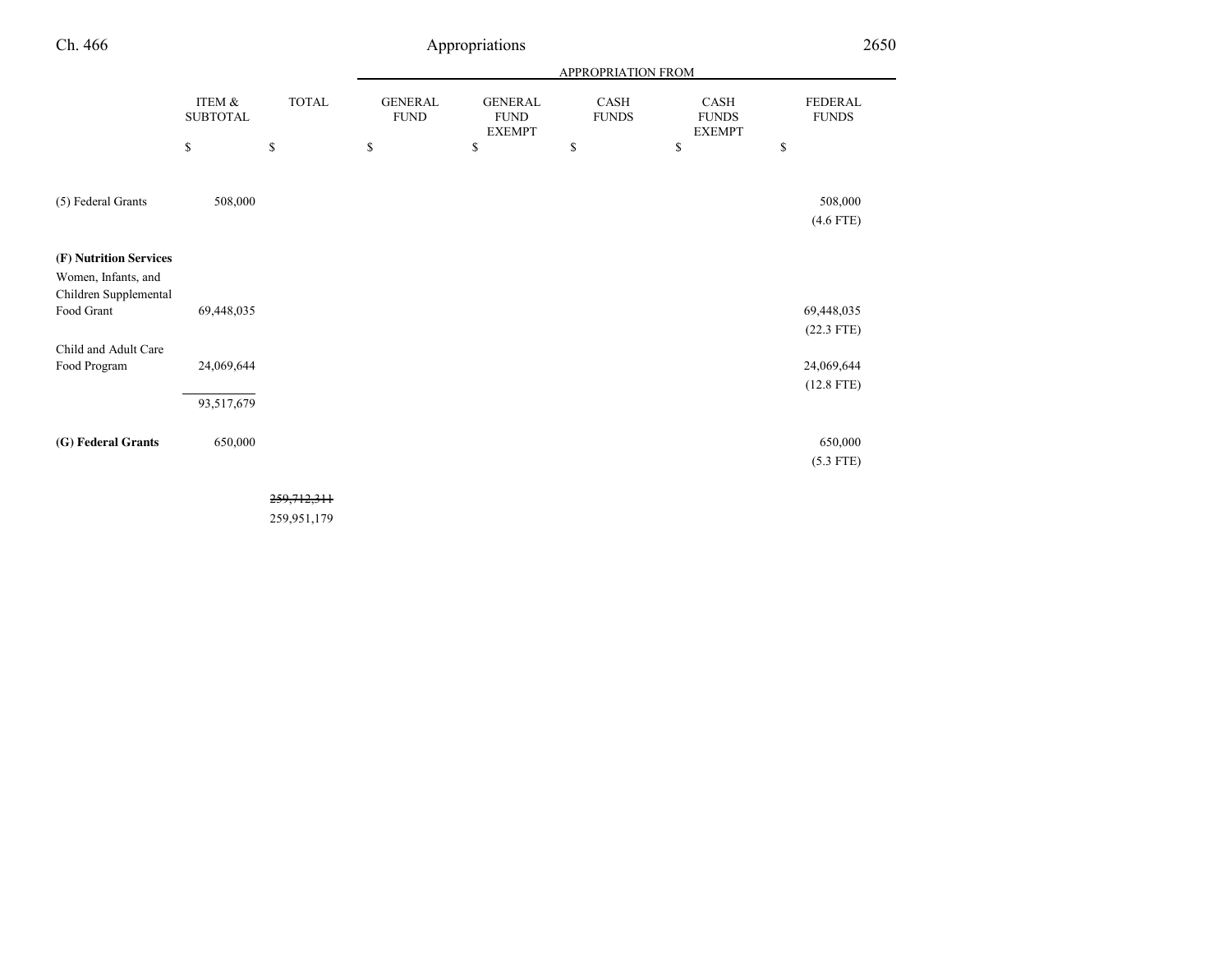## **(11) HEALTH FACILITIES AND EMERGENCY MEDICAL SERVICES DIVISION**

### **(A) Licensure**

| (1) Health Facilities General Licensure |         |             |                        |                      |
|-----------------------------------------|---------|-------------|------------------------|----------------------|
| Personal Services                       | 369,523 | 72,569      | $295,217^a$            | $1,737$ <sup>b</sup> |
|                                         |         | $(1.0$ FTE) | $(5.8$ FTE)            |                      |
| <b>Operating Expenses</b>               | 8,269   | 3,232       | $5.037$ <sup>a</sup>   |                      |
| <b>Indirect Cost</b>                    |         |             |                        |                      |
| Assessment                              | 121,746 |             | $121,746$ <sup>a</sup> |                      |
|                                         | 175,746 |             | $175,746^{\circ}$      |                      |
|                                         | 499,538 |             |                        |                      |
|                                         | 553,538 |             |                        |                      |
|                                         |         |             |                        |                      |

<sup>a</sup> Of these amounts \$350,910 \$404,910 shall be from the Health Facilities General Licensure Cash Fund created in Section 25-3-103.1 (1), C.R.S. and \$71,090 shall be from various sources of cash funds.

<sup>b</sup> This amount shall be from reserves in the Health Facilities General Licensure Cash Fund created in Section 25-3-103.1 (1), C.R.S.

| (2) Assisted Living Facilities |             |        |                        |                       |
|--------------------------------|-------------|--------|------------------------|-----------------------|
| Personal Services              | 706, 115    | 90,348 | $419,737$ <sup>*</sup> | 196,030               |
|                                | 725,315     |        | $426,632^{\circ}$      | $208,335^b$           |
|                                | $(9.9$ FTE) |        |                        |                       |
| <b>Operating Expenses</b>      | 43,811      | 16,869 | $26.942$ <sup>a</sup>  |                       |
|                                | 44,611      |        |                        | 800 <sup>b</sup>      |
| <b>Indirect Cost</b>           |             |        |                        |                       |
| Assessment                     | 126,023     |        | $104.053^a$            | $21,970$ <sup>b</sup> |
|                                | 875,949     |        |                        |                       |
|                                | 895,949     |        |                        |                       |

Ch. 466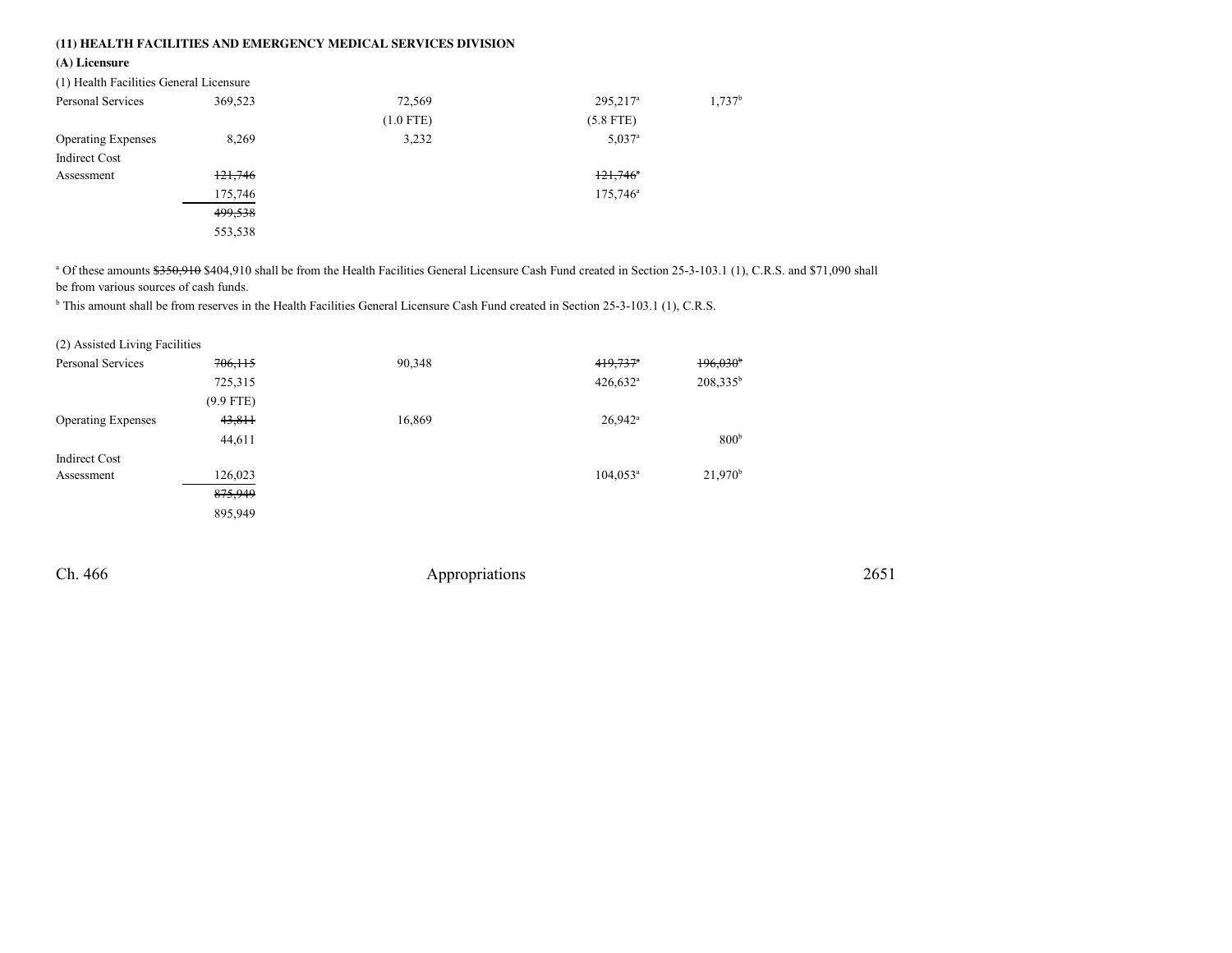|              | <b>APPROPRIATION FROM</b> |                |              |               |                |
|--------------|---------------------------|----------------|--------------|---------------|----------------|
| <b>TOTAL</b> | <b>GENERAL</b>            | <b>GENERAL</b> | CASH         | <b>CASH</b>   | <b>FEDERAL</b> |
|              | <b>FUND</b>               | <b>FUND</b>    | <b>FUNDS</b> | <b>FUNDS</b>  | <b>FUNDS</b>   |
|              |                           | <b>EXEMPT</b>  |              | <b>EXEMPT</b> |                |
|              |                           |                |              |               |                |
|              |                           |                |              |               |                |

<sup>a</sup> <del>These amounts shall</del> OF THESE AMOUNTS, \$550,627 SHALL be from the Assisted Living Residence Cash Fund created in Section 25-27-107.5, C.R.S., AND \$7,000 SHALL BE FROM THE ASSISTED LIVING RESIDENCE IMPROVEMENT CASH FUND CREATED IN SECTION 25-27-106 (2) (b) (V), C.R.S.

<sup>b</sup> These amounts shall OF THESE AMOUNTS, \$217,630 SHALL be from reserves in the Assisted Living Residence Cash Fund created in Section 25-27-107.5, C.R.S., AND \$13,475 SHALL BE FROM THE ASSISTED LIVING RESIDENCE IMPROVEMENT CASH FUND CREATED IN SECTION 25-27-106 (2) (b) (V), C.R.S.

| (3) Medication Administration |             |                                 |                       |
|-------------------------------|-------------|---------------------------------|-----------------------|
| Personal Services             | 190,527     | $171,540^{\circ}$               | $18,987$ <sup>b</sup> |
|                               | $(0.9$ FTE) |                                 |                       |
| <b>Operating Expenses</b>     | 1,245       | 835 <sup>a</sup>                | 410 <sup>b</sup>      |
| <b>Indirect Cost</b>          |             |                                 |                       |
| Assessment                    | 13,157      | $\frac{11.143^{n}}{11.143^{n}}$ | $2,014^b$             |
|                               | 15,157      | $13.143^a$                      |                       |
|                               | 204,929     |                                 |                       |
|                               | 206,929     |                                 |                       |

<sup>a</sup> These amounts shall be from the Medication Administration Cash Fund created in Section 25-1.5-303 (5) (a), C.R.S.

<sup>b</sup> These amounts shall be from reserves in the Medication Administration Cash Fund created in Section 25-1.5-303 (5) (a), C.R.S.

#### **(B) Medicaid/Medicare Certification Program**

| Personal Services | 6,008,909    | $3,421,362(T)^a$ | 2,587,547 |
|-------------------|--------------|------------------|-----------|
|                   | $(95.9$ FTE) |                  |           |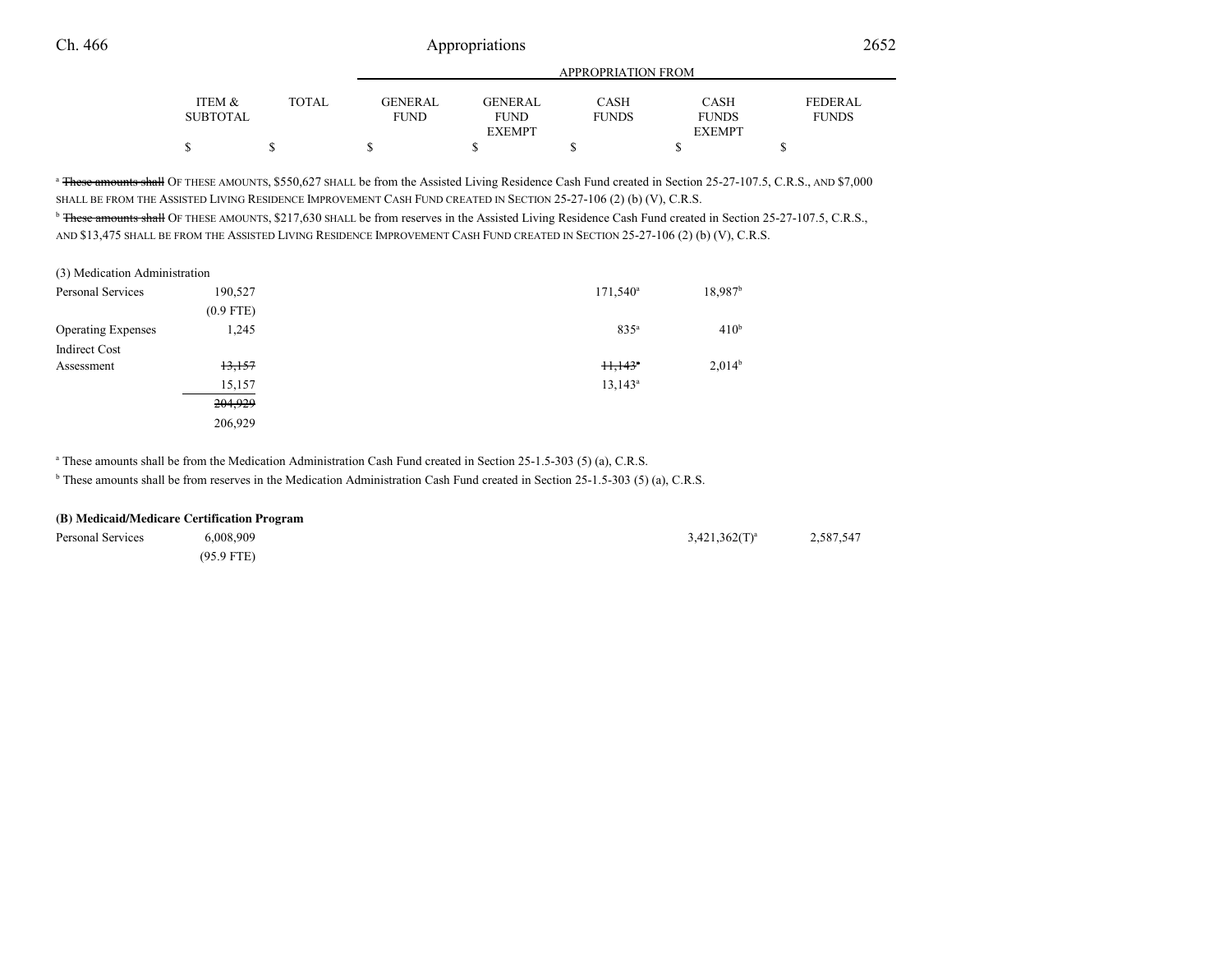| <b>Operating Expenses</b> | 557,456   | $227,667(T)^a$   | 329,789 |
|---------------------------|-----------|------------------|---------|
| <b>Indirect Cost</b>      |           |                  |         |
| Assessment                | 1,018,046 | $435.951(f)^{a}$ | 582,095 |
|                           | 0.045,046 | $502.951(T)^a$   | 542,095 |
|                           | 7,584,411 |                  |         |
|                           | 7,611,411 |                  |         |

<sup>a</sup> These amounts shall be from Medicaid funds appropriated in the Executive Director's Office of the Department of Health Care Policy and Financing.

### **(C) Emergency Medical Services**

|                           | (1) State EMS Coordination, Planning and Certification Services |            |                        |        |  |
|---------------------------|-----------------------------------------------------------------|------------|------------------------|--------|--|
| Personal Services         | 836.295                                                         |            | 836,295 <sup>a</sup>   |        |  |
|                           |                                                                 |            | $(11.2$ FTE)           |        |  |
| <b>Operating Expenses</b> | 57,405                                                          |            | 57,405 <sup>a</sup>    |        |  |
| <b>Indirect Cost</b>      |                                                                 |            |                        |        |  |
| Assessment                | 272,776                                                         | $39,148^b$ | $210,062$ <sup>a</sup> | 23,566 |  |
|                           | 332,431                                                         |            | $266,269$ <sup>a</sup> | 27,014 |  |
|                           | 1,166,476                                                       |            |                        |        |  |
|                           | 1,226,131                                                       |            |                        |        |  |

<sup>a</sup> This amount shall be from the Emergency Medical Services Account within the Highway Users Tax Fund created in Section 25-3.5-603 (1) (a), C.R.S.

<sup>b</sup> This amount shall be from various sources of cash funds.

(2) Regional EmergencyMedical and TraumaCouncils (RETACs)  $1,785,000$   $1,785,000$ 

Ch. 466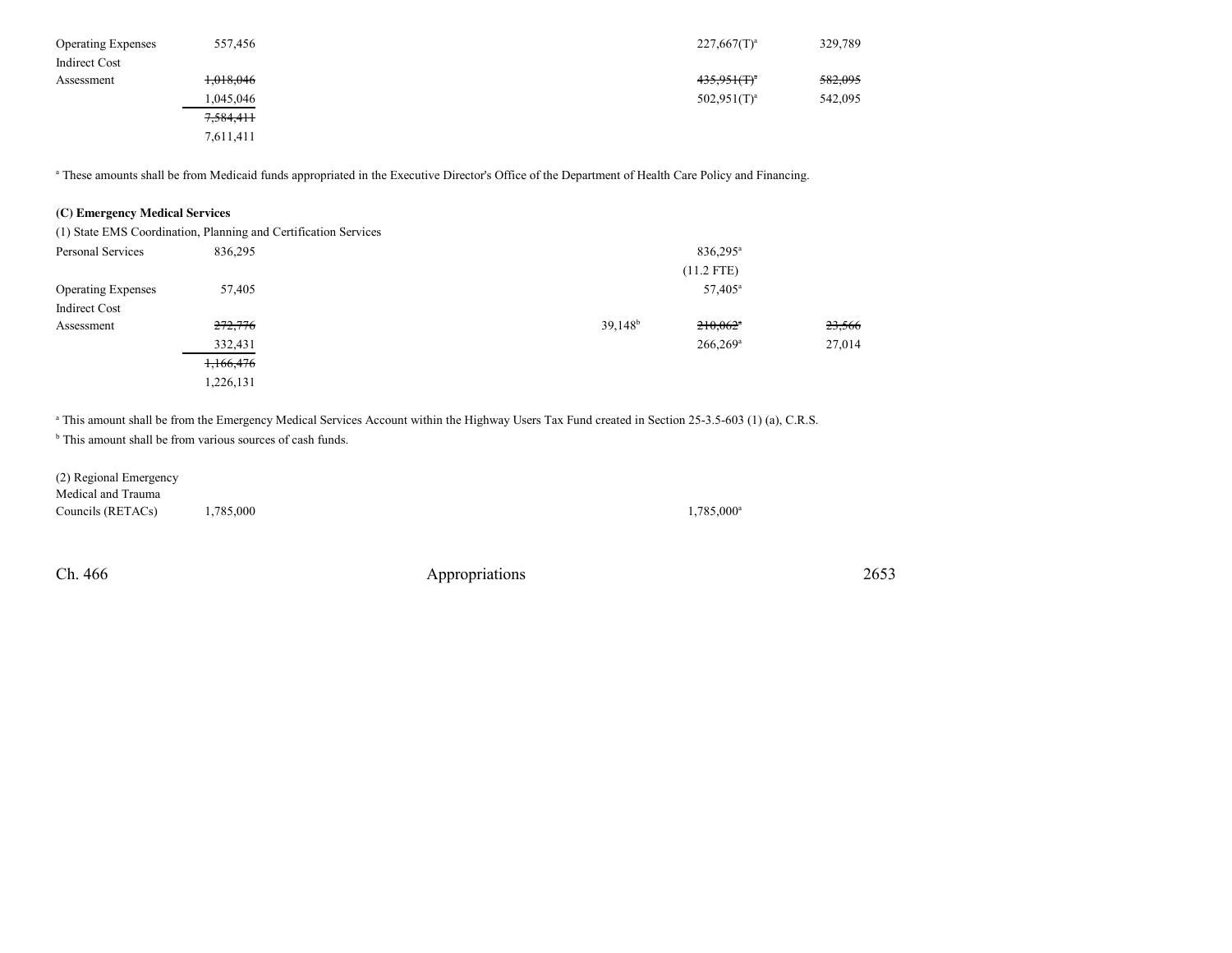| Ch. 466                                                                                                                                                       |                           |              |                               | Appropriations                                 |                             |                                              | 2654                           |
|---------------------------------------------------------------------------------------------------------------------------------------------------------------|---------------------------|--------------|-------------------------------|------------------------------------------------|-----------------------------|----------------------------------------------|--------------------------------|
|                                                                                                                                                               |                           |              |                               |                                                | <b>APPROPRIATION FROM</b>   |                                              |                                |
|                                                                                                                                                               | ITEM &<br><b>SUBTOTAL</b> | <b>TOTAL</b> | <b>GENERAL</b><br><b>FUND</b> | <b>GENERAL</b><br><b>FUND</b><br><b>EXEMPT</b> | <b>CASH</b><br><b>FUNDS</b> | <b>CASH</b><br><b>FUNDS</b><br><b>EXEMPT</b> | <b>FEDERAL</b><br><b>FUNDS</b> |
|                                                                                                                                                               | \$                        | \$           | \$                            | <sup>\$</sup>                                  | \$                          | \$                                           | \$                             |
| <sup>a</sup> This amount shall be from the Emergency Medical Services Account within the Highway Users Tax Fund created in Section 25-3.5-603 (1) (a), C.R.S. |                           |              |                               |                                                |                             |                                              |                                |
| (3) Emergency Medical<br>Services Grant Program                                                                                                               | 1,928,793                 |              |                               |                                                |                             | 1,928,793 <sup>a</sup>                       |                                |
| <sup>a</sup> This amount shall be from the Emergency Medical Services Account within the Highway Users Tax Fund created in Section 25-3.5-603 (1) (a), C.R.S. |                           |              |                               |                                                |                             |                                              |                                |
| (4) Trauma Facility Designation                                                                                                                               |                           |              |                               |                                                |                             |                                              |                                |
| Personal Services                                                                                                                                             | 355,986                   |              |                               |                                                | 355,986 <sup>a</sup>        |                                              |                                |
|                                                                                                                                                               |                           |              |                               |                                                | $(2.1$ FTE)                 |                                              |                                |
| <b>Operating Expenses</b>                                                                                                                                     | 24,439<br>380,425         |              |                               |                                                | $24,439$ <sup>a</sup>       |                                              |                                |
| <sup>a</sup> These amounts shall be from the Trauma Care System Cash Fund created in Section 25-3.5-705 (2), C.R.S.                                           |                           |              |                               |                                                |                             |                                              |                                |
| (5) Air Ambulance                                                                                                                                             |                           |              |                               |                                                |                             |                                              |                                |
| Licensure                                                                                                                                                     | 30,151                    |              |                               |                                                | $30,151$ <sup>a</sup>       |                                              |                                |
|                                                                                                                                                               |                           |              |                               |                                                | $(0.2$ FTE)                 |                                              |                                |
|                                                                                                                                                               |                           |              |                               |                                                |                             |                                              |                                |

<sup>a</sup> This amount shall be from the Fixed-Wing and Rotary-Wing Ambulances Cash Fund established in Section 25-3.5-307 (2) (b), C.R.S.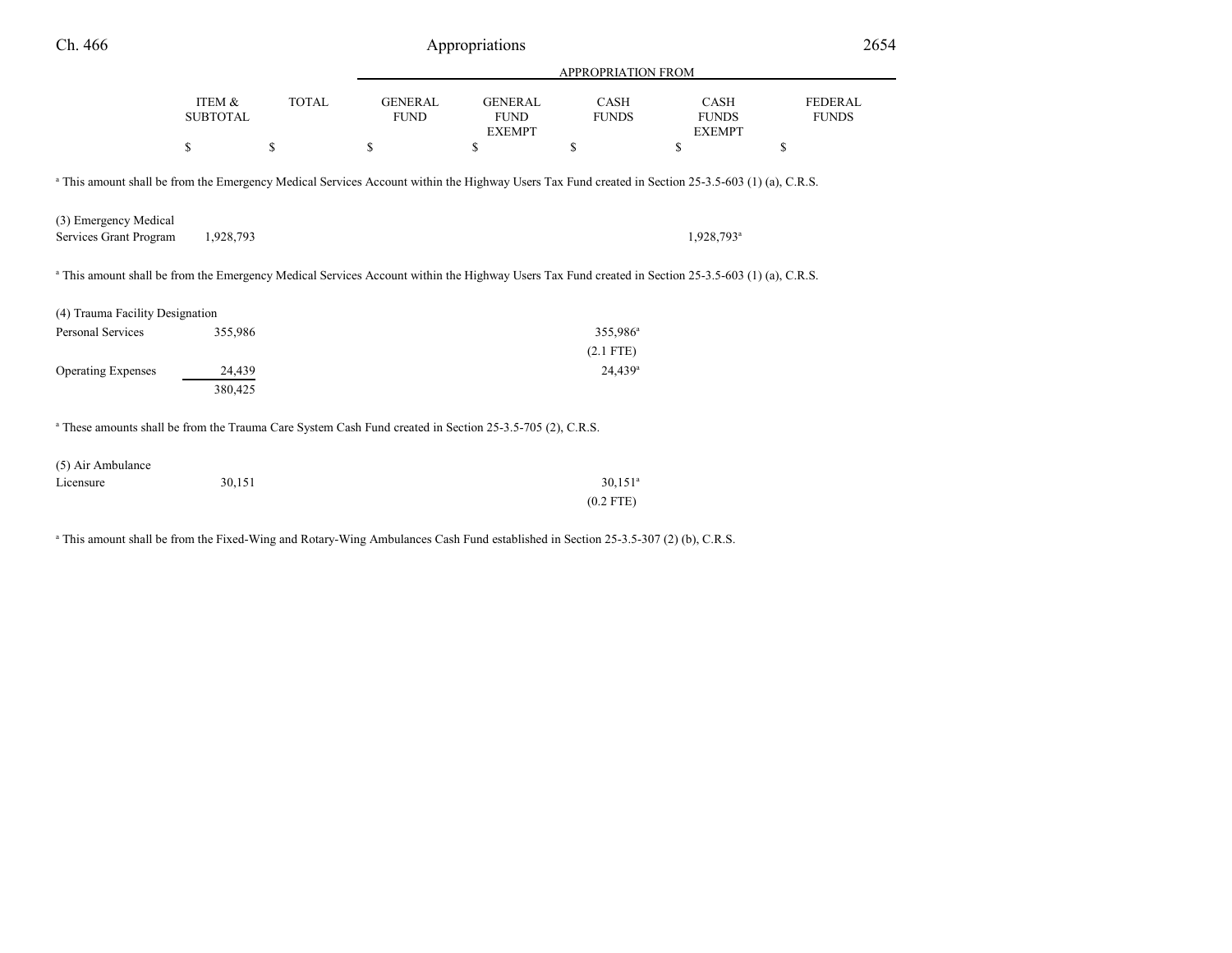| (6) Federal Grants                                     | 138,000                                                                                                                                                   |                              |                         |                              |                                    | 138,000<br>$(0.8$ FTE)         |
|--------------------------------------------------------|-----------------------------------------------------------------------------------------------------------------------------------------------------------|------------------------------|-------------------------|------------------------------|------------------------------------|--------------------------------|
| $(7)$ EMS<br>Telecommunication<br>Support              | 67,756                                                                                                                                                    |                              |                         |                              | $67,756$ <sup>a</sup>              |                                |
|                                                        | <sup>a</sup> This amount shall be from the Emergency Medical Services Account within the Highway Users Tax Fund created in Section 25-3.5-603 (1), C.R.S. |                              |                         |                              |                                    |                                |
| (8) Poison Control                                     | 1,421,442                                                                                                                                                 | 1,421,442                    |                         |                              |                                    |                                |
|                                                        | 16,082,870                                                                                                                                                |                              |                         |                              |                                    |                                |
|                                                        | 16,245,525                                                                                                                                                |                              |                         |                              |                                    |                                |
| <b>TOTALS PART XVI</b><br>(PUBLIC HEALTH<br><b>AND</b> |                                                                                                                                                           |                              |                         |                              |                                    |                                |
| ENVIRONMENT) <sup>4,5</sup>                            | \$450,585,361<br>\$450,801,911                                                                                                                            | \$23,019,900<br>\$23,038,087 | $$513,000$ <sup>b</sup> | \$35,181,508<br>\$35,494,578 | \$180,933,875*<br>$$181,624,770^a$ | \$210,937,078<br>\$210,131,476 |

<sup>a</sup> Of this amount,  $\frac{$65,397,806}{0.5601,856}$  contains a (T) notation.

<sup>b</sup> This amount is not subject to the limitation on General Fund appropriations set forth in Section 24-75-201.1, C.R.S. or any other spending limitation existing in law pursuant to Article X, Section 21 (8) of the State Constitution.

**FOOTNOTES** -- The following statements are referenced to the numbered footnotes throughout section 2.

<sup>4</sup> All Departments, Totals -- The General Assembly requests that copies of all reports requested in other footnotes contained in this act be delivered

Ch. 466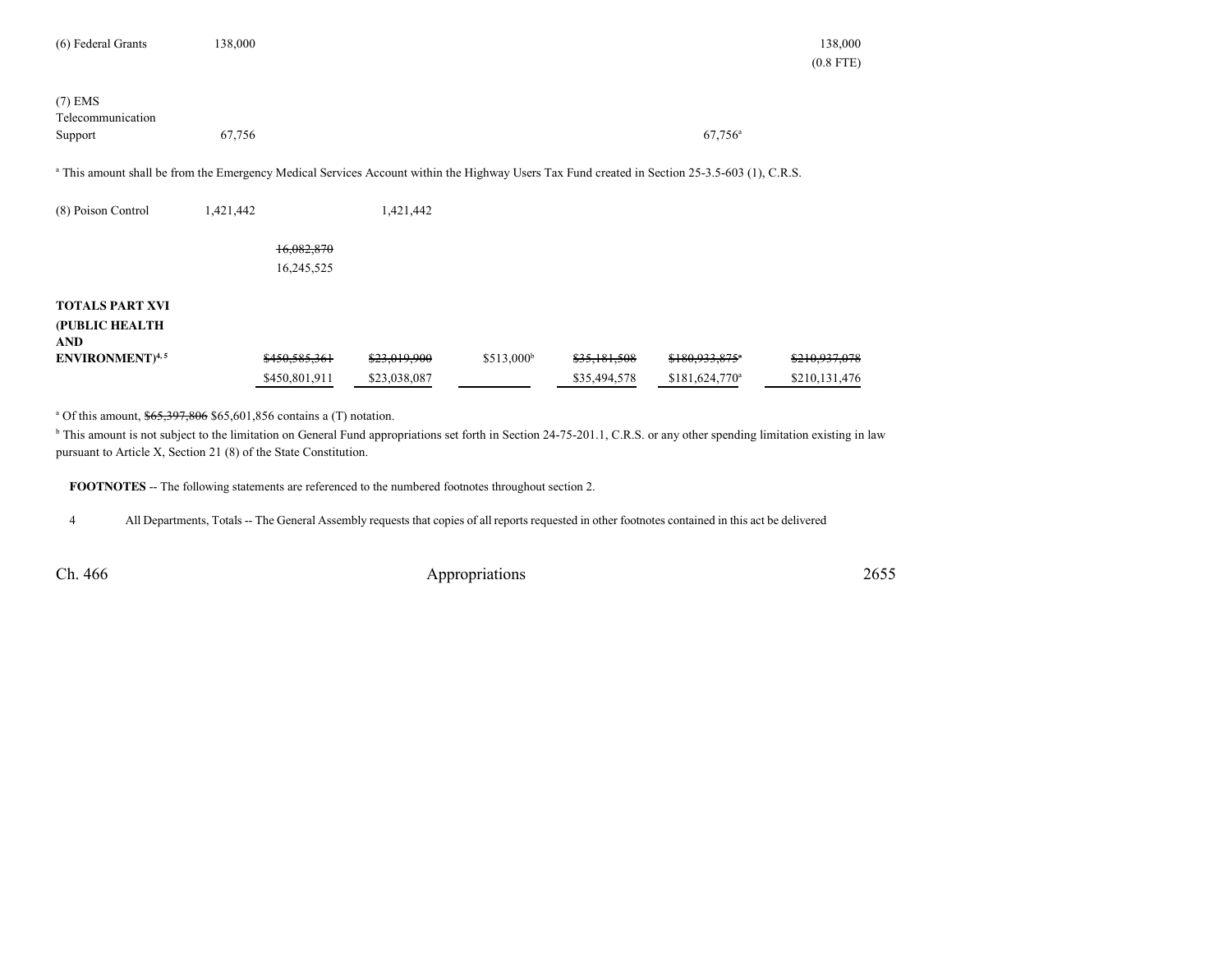# Appropriations <sup>2656</sup>

to the Joint Budget Committee and the majority and minority leadership in each house of the General Assembly.

- <sup>5</sup> All Departments, Totals -- Every Department is requested to submit to the Joint Budget Committee information on the number of additional federal and cash funds exempt FTE associated with any federal grants or private donations that are applied for or received during FY 2007-08. The information should include the number of FTE, the associated costs (such as workers' compensation, health and life benefits, need for additionalspace, etc.) that are related to the additional FTE, the direct and indirect matching requirements associated with the federal grant or donated funds, the duration of the grant, and a brief description of the program and its goals and objectives.
- 108 Department of Public Health and Environment, Air Quality Control Division - - The Department is requested to submit a report on the Air Quality Control Division. This report is requested to include a summary of the Division's current and anticipated workload, including the impact ofexisting and proposed federal and state program requirements, as well as the associated funding and staffing needs. This report is requested to include information on the upcoming fiscal year and out-years. The Department is requested to submit this report to the Joint Budget Committeewith its budget request.
- 108a Department of Public Health and Environment, Air Quality Control Division, Technical Services, Air Quality Monitoring, Local Contracts -- It is the intent of the General Assembly that at least \$380,000 of this appropriation be used for the collection and evaluation of air quality data onthe Western Slope of Colorado.
- 109 Department of Public Health and Environment, Water Quality Control Division - - The Department is requested to submit a report on the Water Quality Control Division. This report is requested to include a summary of the Division's current and anticipated workload, including the impactof existing and proposed federal and state program requirements, as well as the associated funding and staffing needs. This report is requested to include information on the upcoming fiscal year and out-years. The Department is requested to submit this report to the Joint Budget Committeewith its budget request.
- <sup>110</sup> Department of Public Health and Environment, Hazardous Materials and Waste Management Division, Contaminated Site Cleanups -- The Department is requested to submit a report on its CERCLA program. This report is requested to include detailed expenditures for the program,including out-year estimates by project and associated project financing. The report should also include an analysis of long-term funding needs of the State in responding to, litigating, and cleaning up CERCLA sites, including estimated long-term maintenance costs for these sites. The report should also provide information on the Hazardous Substance Response Fund balance and out-year fiscal estimates. The Department isrequested to submit this report to the Joint Budget Committee with its budget request.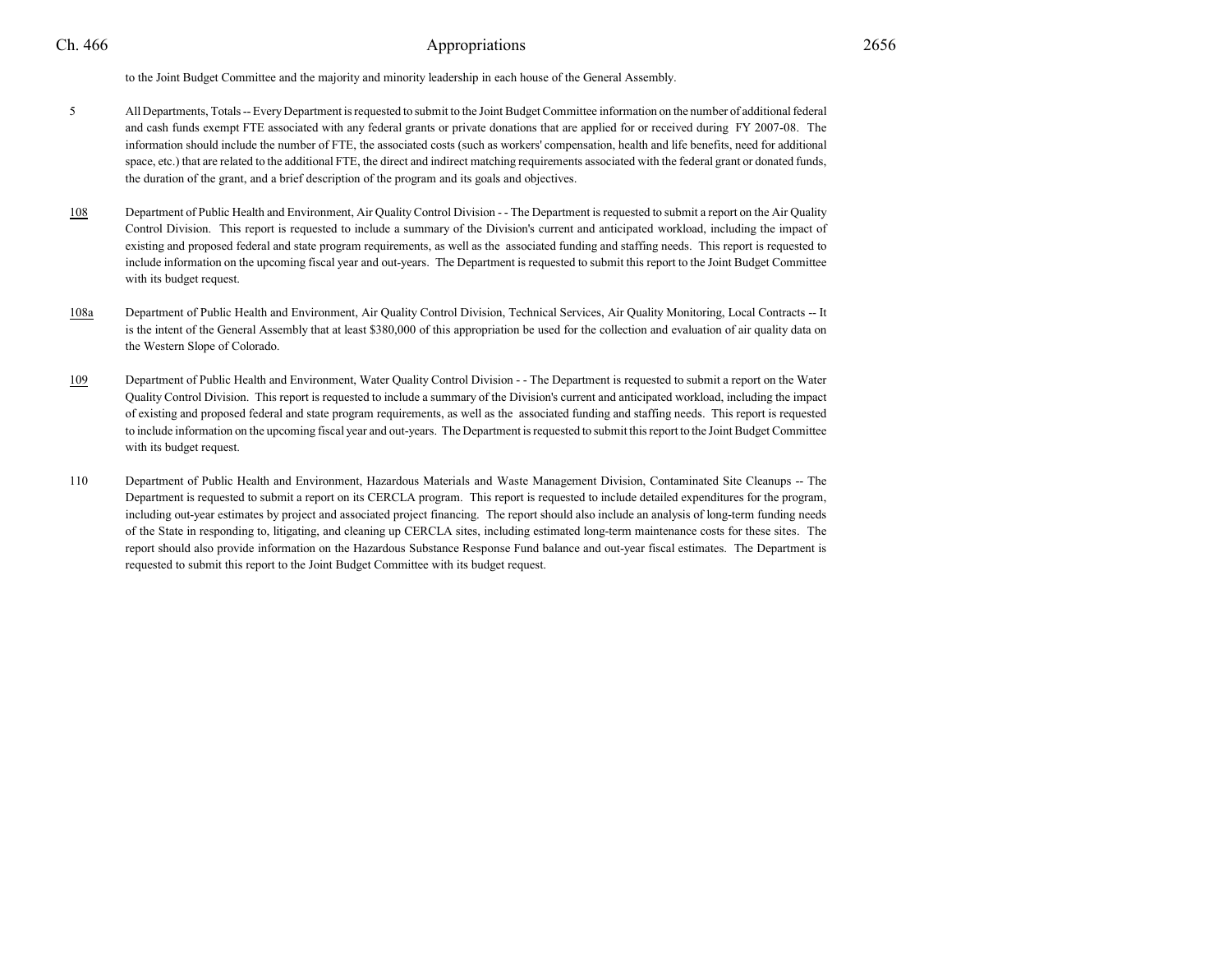- <sup>111</sup> Department of Public Health and Environment, Disease Control and Environmental Epidemiology Division, Special Purpose Disease Control Programs, Immunization -- The Department is requested to submit a report by November 1, 2007, detailing how immunization promotion funding was spent during FY 2006-07. The report should include the following information: (1) The location, number of children served and total grantamount for each immunization outreach clinic funded; (2) expenditures for and major findings of the "Pockets of Need" research; and (3)expenditures for and major purchases of the media campaign.
- <sup>112</sup> Department of Public Health and Environment, Disease Control and Environmental Epidemiology Division, Special Purpose Disease Control Programs, Ryan White Act -- The Department is requested to report annually to the Joint Budget Committee with regard to the AIDS drug assistance program. The report should be submitted on or before October 20, 2007. The report should include, but not be limited to: The totaland average monthly number of clients served, with a description of the demographic profile of the client population; the total and average monthly costs to provide pharmaceutical products to those clients; a listing of the pharmaceuticals on the formulary, the manufacturer of each product, andthe respective average price for a month s supply of each product; the total amount of available funds, including state General Fund support, federal Title I and Title II support; and any other source as appropriate.
- <sup>113</sup> Department of Public Health and Environment, Prevention Services Division, Prevention Programs, Chronic Disease and Cancer Prevention Grants -- The General Assembly accepts no obligation to continue funding for these programs when federal funds are no longer available. Any match requirements for these federal grants are to be provided by non-state sources. The Department is requested to document the sources of matching funds, which documentation should be submitted to the Joint Budget Committee annually with its budget request, to serve as proof of the requiredstate match for these federal dollars.
- <sup>114</sup> Department of Public Health and Environment, Prevention Services Division, Womens Health Family Planning -- Pursuant to Article V, Section 50, of the Colorado Constitution, no public funds shall be used by the State of Colorado, its agencies or political subdivisions to pay or otherwise reimburse, either directly or indirectly, any person, agency or facility for the performance of any induced abortion, provided however, that the General Assembly, by specific bill, may authorize and appropriate funds to be used for those medical services necessary to prevent the death ofeither a pregnant woman or her unborn child under circumstances where every reasonable effort is made to preserve the life of each.
- <sup>115</sup> Department of Public Health and Environment, Prevention Services Division, Prevention Partnerships, Tony Grampsas Youth Services Program, Prevention Services Programs -- The Department is requested to submit a report to the Joint Budget Committee on the Tony Grampsas Youth Services Program by October 20, 2007. This report should include the following information for Fiscal Year 2006-07: (1) Names of all applicants

Ch. 466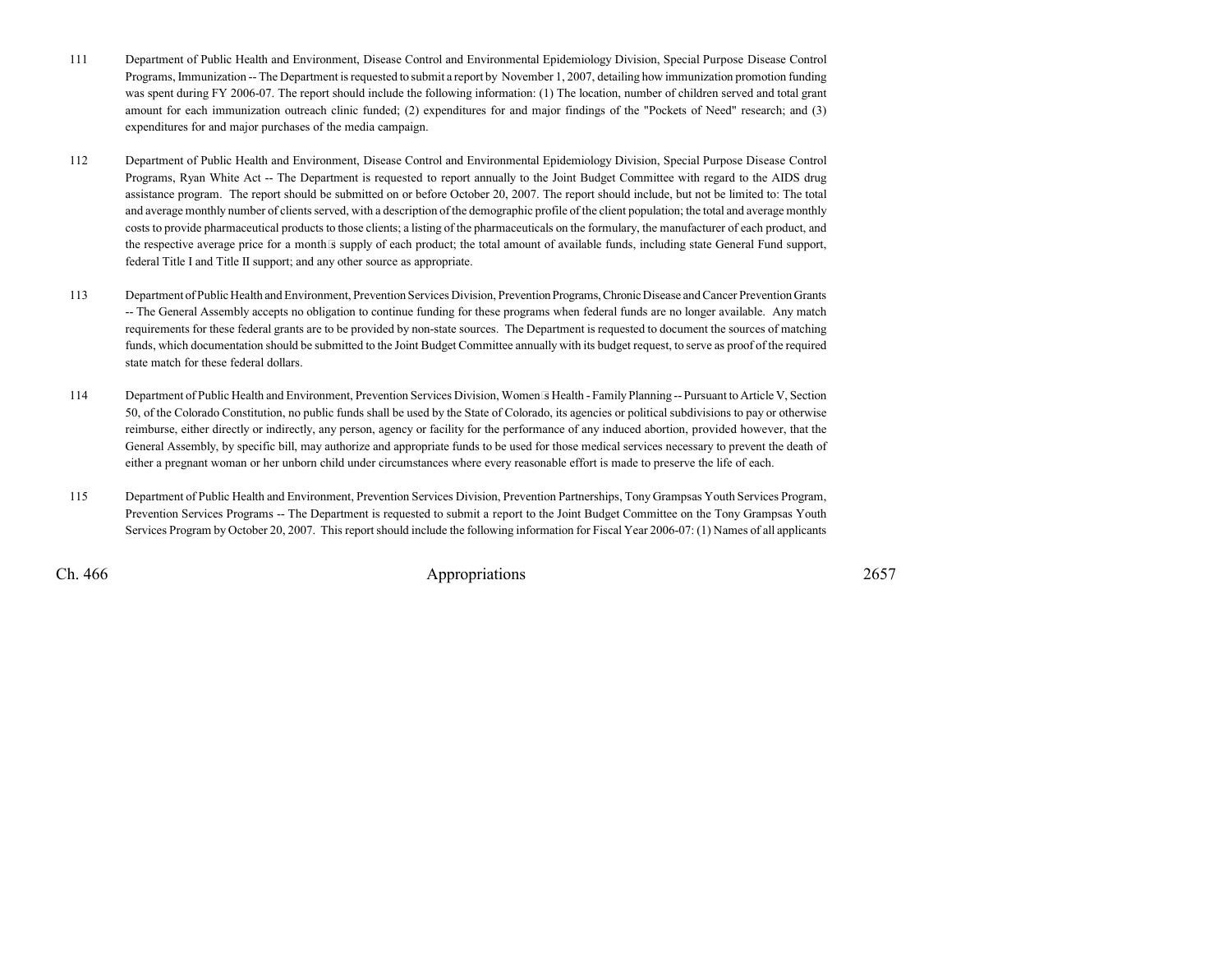# 6 **Appropriations** 2658

and the amount requested by each; (2) names of all grantees, amount of each grantee's award, period covered by each grant, the number of years each grantee has previously received grants, the number of persons served under the grant, a brief description of the funded program; (3) an estimate of the amount of time that grantees must devote to grant reporting requirements; and (4) the number of site visits conducted by programstaff.

<sup>116</sup> Department of Public Health and Environment, Prevention Services Division, Family and Community Health, Child Adolescent, and School Health, Nurse Home Visitor Program -- The Department is requested to submit a report to the Joint Budget Committee with regard to the amountof federal Medicaid funding being drawn by Nurse Home Visitor-contracted agencies for providing Targeted Case Management services to Medicaid-eligible families. The report should be submitted on or before November 1, 2007. Reporting should include, but not be limited to:The number of Medicaid-eligible clients served and the amount of Targeted Case Management services billed.

**SECTION 2.** Section 14 (5) (a), (5) (b), and (5) (c) of chapter 41, Session Laws of Colorado 2007, as amended by Section 6 of chapter 423, Session Laws of Colorado 2007, are amended to read:

Section 14. **Appropriation.** (5) (a) In addition to any other appropriation, there is hereby appropriated, out of any moneys in the public health services per capita support fund created in section 25-1-516 (2), Colorado Revised Statutes, not otherwise appropriated, to the department of public health and environment, local health services, for local, district and regional healthdepartment distributions pursuant to section 25-1-516, C.R.S., for the fiscal year beginning July 1, 2007, the sum of <del>one million</del> <del>one hundred ninety-nine thousand twenty-one dollars (\$1,199,021)</del> ONE MILLION TWO HUNDRED FIFTEEN THOUSAND NINE HUNDRED SIX DOLLARS (\$1,215,906), cash funds exempt, or so much thereof as may be necessary, for the implementation of this act.

(b) In addition to any other appropriation, there is hereby appropriated, out of any moneys in the supplemental tobacco litigation settlement moneys account within the Colorado immunization fund created in section 25-4-2305, Colorado Revised Statutes, not otherwise appropriated, to the department of public health and environment, disease control and environmental epidemiologydivision, for the fiscal year beginning July 1, 2007, the <del>sum of six hundred eighty-five thousand one hundred fifty-five dollars</del> (<del>\$685,155)</del> SEVEN HUNDRED NINETY-FOUR THOUSAND EIGHT HUNDRED FOUR DOLLARS (\$794,804), cash funds exempt, or so much thereof as may be necessary, for the implementation of this act.

(c) In addition to any other appropriation, there is hereby appropriated, out of any moneys in the short-term innovative healthprogram grant fund created in section 25-36-101 (2), Colorado Revised Statutes, not otherwise appropriated, to the department of